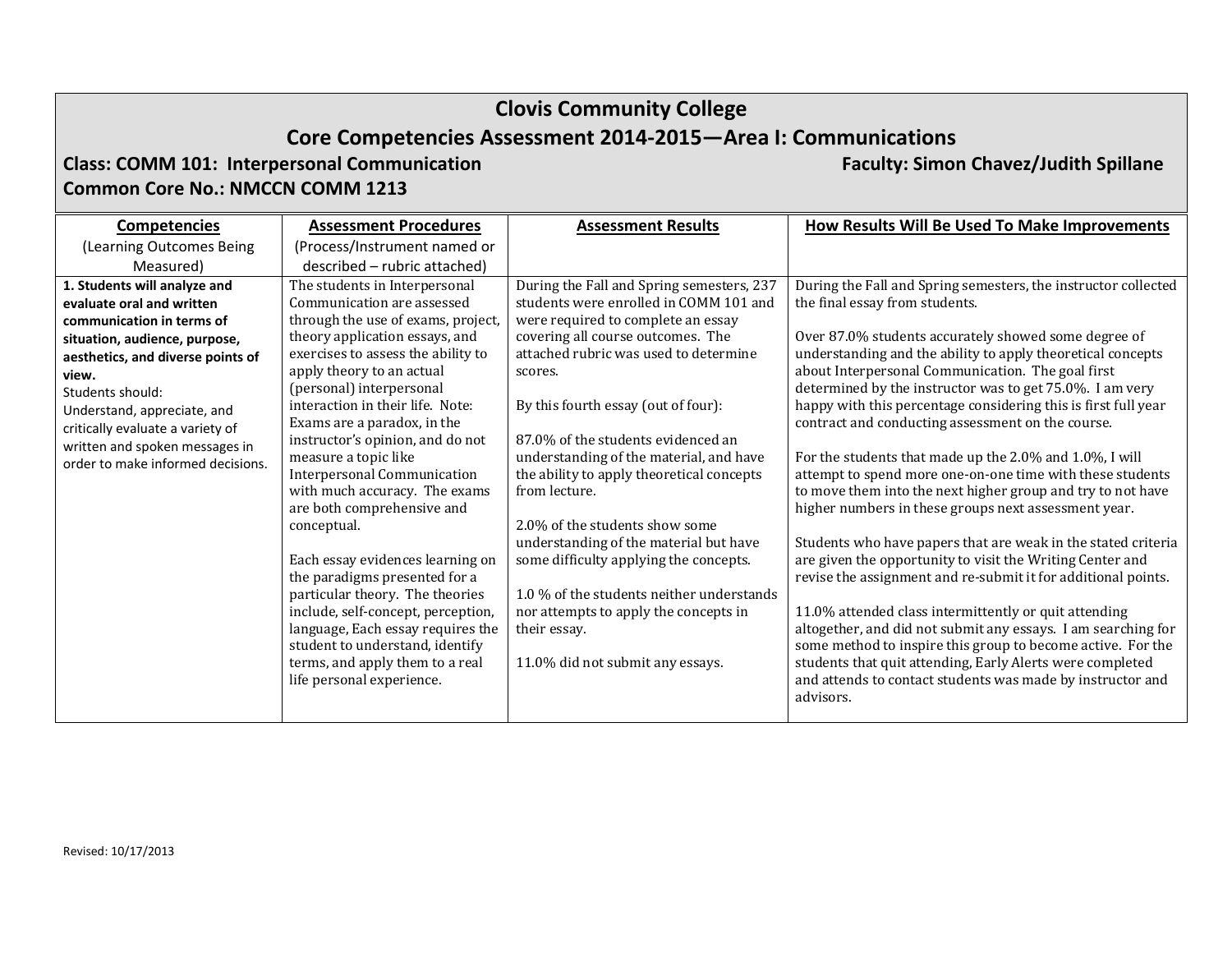#### **Core Competencies Assessment 2014‐2015—Area I: Communication**

# Page 2 of 5 . . . . Course: COMM 101: Interpersonal Communication Common Core No.: NMCCN COMM 1213

| <b>Competencies</b>                                                                                                                                                                                                                                                                                                                                                                                | <b>Assessment Procedures</b>                                                                                                                                                                                                                                                                                                                                                                                                                        | <b>Assessment Results</b>                                                                                                                                                                                                                                                                                                                                                                                    | How Results Will Be Used To Make Improvements                                                                                                                                                                                                                                                                                                                                                                                                                                                                                                                                                                                                                                                                                                                                       |
|----------------------------------------------------------------------------------------------------------------------------------------------------------------------------------------------------------------------------------------------------------------------------------------------------------------------------------------------------------------------------------------------------|-----------------------------------------------------------------------------------------------------------------------------------------------------------------------------------------------------------------------------------------------------------------------------------------------------------------------------------------------------------------------------------------------------------------------------------------------------|--------------------------------------------------------------------------------------------------------------------------------------------------------------------------------------------------------------------------------------------------------------------------------------------------------------------------------------------------------------------------------------------------------------|-------------------------------------------------------------------------------------------------------------------------------------------------------------------------------------------------------------------------------------------------------------------------------------------------------------------------------------------------------------------------------------------------------------------------------------------------------------------------------------------------------------------------------------------------------------------------------------------------------------------------------------------------------------------------------------------------------------------------------------------------------------------------------------|
| (Learning Outcomes Being                                                                                                                                                                                                                                                                                                                                                                           | (Process/Instrument named or                                                                                                                                                                                                                                                                                                                                                                                                                        |                                                                                                                                                                                                                                                                                                                                                                                                              |                                                                                                                                                                                                                                                                                                                                                                                                                                                                                                                                                                                                                                                                                                                                                                                     |
| Measured)                                                                                                                                                                                                                                                                                                                                                                                          | described - rubric attached)                                                                                                                                                                                                                                                                                                                                                                                                                        |                                                                                                                                                                                                                                                                                                                                                                                                              |                                                                                                                                                                                                                                                                                                                                                                                                                                                                                                                                                                                                                                                                                                                                                                                     |
| 2. Students will express a primary<br>purpose in a compelling<br>statement and order supporting<br>points logically and convincingly.<br>Students should:<br>Organize their thinking to express<br>their viewpoints clearly, concisely,<br>and effectively.                                                                                                                                        | The assignment requires that<br>students express a primary<br>purpose in a compelling<br>statement through the use of<br>personal observations and<br>inferences. Students make<br>detailed observations of<br>nonverbal behaviors between<br>two individuals. After the student<br>makes observations, he/she uses<br>those observations in a<br>compelling statement as to the<br>interpretation of the behavior.<br>Students completed a writing | 74.0 % of the students evidenced an<br>understanding of the material, and have<br>the ability to apply theoretical concepts<br>from lecture.<br>1.0% of the students show some<br>understanding of the material but have<br>some difficulty applying the concepts.<br>1.0 % of the students neither understands<br>nor attempts to apply the concepts in<br>their essay.<br>24.0% did not submit any essays. | Over 74% students accurately showed some degree of<br>understanding and the ability to apply theoretical concepts<br>about Interpersonal Communication. The goal first<br>determined by the instructor was to get 75%. While not<br>accomplishing this goal, it is not too far away to improve for<br>next cycle. I will work with students on giving better<br>instructions so this standard can be met next time.<br>For the students that made up the 1.0%, I will attempt to<br>spend more one-on-one time with these students to move<br>them into the next higher group and try to not have higher<br>numbers in these groups next assessment year.<br>24.0% attended class intermittently or quit attending<br>altogether, and did not submit any essays. I am searching for |
|                                                                                                                                                                                                                                                                                                                                                                                                    | essay on Nonverbal<br>Communication.                                                                                                                                                                                                                                                                                                                                                                                                                |                                                                                                                                                                                                                                                                                                                                                                                                              | some method to inspire this group to become active. For the<br>students that quit attending, Early Alerts were completed<br>and attends to contact students was made by instructor and<br>advisors.                                                                                                                                                                                                                                                                                                                                                                                                                                                                                                                                                                                 |
| 3. Students will use effective<br>rhetorical strategies to persuade,<br>inform, and engage.<br>Students should:<br>Select and use the best means to<br>deliver a particular message to a<br>particular audience. Rhetorical<br>strategies include but are not<br>limited to modes (such as<br>narration, description, and<br>persuasion), genres (essays, web<br>pages, reports, proposals), media | Students completed a special<br>project using media and<br>technology to help explain any<br>topic covered in the course. For<br>example, if the topic is Nonverbal<br>Communication, students<br>identified video clips from the<br>internet that would demonstrate<br>this topic. Students use<br>narration, description genres,<br>and mass media to complete the<br>assignment.                                                                 | 62.0 % of the students evidenced an<br>understanding of the material, and have<br>the ability to apply theoretical concepts<br>from lecture.<br>4.0% of the students show some<br>understanding of the material but have<br>some difficulty applying the concepts.<br>6.0% of the students neither understand<br>nor attempt to apply the concepts in their<br>essay.                                        | Over 62.0% students accurately showed some degree of<br>understanding and the ability to apply theoretical concepts<br>about Interpersonal Communication. The goal first<br>determined by the instructor was to get 75.0%. While not<br>accomplishing this goal, it is not too far away to improve for<br>next cycle. I will work with students on giving better<br>instructions so this standard can be met next time.<br>For the students that made up the 4.0% and 6.0%, I will<br>attempt to spend more one-on-one time with these students<br>to move them into the next higher group and try to not have<br>higher numbers in these groups next assessment year.                                                                                                              |
| and technology (PowerPointTM,<br>electronic writing), and graphics                                                                                                                                                                                                                                                                                                                                 |                                                                                                                                                                                                                                                                                                                                                                                                                                                     | 28% did not submit any essays.                                                                                                                                                                                                                                                                                                                                                                               | The assignment requires that students give an oral                                                                                                                                                                                                                                                                                                                                                                                                                                                                                                                                                                                                                                                                                                                                  |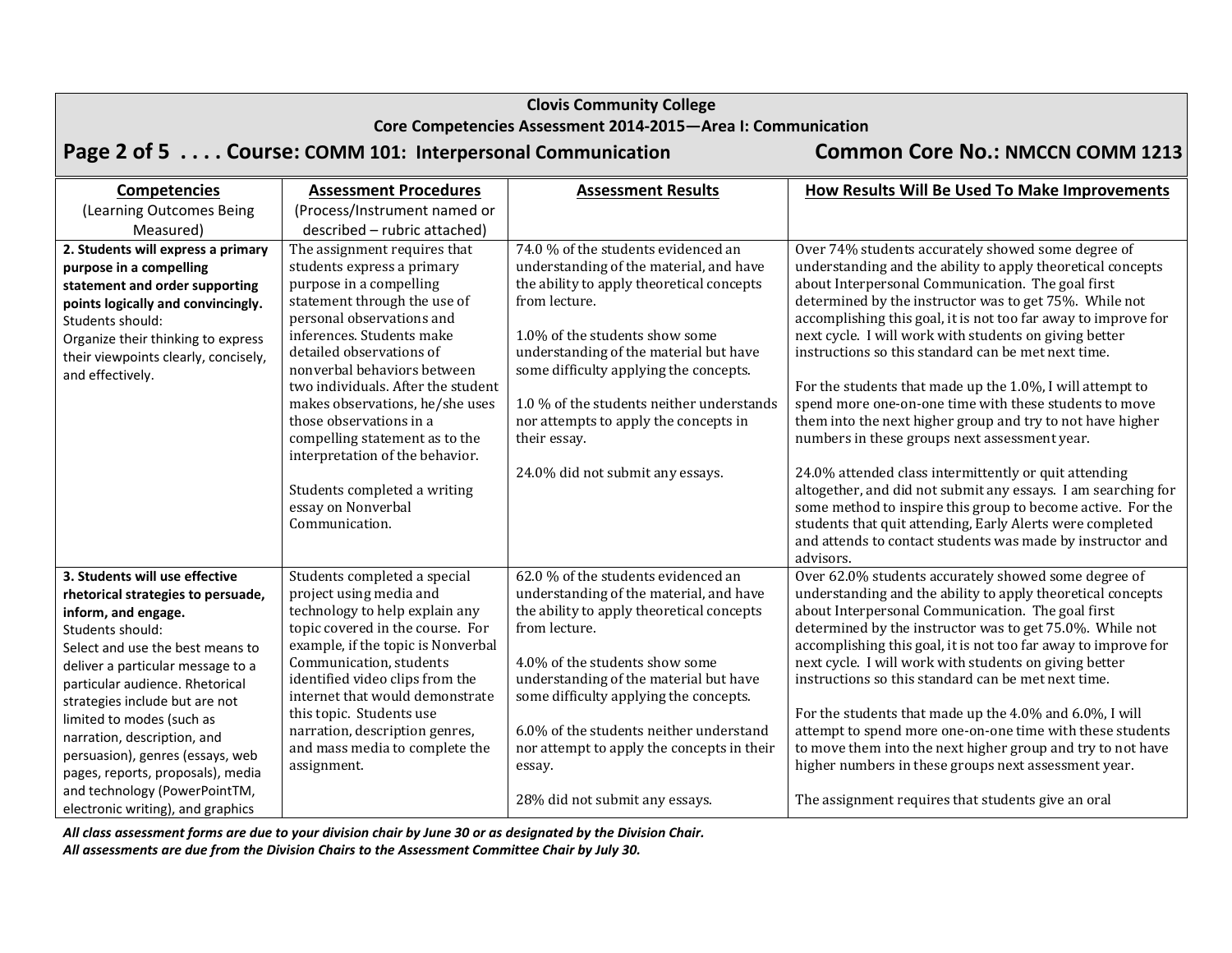|                                                                                                                                                                                                                                             | <b>Clovis Community College</b><br>Core Competencies Assessment 2014-2015-Area I: Communication                                                                                                                                                                                    |                                                                                                                                                                                                                                                                                                                                                                          |                                                                                                                                                                                                                                                                                                                                                                                                                                                                                                                                                                              |  |  |  |  |  |  |
|---------------------------------------------------------------------------------------------------------------------------------------------------------------------------------------------------------------------------------------------|------------------------------------------------------------------------------------------------------------------------------------------------------------------------------------------------------------------------------------------------------------------------------------|--------------------------------------------------------------------------------------------------------------------------------------------------------------------------------------------------------------------------------------------------------------------------------------------------------------------------------------------------------------------------|------------------------------------------------------------------------------------------------------------------------------------------------------------------------------------------------------------------------------------------------------------------------------------------------------------------------------------------------------------------------------------------------------------------------------------------------------------------------------------------------------------------------------------------------------------------------------|--|--|--|--|--|--|
|                                                                                                                                                                                                                                             |                                                                                                                                                                                                                                                                                    |                                                                                                                                                                                                                                                                                                                                                                          |                                                                                                                                                                                                                                                                                                                                                                                                                                                                                                                                                                              |  |  |  |  |  |  |
|                                                                                                                                                                                                                                             | Page 3 of 5 Course: COMM 101: Interpersonal Communication                                                                                                                                                                                                                          | <b>Common Core No.: NMCCN COMM 1213</b>                                                                                                                                                                                                                                                                                                                                  |                                                                                                                                                                                                                                                                                                                                                                                                                                                                                                                                                                              |  |  |  |  |  |  |
| <b>Competencies</b>                                                                                                                                                                                                                         | <b>Assessment Procedures</b>                                                                                                                                                                                                                                                       | <b>Assessment Results</b>                                                                                                                                                                                                                                                                                                                                                | How Results Will Be Used To Make Improvements                                                                                                                                                                                                                                                                                                                                                                                                                                                                                                                                |  |  |  |  |  |  |
| (Learning Outcomes Being<br>Measured)                                                                                                                                                                                                       | (Process/Instrument named or<br>described - rubric attached)                                                                                                                                                                                                                       |                                                                                                                                                                                                                                                                                                                                                                          |                                                                                                                                                                                                                                                                                                                                                                                                                                                                                                                                                                              |  |  |  |  |  |  |
| (charts, diagrams, formats).                                                                                                                                                                                                                |                                                                                                                                                                                                                                                                                    |                                                                                                                                                                                                                                                                                                                                                                          | presentation in front of the class. The presentation is graded<br>using a rubric and suggestions for improvement are provided<br>to the student.                                                                                                                                                                                                                                                                                                                                                                                                                             |  |  |  |  |  |  |
|                                                                                                                                                                                                                                             |                                                                                                                                                                                                                                                                                    |                                                                                                                                                                                                                                                                                                                                                                          | 32.0% attended class intermittently or quit attending<br>altogether, and did not submit any essays. I am searching for<br>some method to inspire this group to become active. For the<br>students that quit attending, Early Alerts were completed<br>and attends to contact students was made by instructor and<br>advisors.                                                                                                                                                                                                                                                |  |  |  |  |  |  |
| 4. Students will employ writing<br>and/or speaking processes such as<br>planning, collaborating,<br>organizing, composing, revising,<br>and editing to create<br>presentations using correct<br>diction, syntax, grammar, and<br>mechanics. | Each essay evidences learning on<br>the paradigms presented for a<br>particular theory. The theories<br>include, self-concept, perception,<br>language, Each essay requires the<br>student to understand, identify<br>terms, and apply them to a real<br>life personal experience. | During the Fall and Spring semesters, 237<br>students were enrolled in COMM 101 and<br>were required to complete an essay<br>covering all course outcomes. The<br>attached rubric was used to determine<br>scores.<br>By this fourth essay (out of four):                                                                                                                | During the Fall and Spring semesters, the instructor collected<br>the final essay from students.<br>Over 87.0% students accurately showed some degree of<br>understanding and the ability to apply theoretical concepts<br>about Interpersonal Communication. The goal first<br>determined by the instructor was to get 75.0%. I am very<br>happy with this percentage considering this is first full year<br>contract and conducting assessment on the course.                                                                                                              |  |  |  |  |  |  |
| Students should:<br>Use standard processes for<br>generating documents or oral<br>presentations independently and<br>in groups.                                                                                                             | This assignment allows students<br>to present a communication topic<br>of their choice in order to inform<br>and engage the audience.<br>Students use narration,<br>description genres, and mass<br>media to complete the<br>assignment.                                           | 87.0 % of the students evidenced an<br>understanding of the material, and have<br>the ability to apply theoretical concepts<br>from lecture.<br>2.0% of the students show some<br>understanding of the material but have<br>some difficulty applying the concepts.<br>1.0 % of the students neither understood<br>nor attempted to apply the concepts in<br>their essay. | For the students that made up the 2.0% and 0.5%, I will<br>attempt to spend more one-on-one time with these students<br>to move them into the next higher group and try to not have<br>higher numbers in these groups next assessment year.<br>10.0% attended class intermittently or quit attending<br>altogether, and did not submit any essays. I will continue to<br>add methods to inspire this group to become active. For the<br>students that quit attending, Early Alerts were completed<br>and attends to contact students was made by instructor and<br>advisors. |  |  |  |  |  |  |
|                                                                                                                                                                                                                                             |                                                                                                                                                                                                                                                                                    | 10.0% did not submit any essays.                                                                                                                                                                                                                                                                                                                                         |                                                                                                                                                                                                                                                                                                                                                                                                                                                                                                                                                                              |  |  |  |  |  |  |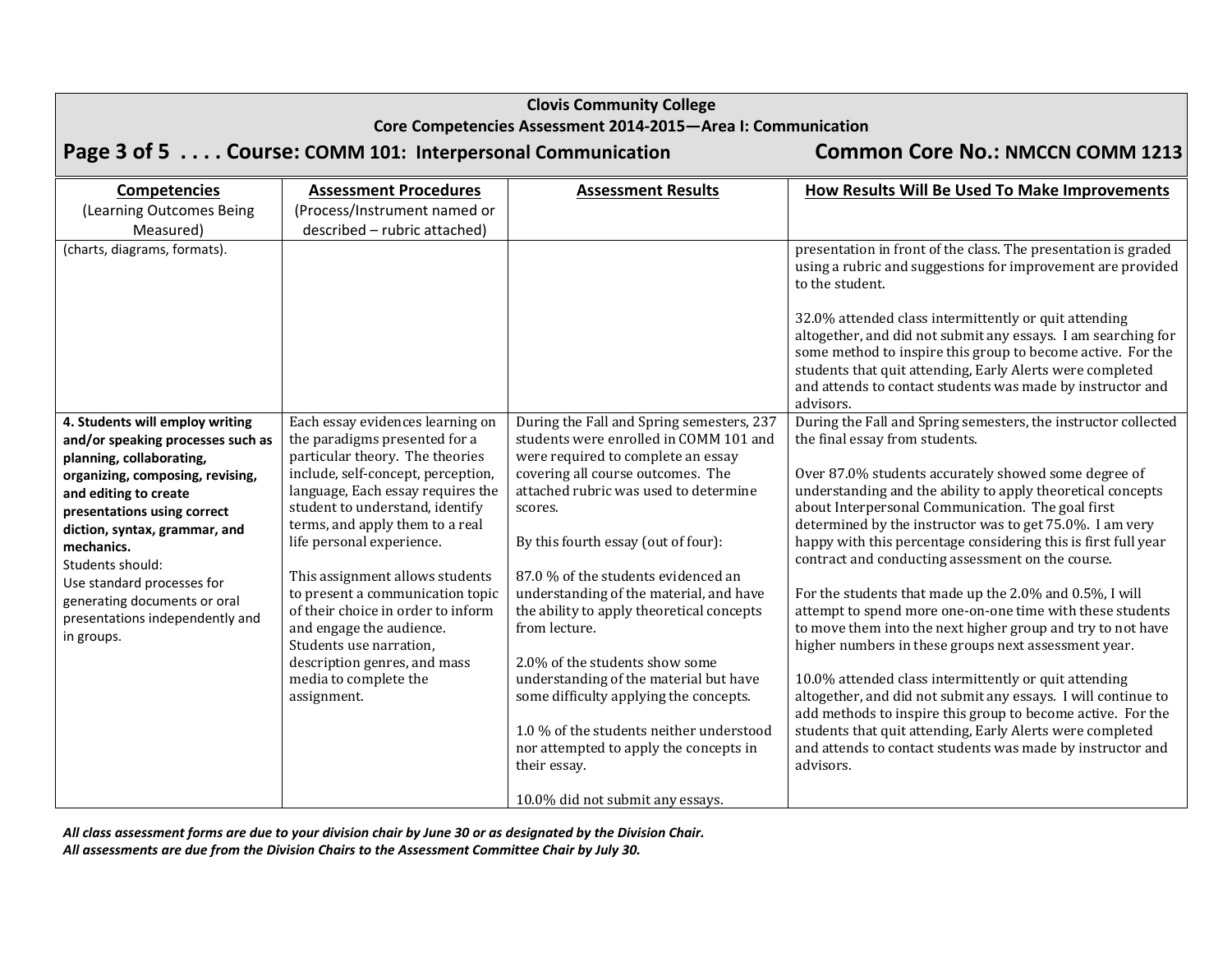| <b>Clovis Community College</b><br>Core Competencies Assessment 2014-2015-Area I: Communication                                                                                                                                                                                    |                                                                                                                                                                                                                                                                                                    |                                                                                                                                                                                                                                                                                                                                                                                                                                                                                                                                                                                                                                 |                                                                                                                                                                                                                                                                                                                                                                                                                                                                                                                                                                                                                                                                                                                                                                                                                                                                                                                                                                     |  |  |  |  |
|------------------------------------------------------------------------------------------------------------------------------------------------------------------------------------------------------------------------------------------------------------------------------------|----------------------------------------------------------------------------------------------------------------------------------------------------------------------------------------------------------------------------------------------------------------------------------------------------|---------------------------------------------------------------------------------------------------------------------------------------------------------------------------------------------------------------------------------------------------------------------------------------------------------------------------------------------------------------------------------------------------------------------------------------------------------------------------------------------------------------------------------------------------------------------------------------------------------------------------------|---------------------------------------------------------------------------------------------------------------------------------------------------------------------------------------------------------------------------------------------------------------------------------------------------------------------------------------------------------------------------------------------------------------------------------------------------------------------------------------------------------------------------------------------------------------------------------------------------------------------------------------------------------------------------------------------------------------------------------------------------------------------------------------------------------------------------------------------------------------------------------------------------------------------------------------------------------------------|--|--|--|--|
|                                                                                                                                                                                                                                                                                    | Page 4 of 5 Course: COMM 101: Interpersonal Communication                                                                                                                                                                                                                                          | <b>Common Core No.: NMCCN COMM 1213</b>                                                                                                                                                                                                                                                                                                                                                                                                                                                                                                                                                                                         |                                                                                                                                                                                                                                                                                                                                                                                                                                                                                                                                                                                                                                                                                                                                                                                                                                                                                                                                                                     |  |  |  |  |
| <b>Competencies</b><br>(Learning Outcomes Being<br>Measured)<br>5. Students will integrate research                                                                                                                                                                                | <b>Assessment Procedures</b><br>(Process/Instrument named or<br>described - rubric attached)<br>Each essay evidences learning on                                                                                                                                                                   | <b>Assessment Results</b><br>During the Fall and Spring semesters, 237                                                                                                                                                                                                                                                                                                                                                                                                                                                                                                                                                          | How Results Will Be Used To Make Improvements<br>During the Fall and Spring semesters, the instructor collected                                                                                                                                                                                                                                                                                                                                                                                                                                                                                                                                                                                                                                                                                                                                                                                                                                                     |  |  |  |  |
| correctly and ethically from<br>credible sources to support the<br>primary purpose of a<br>communication.<br>Students should:<br>Gather legitimate information to<br>support ideas without plagiarizing,<br>misinforming or distorting.                                            | the paradigms presented for a<br>particular theory. The theories<br>include, self-concept, perception,<br>language, Each essay requires the<br>student to understand, identify<br>terms, and apply them to a real<br>life personal experience.                                                     | students were enrolled in COMM 101 and<br>were required to complete an essay<br>covering all course outcomes. The<br>attached rubric was used to determine<br>scores.<br>By this fourth essay (out of four):<br>86.0% of the students evidenced an<br>understanding of the material, and have<br>the ability to apply theoretical concepts<br>from lecture.<br>2.0% of the students show some<br>understanding of the material but have<br>some difficulty applying the concepts.<br>1.0% of the students neither understood<br>nor attempted to apply the concepts in his<br>or her essay.<br>11.0% did not submit any essays. | the final essay from students.<br>Over 86.0% students accurately showed some degree of<br>understanding and the ability to apply theoretical concepts<br>about Interpersonal Communication. The goal first<br>determined by the instructor was to get 75%. I am very<br>happy with this percentage considering this is first full year<br>contract and conducting assessment on the course.<br>Fort the students that made up the 2.0%, I will attempt to<br>spend more one-on-one time with these students to move<br>them into the next higher group and try to not have higher<br>numbers in these groups next assessment year.<br>11.0% attended class intermittently or quit attending<br>altogether, and did not submit any essays. I am searching for<br>some method to inspire this group to become active. For the<br>students that quit attending, Early Alerts were completed<br>and attends to contact students was made by instructor and<br>advisors. |  |  |  |  |
| 6. Students will engage in<br>reasoned civic discourse while<br>recognizing the distinctions<br>among opinions, facts, and<br>inferences.<br>Students should:<br>Negotiate civilly with others to<br>accomplish goals and to function<br>as responsible citizens.<br>End -- Area I | Students completed group<br>discussions throughout the<br>semesters on topics ranging from<br>self-concept, perception,<br>language, nonverbal<br>communication, listening,<br>conflict, and relationship<br>development. Each essay<br>requires the student to<br>understand, identify terms, and | Students received classroom participation<br>points for the In-Class sections. Students<br>in the online section completed graded<br>discussions.                                                                                                                                                                                                                                                                                                                                                                                                                                                                               | I will continue on using these methods with both In-Class and<br>Online, but will encourage more class discussions covering<br>more topics since students really participate in these<br>discussions.                                                                                                                                                                                                                                                                                                                                                                                                                                                                                                                                                                                                                                                                                                                                                               |  |  |  |  |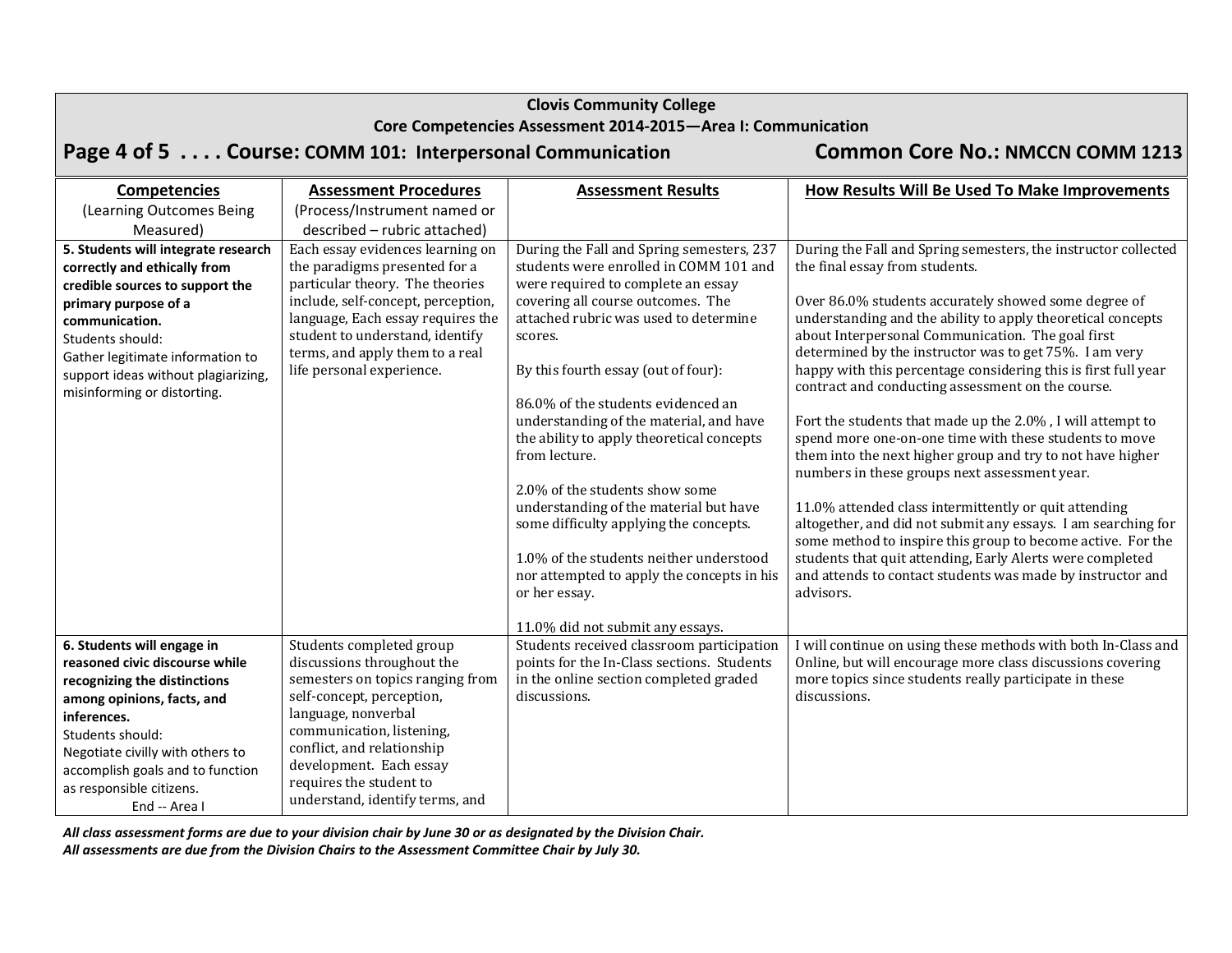## **Clovis Community College Core Competencies Assessment 2014‐2015—Area I: Communication**

# Page 5 of 5 . . . . Course: COMM 101: Interpersonal Communication Common Core No.: NMCCN COMM 1213

| <b>Competencies</b>      | <b>Assessment Procedures</b>       | <b>Assessment Results</b> | How Results Will Be Used To Make Improvements |
|--------------------------|------------------------------------|---------------------------|-----------------------------------------------|
| (Learning Outcomes Being | (Process/Instrument named or       |                           |                                               |
| Measured)                | described - rubric attached)       |                           |                                               |
|                          | apply them to a real life personal |                           |                                               |
|                          | experience.                        |                           |                                               |
|                          |                                    |                           |                                               |
|                          |                                    |                           |                                               |
|                          |                                    |                           |                                               |
|                          |                                    |                           |                                               |
|                          |                                    |                           |                                               |
|                          |                                    |                           |                                               |
|                          |                                    |                           |                                               |

## **Faculty Member Completing Assessment: Simon Chavez/Judith Spillane Date: 6/13/15**

**Reviewed by: Shelley Denton (Division chair) Date: 6/18/15**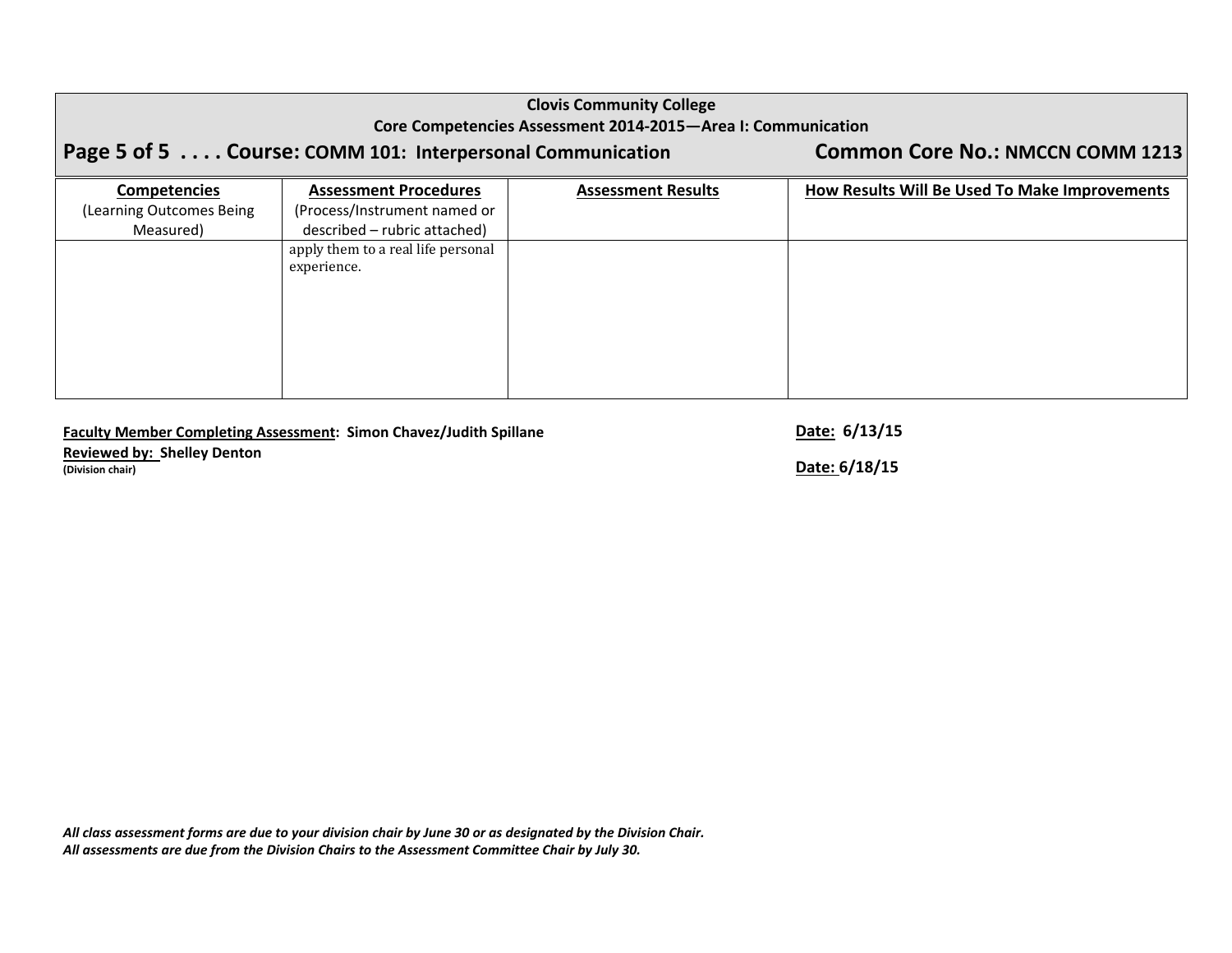# **Clovis Community College Core Competencies Assessment 2014‐2015—Area I: Communications**

# **Class: COMM 102 Public Speaking Faculty: Rex Regnier Common Core No.: NMCCN COMM 1113**

**Competencies** (Learning Outcomes Being Measured) **Assessment Procedures**(Process/Instrument named or described – rubric attached) **Assessment Results How Results Will Be Used To Make Improvements 1. Students will analyze and evaluate oral and written communication in terms of situation, audience, purpose, aesthetics, and diverse points of view.** Students should: Understand, appreciate, and critically evaluate <sup>a</sup> variety of written and spoken messages in order to make informed decisions.Students develop critiquing skills with publisher provided speeches and instructor feedback, These skills are then applied to critiquing 4 different peer speeches and continuously evaluated for further development by the instructor. These are then attached to the Speech Rubric for additional instruction.Peer critique forms are distributed to students prior to presentation of peer speeches. # of students NeedsImprovement # of studentsAverage # of StudentsAboveAverage # of StudentsExcellentPercent of StudentsAbove Avg. 5 11 31 35 80%Comparison of student comments and omissions will emphasize strongly developed areas along with areas that need additional clarificationand development. Attached peer evaluation forms are included. Emphasis of detailed comments is stressed for all speeches. **2. Students will express <sup>a</sup> primary purpose in <sup>a</sup> compelling statement and order supporting points logically and convincingly.** Students should: Organize their thinking to express their viewpoints clearly, concisely, and effectively. Students are required to present 6 speeches in this class: 2 Impromptu, 1 Narrative, 2 Informative, and 1 Persuasive. Students must develop and construct <sup>a</sup> speech goal, thesis statement, introduction, develop main points, support main points with sub‐points, integrate outside sources, and <sup>a</sup> conclusion for each speech. The assessment tool for this sectionis a speech from each class that is delivered ¾ through the semester and their final speeches. 2a. Speech Goal # of students NeedsImprovement # of studentsAverage # of **Students** AboveAverage # of StudentsExcellentPercent of StudentsAbove Avg. 4 3 16 58 90%2b. Thesis Statement # of students NeedsImprovement # of students Average # of StudentsAboveAverage # of StudentsExcellentPercent of StudentsAbove Avg. 4 3 16 58 90%While there are times that it is difficult to give every student 1 on 1 time, I have found through my comments on their speech rubrics and evaluation forms that I can effectively critique and give valuable comments for the further development of each student in their quest to become <sup>a</sup> stronger speaker.

Revised: 10/17/2013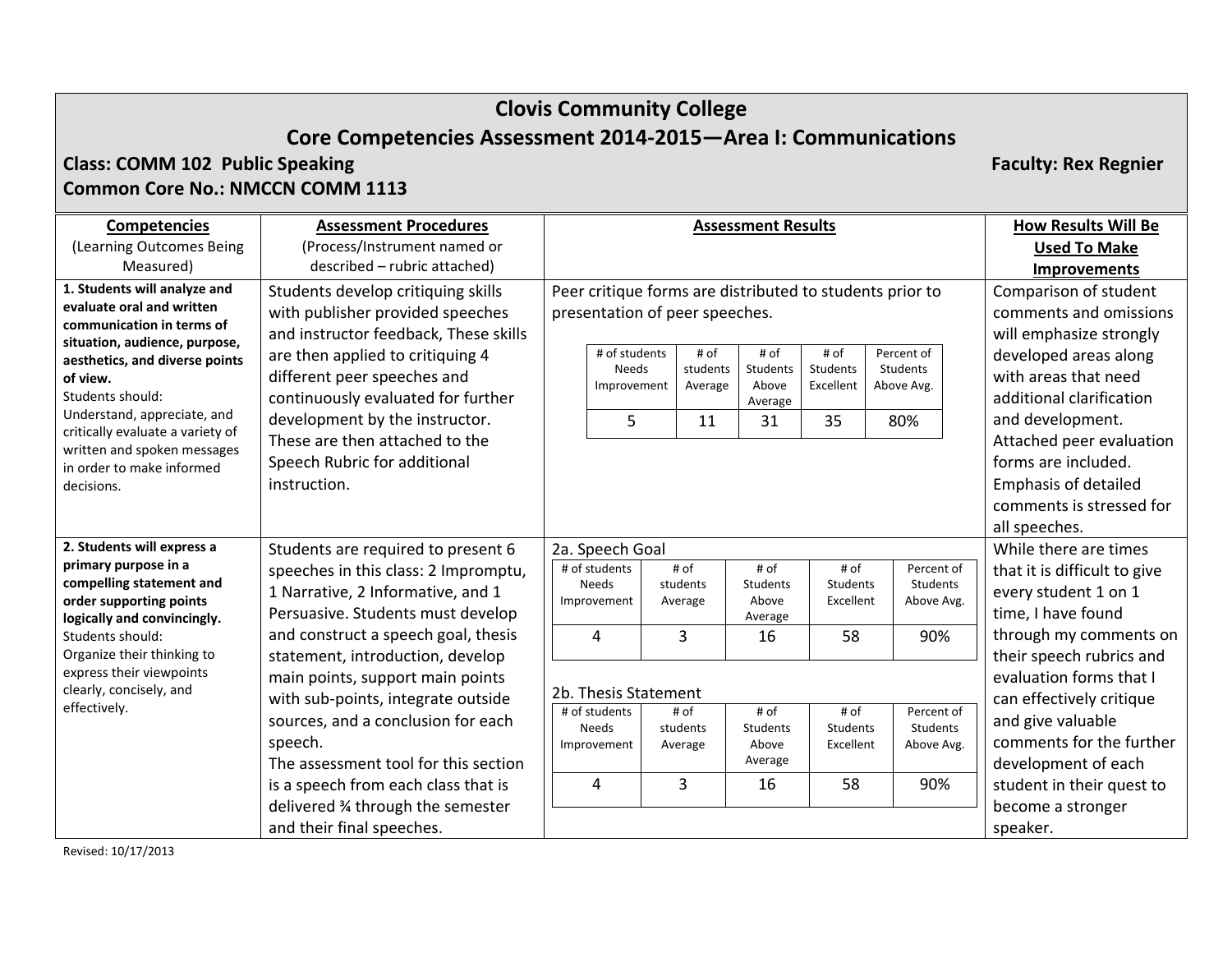|                                                                                                                                                                                                                                                                                                                                                                                                                                                                                                   | Core Competencies Assessment 2014-2015-Area I: Communication<br>Page 2 of 5 Course: COMM 102 Public Speaking                                                                                                                                                                              |                                                                                  |                                  |                                                   |                                            |                                                    | <b>Common Core No.: NMCCN COMM1113</b>                                                                                                                                                                 |
|---------------------------------------------------------------------------------------------------------------------------------------------------------------------------------------------------------------------------------------------------------------------------------------------------------------------------------------------------------------------------------------------------------------------------------------------------------------------------------------------------|-------------------------------------------------------------------------------------------------------------------------------------------------------------------------------------------------------------------------------------------------------------------------------------------|----------------------------------------------------------------------------------|----------------------------------|---------------------------------------------------|--------------------------------------------|----------------------------------------------------|--------------------------------------------------------------------------------------------------------------------------------------------------------------------------------------------------------|
| <b>Competencies</b><br>(Learning Outcomes Being<br>Measured)                                                                                                                                                                                                                                                                                                                                                                                                                                      | <b>Assessment Procedures</b><br>(Process/Instrument named or<br>described - rubric attached)<br>Benchmark: 75% of students are<br>required to receive a score of                                                                                                                          | 2c. Organization of Main Points                                                  |                                  | <b>Assessment Results</b>                         |                                            |                                                    | <b>How Results Will Be</b><br><b>Used To Make</b><br><b>Improvements</b>                                                                                                                               |
|                                                                                                                                                                                                                                                                                                                                                                                                                                                                                                   | average or better on the assessment<br>results.                                                                                                                                                                                                                                           | # of students<br><b>Needs</b><br>Improvement<br>4                                | # of<br>students<br>Average<br>3 | # of<br>Students<br>Above<br>Average<br>16        | # of<br>Students<br>Excellent<br>58        | Percent of<br>Students<br>Above Avg.<br>90%        |                                                                                                                                                                                                        |
| 3. Students will use effective<br>rhetorical strategies to<br>persuade, inform, and engage.<br>Students should:<br>Select and use the best means<br>to deliver a particular message<br>to a particular audience.<br>Rhetorical strategies include<br>but are not limited to modes<br>(such as narration, description,<br>and persuasion), genres<br>(essays, web pages, reports,<br>proposals), media and<br>technology (PowerPointTM,<br>electronic writing), and<br>graphics (charts, diagrams, | Students are required to present 1<br>Informative and 1 Persuasive speech<br>where they create a survey of 5-7<br>questions to analyze their<br>prospective audience in relation to                                                                                                       | 3a. Survey & Analysis<br># of students<br><b>Needs</b><br>Improvement<br>4       | # of<br>students<br>Average<br>3 | # of<br><b>Students</b><br>Above<br>Average<br>16 | # of<br><b>Students</b><br>Excellent<br>58 | Percent of<br>Students<br>Above Avg.<br>90%        | Most students now have<br>fundamental computer<br>skills. PowerPoint is<br>required for 2 speeches<br>and may be used for a                                                                            |
|                                                                                                                                                                                                                                                                                                                                                                                                                                                                                                   | their chosen topic. Students then<br>gather, organize, and present the<br>material best suited for their<br>audience within the strongest<br>rhetorical context. Students are<br>required to use PowerPoint ™ slide<br>shows using text, photos, video,<br>audio, chart and graphs with a | 3b. PowerPoint ™ Visual Aid<br># of students<br><b>Needs</b><br>Improvement<br>4 | # of<br>students<br>Average<br>3 | # of<br><b>Students</b><br>Above<br>Average<br>16 | # of<br><b>Students</b><br>Excellent<br>58 | Percent of<br><b>Students</b><br>Above Avg.<br>90% | third. Slides are evaluated<br>on the level of<br>information, persuasive<br>appeal, clarification of<br>details, and ease of<br>reading along with if it<br>enhances the speech or is<br>a deterrent. |
| formats).                                                                                                                                                                                                                                                                                                                                                                                                                                                                                         | minimum of 5 slides for both<br>speeches.                                                                                                                                                                                                                                                 |                                                                                  |                                  |                                                   |                                            |                                                    |                                                                                                                                                                                                        |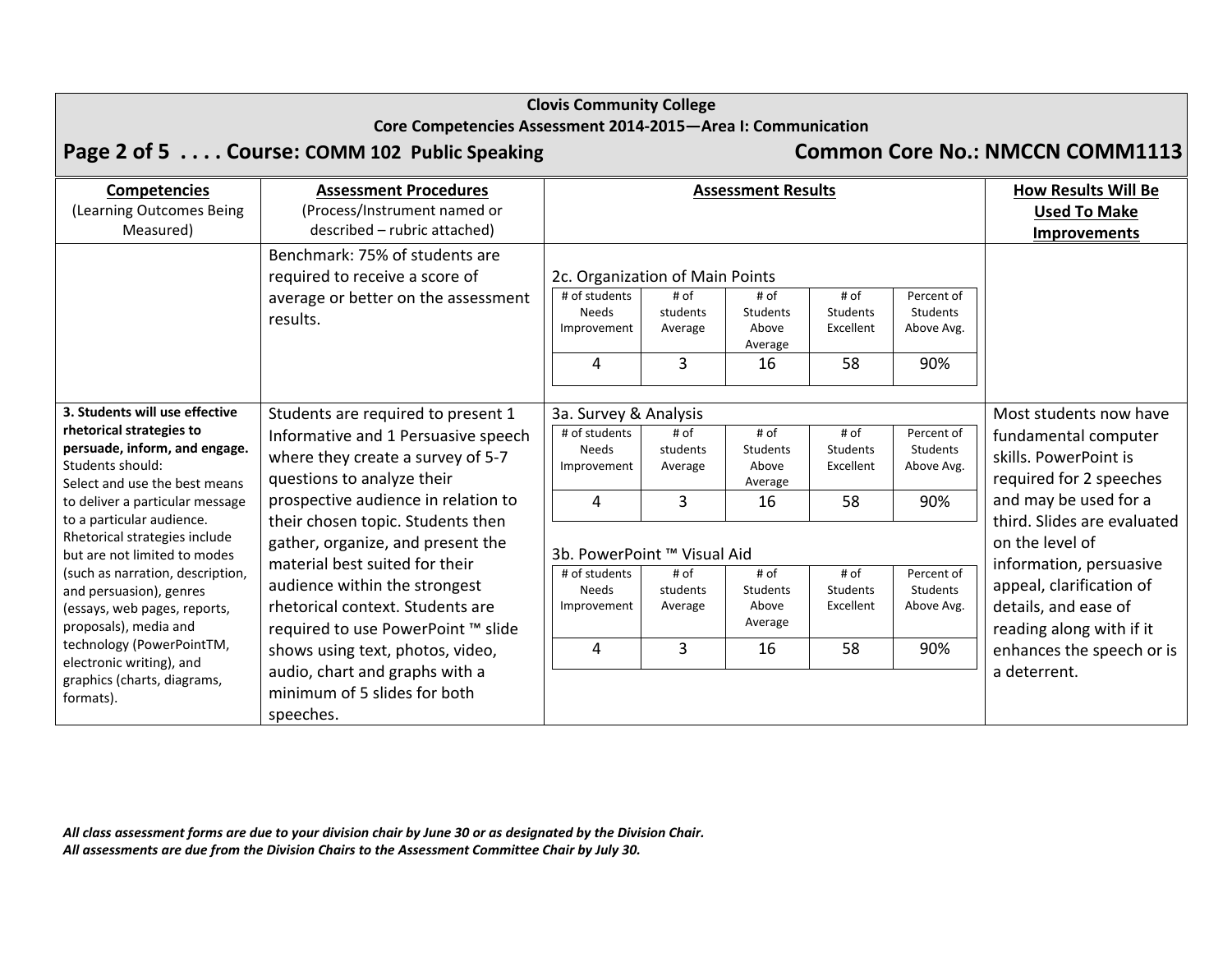## **Core Competencies Assessment 2014‐2015—Area I: Communication**

# **Page 3 of 5 . . . . Course: COMM <sup>102</sup> Public Speaking Common Core No.: NMCCN COMM1113**

| <b>Competencies</b>                                                                                                                                                                                                                                                                                                                                                                                                                                                                                                                                                                                                                                                                                                                                                                             | <b>Assessment Procedures</b>                                                                                                                                                                                                   |                                                                   |                                                   | <b>Assessment Results</b>                  |                                                   |                                                                                | <b>How Results Will Be</b>                                                                                                                              |
|-------------------------------------------------------------------------------------------------------------------------------------------------------------------------------------------------------------------------------------------------------------------------------------------------------------------------------------------------------------------------------------------------------------------------------------------------------------------------------------------------------------------------------------------------------------------------------------------------------------------------------------------------------------------------------------------------------------------------------------------------------------------------------------------------|--------------------------------------------------------------------------------------------------------------------------------------------------------------------------------------------------------------------------------|-------------------------------------------------------------------|---------------------------------------------------|--------------------------------------------|---------------------------------------------------|--------------------------------------------------------------------------------|---------------------------------------------------------------------------------------------------------------------------------------------------------|
| (Learning Outcomes Being                                                                                                                                                                                                                                                                                                                                                                                                                                                                                                                                                                                                                                                                                                                                                                        | (Process/Instrument named or                                                                                                                                                                                                   |                                                                   |                                                   |                                            |                                                   |                                                                                | <b>Used To Make</b>                                                                                                                                     |
| Measured)                                                                                                                                                                                                                                                                                                                                                                                                                                                                                                                                                                                                                                                                                                                                                                                       | described - rubric attached)                                                                                                                                                                                                   |                                                                   |                                                   |                                            |                                                   |                                                                                | <b>Improvements</b>                                                                                                                                     |
| 4. Students will employ writing<br>and/or speaking processes<br>such as planning,<br>collaborating, organizing,<br>composing, revising, and<br>editing to create presentations<br>using correct diction, syntax,                                                                                                                                                                                                                                                                                                                                                                                                                                                                                                                                                                                | Classroom time is spent lecturing,<br>providing vivid examples through<br>videos and in class exercises that<br>provide critical information,<br>clarification, and skills practice on<br>the speech making process: Planning, | 4a. Delivery<br># of students<br><b>Needs</b><br>Improvement<br>5 | # of<br>students<br>Average<br>11                 | # of<br>Students<br>Above<br>Average<br>31 | # of<br>Students<br>Excellent<br>35               | Percent of<br>Students<br>Above Avg.<br>80%                                    | Emphasis of papers is to<br>strengthen weak areas,<br>while reinforcing<br>strengths of each<br>student. Application from<br>papers and lecture is then |
| grammar, and mechanics.<br>Organizing, Research &<br>Students should:<br>Development, Revising & Editing and<br>Use standard processes for<br>Presentation. Students are required<br>generating documents or oral<br>to use a standard outline format<br>presentations independently<br>and in groups.<br>common to Public Speaking courses<br>throughout the US.<br>Each speech has a specific rubric that<br>evaluates students on their outline,<br>organization, specific speech<br>competencies and delivery. Students<br>are also required to write 4, 1 page<br>essays focusing on research,<br>organization/prioritizing, personal<br>strengths/weaknesses, and<br>persuasion. These essays reinforce<br>lecture information by placing theory<br>into application on a personal level. | 4b. Outline<br># of students<br>Needs<br>Improvement<br>5                                                                                                                                                                      | # of<br>students<br>Average<br>11                                 | # of<br>Students<br>Above<br>Average<br>31        | # of<br>Students<br>Excellent<br>35        | Percent of<br>Students<br>Above Avg.<br>80%       | applied in each speech<br>and reinforced through<br>the duration of the class. |                                                                                                                                                         |
|                                                                                                                                                                                                                                                                                                                                                                                                                                                                                                                                                                                                                                                                                                                                                                                                 | 4c. Essays<br># of students<br>Needs<br>Improvement<br>6                                                                                                                                                                       | # of<br>students<br>Average<br>$\overline{7}$                     | # of<br><b>Students</b><br>Above<br>Average<br>11 | # of<br>Students<br>Excellent<br>58        | Percent of<br>Students<br>Above<br>Average<br>84% |                                                                                |                                                                                                                                                         |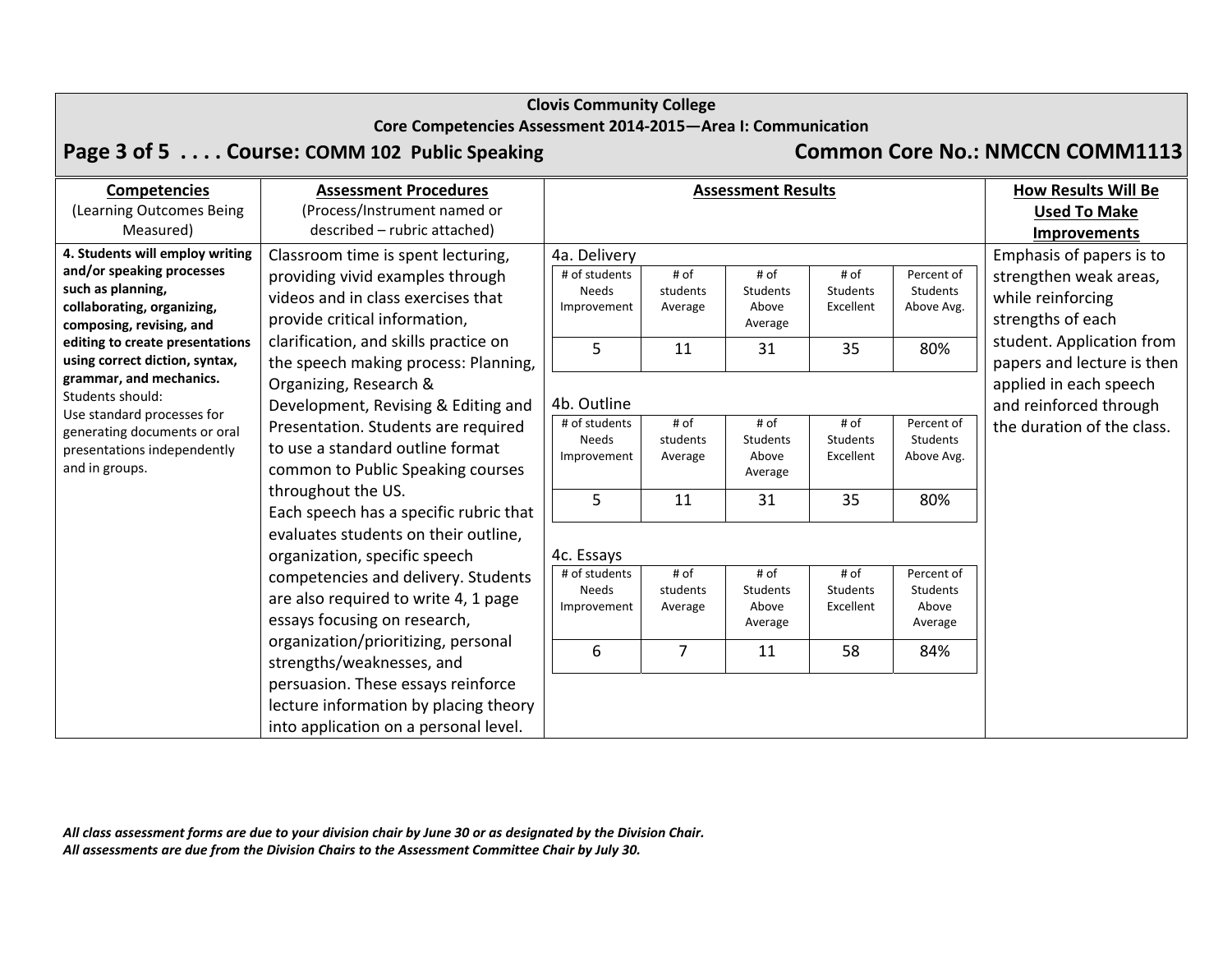## **Core Competencies Assessment 2014‐2015—Area I: Communication**

# **Page 4 of 5 . . . . Course: COMM <sup>102</sup> Public Speaking Common Core No.: NMCCN COMM1113**

| <b>Competencies</b>                                                                                                                                                  | <b>Assessment Procedures</b>                                                                                                                                                                                                                                                                                                                                                                                                                                                                                                                                                                                                                                                                            | <b>Assessment Results</b>                                                               |                                   |                                            |                                     |                                             | <b>How Results Will Be</b>                                                                                                                    |
|----------------------------------------------------------------------------------------------------------------------------------------------------------------------|---------------------------------------------------------------------------------------------------------------------------------------------------------------------------------------------------------------------------------------------------------------------------------------------------------------------------------------------------------------------------------------------------------------------------------------------------------------------------------------------------------------------------------------------------------------------------------------------------------------------------------------------------------------------------------------------------------|-----------------------------------------------------------------------------------------|-----------------------------------|--------------------------------------------|-------------------------------------|---------------------------------------------|-----------------------------------------------------------------------------------------------------------------------------------------------|
| (Learning Outcomes Being                                                                                                                                             | (Process/Instrument named or                                                                                                                                                                                                                                                                                                                                                                                                                                                                                                                                                                                                                                                                            |                                                                                         |                                   |                                            |                                     |                                             | <b>Used To Make</b>                                                                                                                           |
| Measured)                                                                                                                                                            | described - rubric attached)                                                                                                                                                                                                                                                                                                                                                                                                                                                                                                                                                                                                                                                                            |                                                                                         |                                   |                                            |                                     |                                             | <b>Improvements</b>                                                                                                                           |
| 5. Students will integrate<br>research correctly and<br>ethically from credible sources<br>to support the primary<br>purpose of a communication.<br>Students should: | Three of the student speeches<br>require the use of outside sources.<br>Each speech rubric has a section for<br>evaluation of student's sources. The<br>emphasis of quality over quantity is                                                                                                                                                                                                                                                                                                                                                                                                                                                                                                            | 5a. Documentation & Oral Citations<br># of students<br><b>Needs</b><br>Improvement<br>5 | # of<br>students<br>Average<br>11 | # of<br>Students<br>Above<br>Average<br>31 | # of<br>Students<br>Excellent<br>35 | Percent of<br>Students<br>Above Avg.<br>80% | Most students grasp<br>these concepts. Focus is<br>on using stronger sources<br>rather that the easiest<br>source (Internet).                 |
| to support ideas without<br>plagiarizing, misinforming or<br>distorting.                                                                                             | Gather legitimate information<br>stressed. Students are instructed on<br>how to evaluate which source is<br>stronger based on their topic<br>selection. Students are instructed on<br>how to conduct research using<br>various resources including: library<br>databases, electronic resources,<br>interviews, books, periodicals,<br>journals and other sources. Emphasis<br>is placed on the ethical responsibility<br>of the student to support their<br>speech without plagiarizing,<br>misinforming, or distorting<br>information. These speeches include<br>a section to evaluate sources and<br>reference pages as required by the<br>assignment. A reference page in APA<br>format is required. | 5b. Reference Page                                                                      |                                   |                                            |                                     |                                             | Evaluation of sources for<br>strength and reliability is<br>crucial in both                                                                   |
|                                                                                                                                                                      |                                                                                                                                                                                                                                                                                                                                                                                                                                                                                                                                                                                                                                                                                                         | # of students<br>.Needs<br>Improvement                                                  | # of<br>students<br>Average       | # of<br>Students<br>Above<br>Average       | # of<br>Students<br>Excellent       | Percent of<br>Students<br>Above Avg.        | informative and<br>persuasive speeches<br>based on the chosen                                                                                 |
|                                                                                                                                                                      |                                                                                                                                                                                                                                                                                                                                                                                                                                                                                                                                                                                                                                                                                                         | 5                                                                                       | 11                                | 31                                         | 35                                  | 80%                                         | topic. All sources are<br>evaluated by the<br>instructor. Develop a<br>rubric for assessing<br>strength of sources for<br>student evaluation. |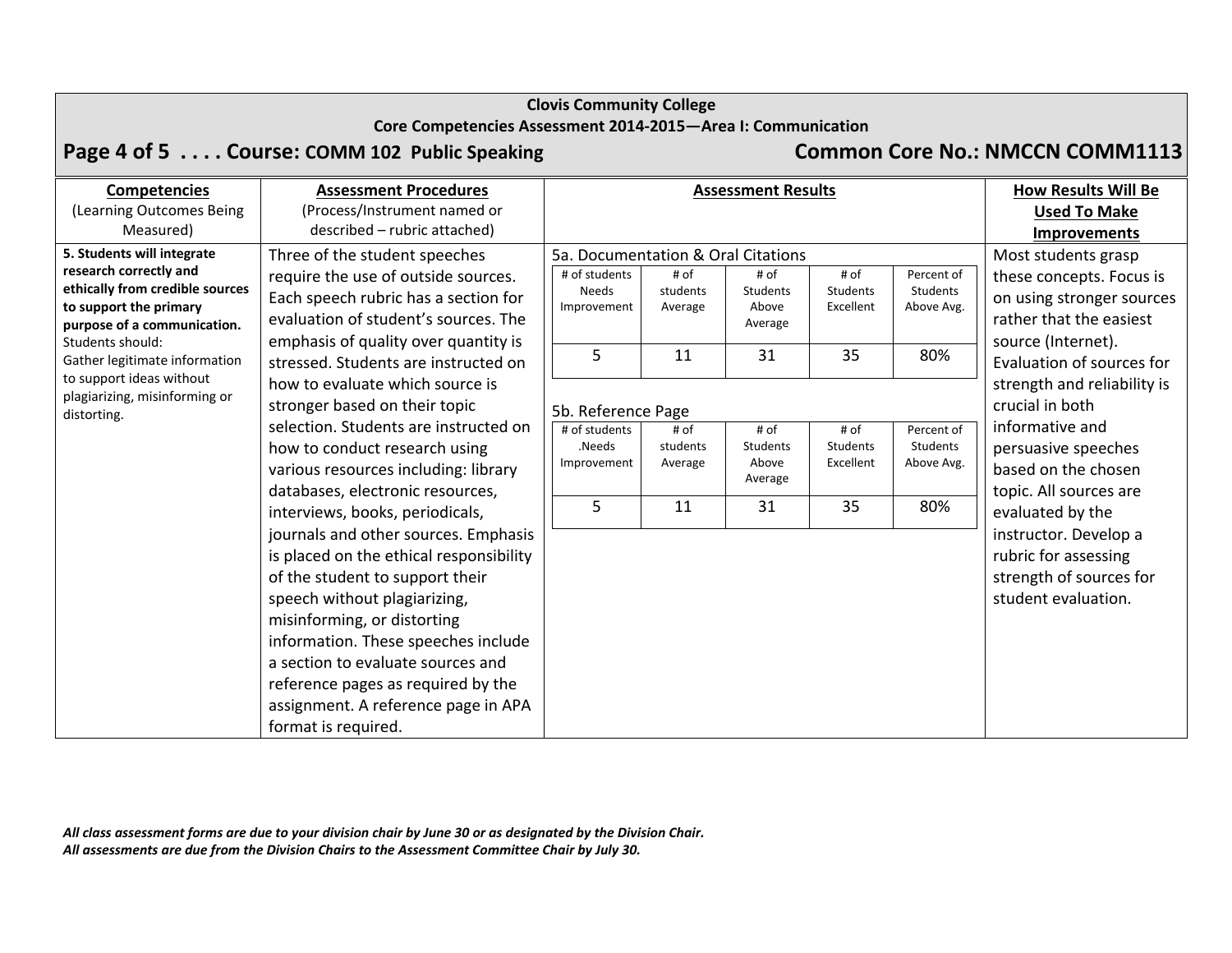### **Core Competencies Assessment 2014‐2015—Area I: Communication**

# **Page 5 of 5 . . . . Course: COMM <sup>102</sup> Public Speaking Common Core No.: NMCCN COMM1113**

| <b>Competencies</b><br>(Learning Outcomes Being<br>Measured)                                                                              | <b>Assessment Procedures</b><br>(Process/Instrument named or<br>described - rubric attached)                                                                                                                                         |                                                                        |                             | <b>Assessment Results</b>                   |                               |                                             | <b>How Results Will Be</b><br><b>Used To Make</b><br><b>Improvements</b>                                                                                              |  |  |  |
|-------------------------------------------------------------------------------------------------------------------------------------------|--------------------------------------------------------------------------------------------------------------------------------------------------------------------------------------------------------------------------------------|------------------------------------------------------------------------|-----------------------------|---------------------------------------------|-------------------------------|---------------------------------------------|-----------------------------------------------------------------------------------------------------------------------------------------------------------------------|--|--|--|
| 6. Students will engage in<br>reasoned civic discourse while<br>recognizing the distinctions<br>among opinions, facts, and<br>inferences. | The origin and nature of public<br>speaking is one of civic discourse.<br>COMM 102 Public Speaking adheres<br>to its roots and requires students to                                                                                  | <b>Civic Discourse Topics</b><br># of students<br>Needs<br>Improvement | # of<br>students<br>Average | # of<br><b>Students</b><br>Above<br>Average | # of<br>Students<br>Excellent | Percent of<br>Students<br>Above Avg.        | Topic selection for a<br>speech is a personal<br>choice of interest and<br>knowledge. This                                                                            |  |  |  |
| present speeches on issues ranging<br>Students should:<br>Negotiate civilly with others to<br>from current events, US                     | $\mathcal{P}$                                                                                                                                                                                                                        | 12                                                                     | 21                          | 41                                          | 76%                           | competency works best<br>for the persuasive |                                                                                                                                                                       |  |  |  |
| accomplish goals and to<br>function as responsible citizens.<br>End -- Area I                                                             | governmental policies/issues,<br>science/technology, to national,<br>regional, and local issues. Lectures<br>and activities are used to highlight<br>the differences between fact,<br>opinion, inferences, and logical<br>fallacies. | Need Improvement = did not complete assignment                         |                             |                                             |                               |                                             | speech. All speeches<br>engage in civic discourse<br>by nature of the<br>assignment.<br>Research and develop an<br>evaluation for inferences,<br>facts, and opinions. |  |  |  |

## **Faculty Member Completing Assessment: Rex Regnier Date: 05/22/2015**

**Reviewed by: Shelley Denton (Division chair) Date: 06/11/15**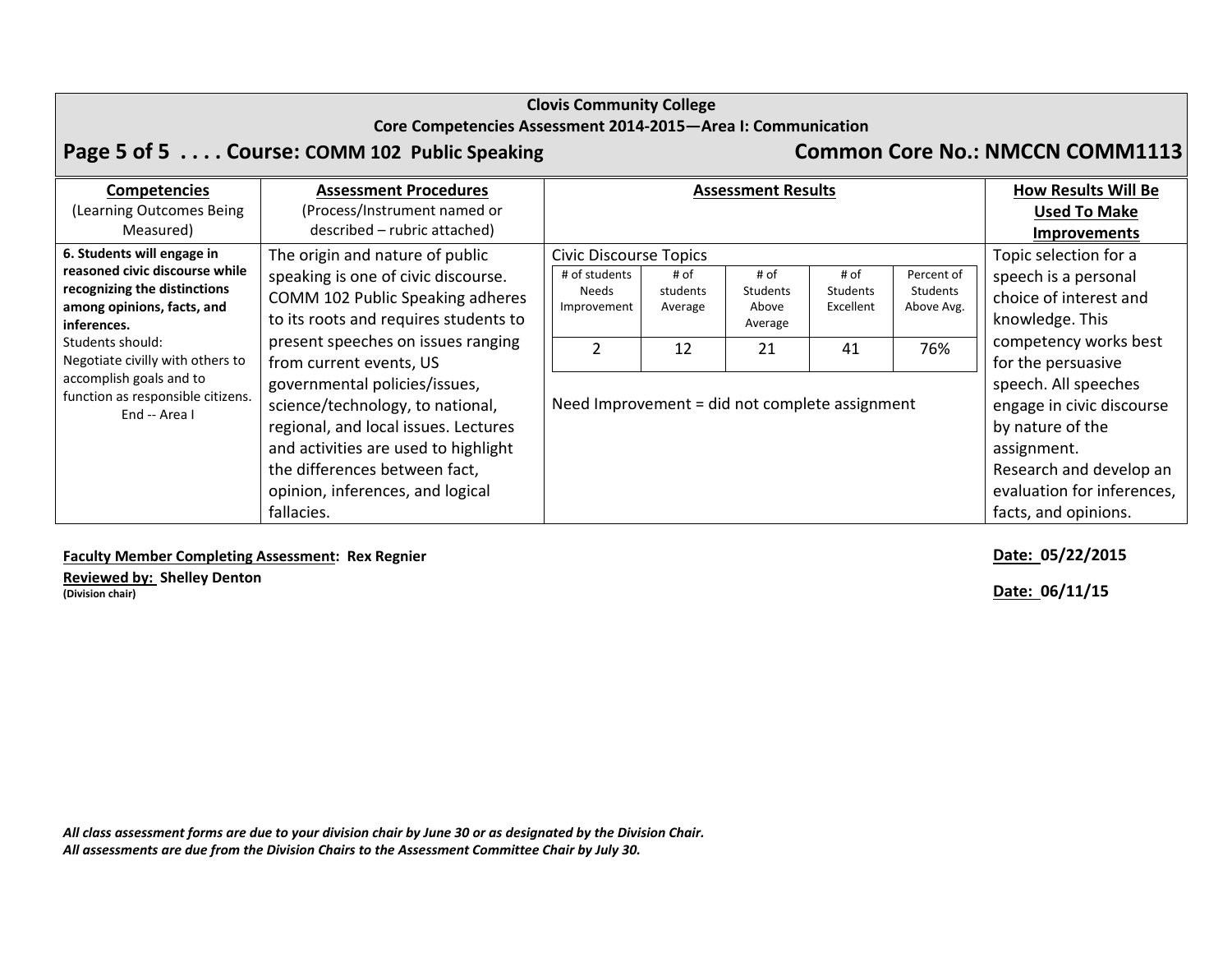# **Clovis Community College Core Competencies Assessment 2014‐2015—Area I: Communications**

## **Class: ENG**

**104 Faculty: Gina Hochhalter**

## **Common Core No.: NMCCNENGL 1123**

| <b>Competencies</b>    | Assessment                      | <b>Assessment Results based on</b>                                      |                   |                        |                          | How Results Will Be Used To Make Improvements                  |
|------------------------|---------------------------------|-------------------------------------------------------------------------|-------------------|------------------------|--------------------------|----------------------------------------------------------------|
| (Learning              | <b>Procedures</b>               | <b>Writing Rubric</b>                                                   |                   |                        |                          |                                                                |
| <b>Outcomes Being</b>  | (Process/Instrument             |                                                                         |                   |                        |                          |                                                                |
| Measured)              | named or described              |                                                                         | $N=12$            |                        |                          |                                                                |
|                        | - rubric attached)              |                                                                         |                   |                        |                          |                                                                |
| 1. Students will       | <b>Tool: Outcomes</b>           | Situation and Purpose: Follows instructions and assignment criteria;    |                   |                        |                          | . Note: This semester was particularly successful. Every       |
| analyze and evaluate   | Assessment rubric               | follows the conventions of the genre as assigned by instructor, such as |                   |                        |                          | outcomes category was met at 100%. I attribute this to the     |
| oral and written       |                                 | narrative, argument, definition, etc.                                   |                   |                        |                          | smaller class size and to the process approach I've been using |
| communication in       |                                 | (2)<br>(1)                                                              | (3)               | (4)                    | Percent of               | to help/teach students how to write the longer research        |
| terms of situation,    | A total of twelve (12)          | Number of<br>Number of<br>Developing<br>Beginning                       | Number of<br>Good | Number of<br>Exemplary | "Good and<br>"Exemplary" | paper (8-10 pages in APA format). Students were spending the   |
| audience, purpose,     | students in one                 | Students<br>Students                                                    | Students          | Students               |                          | semester researching and writing about one chosen topic        |
| aesthetics, and        | section of English 104          | $\mathbf 0$<br>$\mathbf 0$                                              | 1                 | 11                     | 100%                     | (using APA documentation style). This approach has been        |
| diverse points of      | were assessed. Spring           |                                                                         |                   |                        |                          | successful, but for next year, we are changing text books and  |
| view.                  | 2015.                           |                                                                         |                   |                        |                          | thus this approach will change. I will continue to focus on    |
| Students should:       |                                 |                                                                         |                   |                        |                          | documentation and research writing using the lessons I've      |
| Understand,            |                                 |                                                                         |                   |                        |                          | been using; however, critical thinking will be added to the    |
| appreciate, and        |                                 |                                                                         |                   |                        |                          | repertoire, so I am looking forward to next semester!          |
| critically evaluate a  | <b>BENCHMARK: 75% of</b>        |                                                                         |                   |                        |                          | Met                                                            |
| variety of written and | students should                 | Aesthetics: Uses metaphor and other literary devices to convey or       |                   |                        |                          |                                                                |
| spoken messages in     | receive a score of 3 or         | support an idea; demonstrates engagement with ideas and sources;        |                   |                        |                          |                                                                |
| order to make          | better in each                  | brings a distinctive angle to the writing situation.                    |                   |                        |                          |                                                                |
| informed decisions.    | category of the                 | (1)<br>(2)                                                              | (3)               | (4)                    | Percent of               |                                                                |
|                        | standardized writing<br>rubric. | Number of<br>Number of<br>Beginning<br>Developing                       | Number of<br>Good | Number of<br>Exemplary | "Good and<br>"Exemplary" |                                                                |
|                        |                                 | Students<br>Students                                                    | Students          | Students               |                          |                                                                |
|                        |                                 | $\Omega$<br>$\Omega$                                                    | $\mathbf{3}$      | 9                      | 100%                     | Met                                                            |
|                        |                                 |                                                                         |                   |                        |                          |                                                                |
|                        |                                 | Diverse points of view: Explores alternative insights or considers      |                   |                        |                          |                                                                |
|                        |                                 | other points of view, such as by using counterargument or concession.   |                   |                        |                          |                                                                |
|                        |                                 | (1)<br>(2)                                                              | (3)               | (4)                    | Percent of               |                                                                |
|                        |                                 | Number of<br>Number of<br>Beginning<br>Developing                       | Number of<br>Good | Number of<br>Exemplary | "Good and<br>"Exemplary" |                                                                |
|                        |                                 | Students<br>Students                                                    | Students          | Students               |                          | Met                                                            |
|                        |                                 | $\mathbf 0$<br>$\Omega$                                                 | $\mathbf{1}$      | 11                     | 100%                     |                                                                |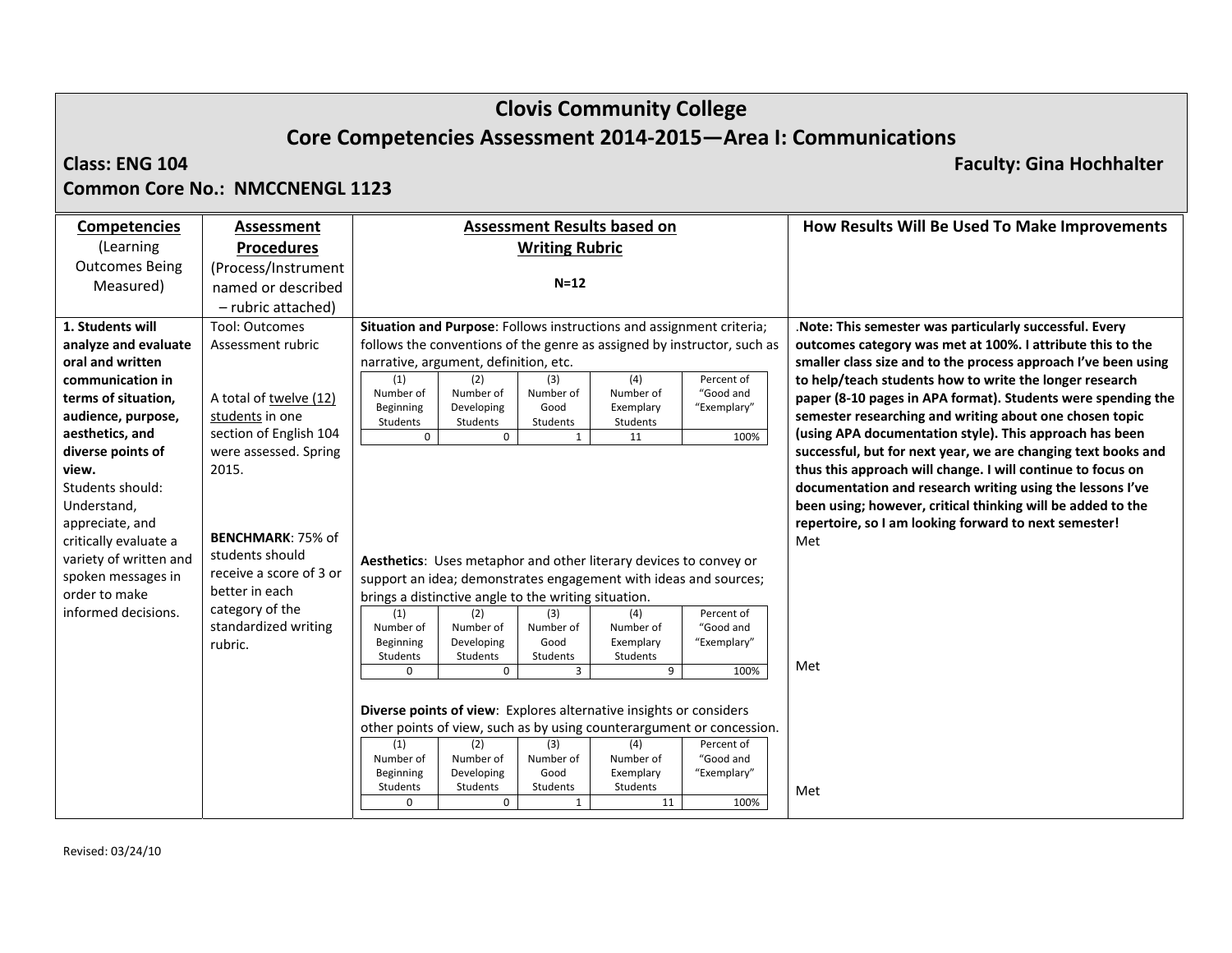| <b>Clovis Community College</b>                              |                                                                                                                                                                                                                                                                                                                   |  |  |  |  |  |  |  |
|--------------------------------------------------------------|-------------------------------------------------------------------------------------------------------------------------------------------------------------------------------------------------------------------------------------------------------------------------------------------------------------------|--|--|--|--|--|--|--|
| Core Competencies Assessment 2014-2015-Area I: Communication |                                                                                                                                                                                                                                                                                                                   |  |  |  |  |  |  |  |
|                                                              | Page 2 of 5 Course: ENG 104 English Comp. and Research<br><b>Common Core No.: NMCCNENGL 1123</b>                                                                                                                                                                                                                  |  |  |  |  |  |  |  |
| 2. Students will                                             | Thesis: Provides a clear, precise, argumentative thesis that is                                                                                                                                                                                                                                                   |  |  |  |  |  |  |  |
| express a primary                                            | sophisticated in both statement and insight. The central point is                                                                                                                                                                                                                                                 |  |  |  |  |  |  |  |
| purpose in a                                                 | stated clearly and is easy to identify.                                                                                                                                                                                                                                                                           |  |  |  |  |  |  |  |
| compelling                                                   | (4)<br>(1)<br>(2)<br>Percent of<br>(3)                                                                                                                                                                                                                                                                            |  |  |  |  |  |  |  |
| statement and order                                          | Number of<br>Number of<br>Number of<br>Number of<br>"Good and<br>Developing<br>"Exemplary"<br>Beginning<br>Good<br>Exemplary                                                                                                                                                                                      |  |  |  |  |  |  |  |
| supporting points                                            | Students<br>Students<br>Students<br>Students                                                                                                                                                                                                                                                                      |  |  |  |  |  |  |  |
| logically and                                                | Met<br>12<br>100%<br>$\Omega$<br>$\Omega$<br>$\Omega$                                                                                                                                                                                                                                                             |  |  |  |  |  |  |  |
| convincingly.                                                |                                                                                                                                                                                                                                                                                                                   |  |  |  |  |  |  |  |
| Students should:                                             | <b>Organization:</b> Paragraphs of support are structured to support the                                                                                                                                                                                                                                          |  |  |  |  |  |  |  |
| Organize their                                               | thesis; paragraphs flow (the writer has not switched back and forth                                                                                                                                                                                                                                               |  |  |  |  |  |  |  |
| thinking to express                                          | between topics); transitions work well to create a steady furthering of                                                                                                                                                                                                                                           |  |  |  |  |  |  |  |
| their viewpoints                                             | ideas and to connect the evidence to the thesis.                                                                                                                                                                                                                                                                  |  |  |  |  |  |  |  |
| clearly, concisely, and                                      | Percent of<br>(1)<br>(2)<br>(3)<br>(4)                                                                                                                                                                                                                                                                            |  |  |  |  |  |  |  |
| effectively.                                                 | "Good and<br>Number of<br>Number of<br>Number of<br>Number of<br>Beginning<br>Developing<br>Good<br>Exemplary<br>"Exemplary"                                                                                                                                                                                      |  |  |  |  |  |  |  |
|                                                              | Students<br>Students<br>Students<br>Students                                                                                                                                                                                                                                                                      |  |  |  |  |  |  |  |
|                                                              | Met<br>100%<br>12<br>$\Omega$<br>0<br>U                                                                                                                                                                                                                                                                           |  |  |  |  |  |  |  |
|                                                              | Development: the points are elaborated with details, examples,<br>comparisons, and other types of evidence giving depth to the writing.<br>(2)<br>(1)<br>(3)<br>(4)<br>Percent of<br>Number of<br>Number of<br>Number of<br>Number of<br>"Good and<br>Beginning<br>Developing<br>Good<br>Exemplary<br>"Exemplary" |  |  |  |  |  |  |  |
|                                                              | Students<br>Students<br>Students<br>Students<br>Met                                                                                                                                                                                                                                                               |  |  |  |  |  |  |  |
|                                                              | 8<br>100%<br>$\Delta$                                                                                                                                                                                                                                                                                             |  |  |  |  |  |  |  |
| 3. Students will use                                         | Unity/Development/Coherence: Sentences are unified within                                                                                                                                                                                                                                                         |  |  |  |  |  |  |  |
| effective rhetorical                                         | paragraphs; paragraphs are fully developed; sentence-level ideas                                                                                                                                                                                                                                                  |  |  |  |  |  |  |  |
| strategies to                                                | cohere within a paragraph. Transitional words & phrases help reader                                                                                                                                                                                                                                               |  |  |  |  |  |  |  |
| persuade, inform,                                            | move from idea to idea. The solution is argued convincingly w/logic &                                                                                                                                                                                                                                             |  |  |  |  |  |  |  |
| and engage.                                                  | evidence.                                                                                                                                                                                                                                                                                                         |  |  |  |  |  |  |  |
| Students should:                                             |                                                                                                                                                                                                                                                                                                                   |  |  |  |  |  |  |  |
| Select and use the                                           | (2)<br>(4)<br>(1)<br>(3)<br>Percent of<br>Number of<br>Number of<br>Number of<br>Number of<br>"Good and                                                                                                                                                                                                           |  |  |  |  |  |  |  |
| best means to deliver                                        | Met<br>Beginning<br>Developing<br>Good<br>Exemplary<br>"Exemplary"                                                                                                                                                                                                                                                |  |  |  |  |  |  |  |
| a particular message                                         | Students<br>Students<br>Students<br>Students                                                                                                                                                                                                                                                                      |  |  |  |  |  |  |  |
| to a particular                                              | 10<br>$\Omega$<br>$\Omega$<br>2<br>100%                                                                                                                                                                                                                                                                           |  |  |  |  |  |  |  |
| audience. Rhetorical                                         |                                                                                                                                                                                                                                                                                                                   |  |  |  |  |  |  |  |
| strategies include but                                       | Value and Creativity: Explores angles and everyday objects or ideas                                                                                                                                                                                                                                               |  |  |  |  |  |  |  |
| are not limited to                                           | in an unusual, surprising, and interesting way. Adds a unique quality                                                                                                                                                                                                                                             |  |  |  |  |  |  |  |
| modes (such as                                               |                                                                                                                                                                                                                                                                                                                   |  |  |  |  |  |  |  |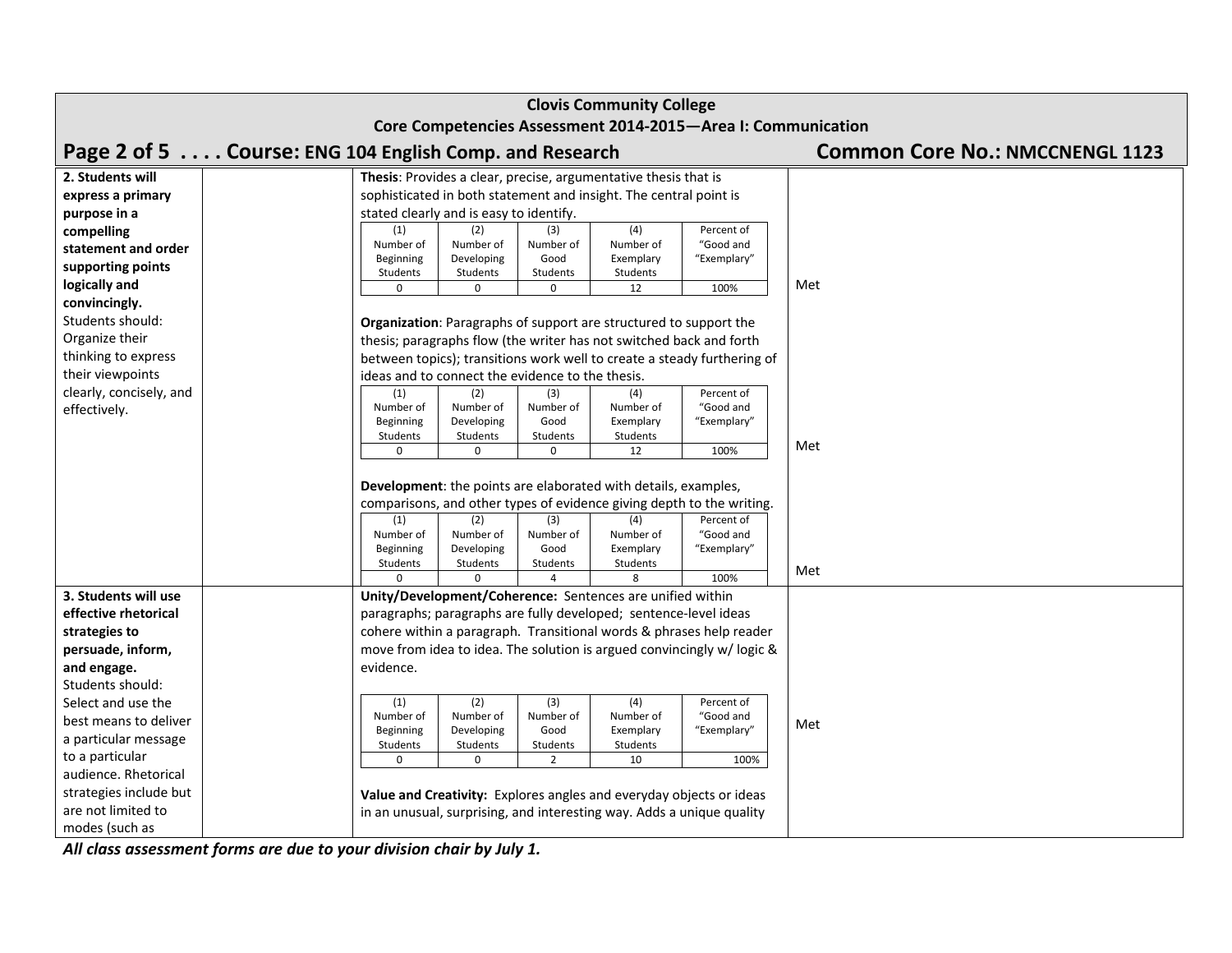| <b>Clovis Community College</b> |                                                                                                                              |                                                               |  |  |  |  |  |
|---------------------------------|------------------------------------------------------------------------------------------------------------------------------|---------------------------------------------------------------|--|--|--|--|--|
|                                 | Core Competencies Assessment 2014-2015-Area I: Communication                                                                 |                                                               |  |  |  |  |  |
|                                 | Page 3 of 5 Course: ENG 104 English Comp. and Research                                                                       | <b>Common Core No.: NMCCNENGL 1123</b>                        |  |  |  |  |  |
| narration,                      | to the perspective or to written elocution.                                                                                  |                                                               |  |  |  |  |  |
| description, and                |                                                                                                                              |                                                               |  |  |  |  |  |
| persuasion), genres             | (2)<br>$\overline{(4)}$<br>(1)<br>(3)<br>Percent of                                                                          |                                                               |  |  |  |  |  |
| (essays, web pages,             | Number of<br>Number of<br>"Good and<br>Number of<br>Number of<br>Beginning<br>Developing<br>Good<br>"Exemplary"<br>Exemplary |                                                               |  |  |  |  |  |
| reports, proposals),            | Students<br>Students<br>Students<br>Students                                                                                 | Met                                                           |  |  |  |  |  |
| media and                       | 100%<br>$\mathbf 0$<br>0<br>1<br>11                                                                                          |                                                               |  |  |  |  |  |
| technology                      |                                                                                                                              |                                                               |  |  |  |  |  |
| (PowerPointTM,                  |                                                                                                                              |                                                               |  |  |  |  |  |
| electronic writing),            |                                                                                                                              |                                                               |  |  |  |  |  |
| and graphics (charts,           |                                                                                                                              |                                                               |  |  |  |  |  |
| diagrams, formats).             |                                                                                                                              |                                                               |  |  |  |  |  |
| 4. Students will                | Expression (Wording and Phrasing): Maintains a distinctive and                                                               |                                                               |  |  |  |  |  |
| employ writing                  | convincing voice appropriate to the rhetorical situation. Includes                                                           |                                                               |  |  |  |  |  |
| and/or speaking                 | coherence, diction, word usage, syntax. The language is precise, the                                                         |                                                               |  |  |  |  |  |
| processes such as               | wording exact and accurate.                                                                                                  |                                                               |  |  |  |  |  |
| planning,                       | (2)<br>(3)<br>(4)<br>Percent of<br>(1)                                                                                       |                                                               |  |  |  |  |  |
| collaborating,                  | Number of<br>Number of<br>Number of<br>Number of<br>"Good and                                                                |                                                               |  |  |  |  |  |
| organizing,                     | Beginning<br>Developing<br>Good<br>Exemplary<br>"Exemplary"                                                                  |                                                               |  |  |  |  |  |
| composing, revising,            | Students<br>Students<br>Students<br>Students                                                                                 | Met                                                           |  |  |  |  |  |
| and editing to create           | 10<br>100%<br>$\mathbf 0$<br>0<br>$\overline{2}$                                                                             |                                                               |  |  |  |  |  |
| presentations using             | Grammar/Punctuation/Mechanics/Spelling: Complete sentences;                                                                  |                                                               |  |  |  |  |  |
| correct diction,                | avoids FRAG, RO, and CS (i.e., sentence boundaries); unity,                                                                  |                                                               |  |  |  |  |  |
| syntax, grammar,                | development, variety, absence of redundancy, etc. S/V agreement,                                                             |                                                               |  |  |  |  |  |
| and mechanics.                  | pronoun consistency, tense; commas; apostrophes; placement of                                                                |                                                               |  |  |  |  |  |
| Students should:                | quotation marks, question marks, etc.                                                                                        |                                                               |  |  |  |  |  |
| Use standard                    | (4)<br>(2)<br>Percent of<br>(1)<br>(3)                                                                                       | Met: Students spent a lot of time revising and editing. There |  |  |  |  |  |
| processes for                   | "Good and<br>Number of<br>Number of<br>Number of<br>Number of                                                                | are two rough draft reader reviews but students are dedicated |  |  |  |  |  |
| generating                      | Beginning<br>Developing<br>Good<br>Exemplary<br>"Exemplary"<br>Students<br>Students<br>Students<br>Students                  | to their topics and to presenting them well and with clarity. |  |  |  |  |  |
| documents or oral               | 100%<br>11<br>0<br>0                                                                                                         | Nice job English 104 students!                                |  |  |  |  |  |
| presentations                   |                                                                                                                              |                                                               |  |  |  |  |  |
| independently and in            |                                                                                                                              |                                                               |  |  |  |  |  |
| groups in order to              |                                                                                                                              |                                                               |  |  |  |  |  |
| learn how to produce            |                                                                                                                              |                                                               |  |  |  |  |  |
| (and edit) writing              |                                                                                                                              |                                                               |  |  |  |  |  |
| without errors.                 |                                                                                                                              |                                                               |  |  |  |  |  |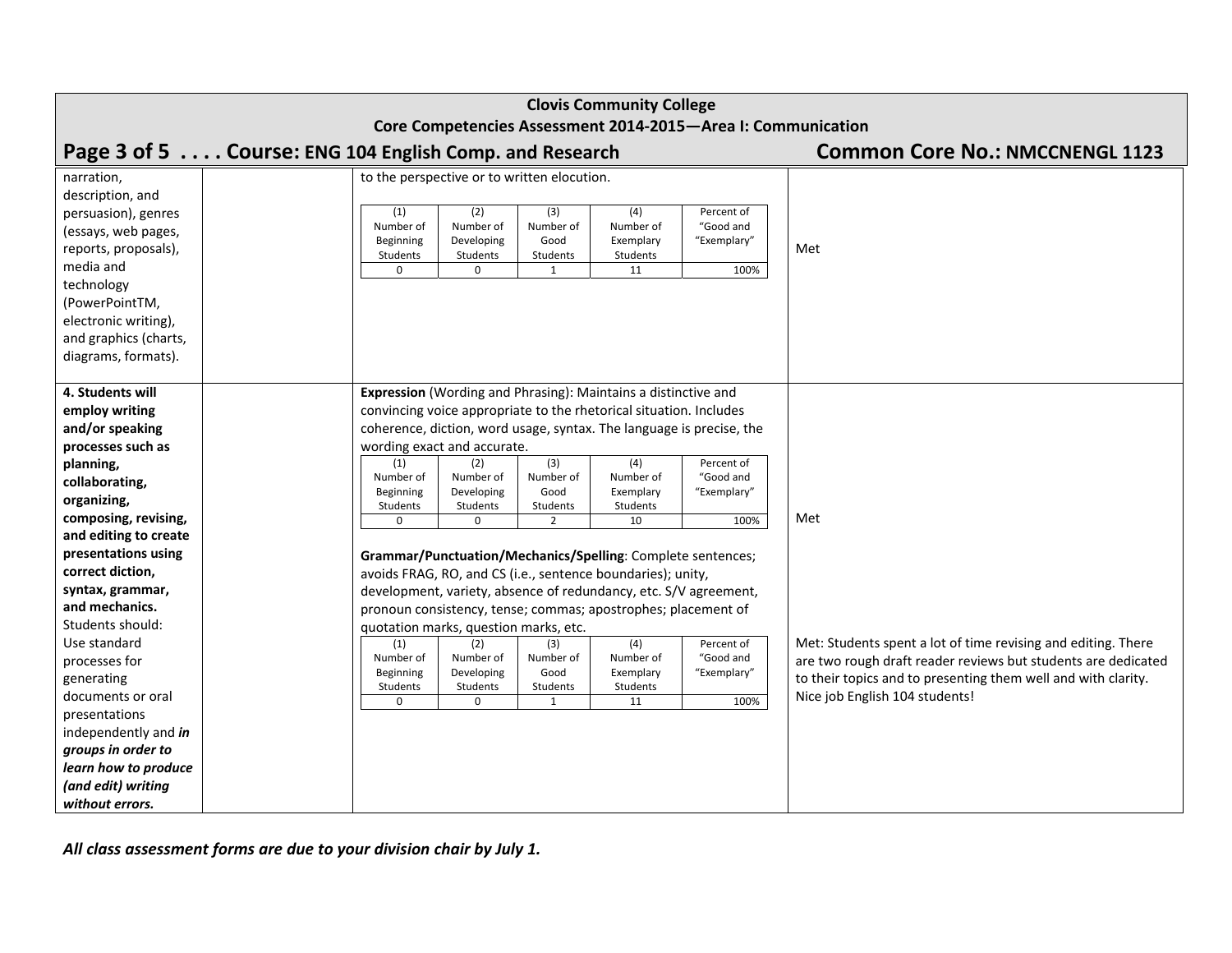| <b>Clovis Community College</b>                              |  |                                                          |                         |                          |                                                                       |                                                                          |                                                                                                                     |  |
|--------------------------------------------------------------|--|----------------------------------------------------------|-------------------------|--------------------------|-----------------------------------------------------------------------|--------------------------------------------------------------------------|---------------------------------------------------------------------------------------------------------------------|--|
| Core Competencies Assessment 2014-2015-Area I: Communication |  |                                                          |                         |                          |                                                                       |                                                                          |                                                                                                                     |  |
| Page 4 of 5 Course: ENG 104 English Comp. and Research       |  |                                                          |                         |                          |                                                                       |                                                                          | <b>Common Core No.: NMCCNENGL 1123</b>                                                                              |  |
| 5. Students will<br>integrate research                       |  |                                                          |                         |                          | Integrating Quotations/Paraphrases: Supporting evidence is            | accurate, current, appropriate, & sufficient; citations and introduction |                                                                                                                     |  |
| correctly and<br>ethically from                              |  | to sources are smoothly and correctly integrated.<br>(1) | (2)                     | (3)                      | (4)                                                                   | Percent of                                                               |                                                                                                                     |  |
| credible sources to                                          |  | Number of<br>Beginning                                   | Number of<br>Developing | Number of<br>Good        | Number of<br>Exemplary                                                | "Good and<br>"Exemplary"                                                 |                                                                                                                     |  |
| support the primary<br>purpose of a                          |  | Students<br>$\Omega$                                     | Students<br>$\Omega$    | Students<br>$\Omega$     | Students<br>12                                                        | 100%                                                                     | Met                                                                                                                 |  |
| communication.                                               |  |                                                          |                         |                          |                                                                       |                                                                          |                                                                                                                     |  |
| Students should:<br>Gather legitimate                        |  |                                                          |                         |                          | identified in the text; citations are accurate in terms of MLA or APA | In-Text Citations and Integrating Research: Sources are introduced &     |                                                                                                                     |  |
| information to                                               |  |                                                          |                         |                          | format; summaries and paraphrases are soundly integrated into the     |                                                                          |                                                                                                                     |  |
| support ideas without                                        |  | writing and cited accurately.                            |                         |                          |                                                                       |                                                                          |                                                                                                                     |  |
| plagiarizing,                                                |  | (1)<br>Number of                                         | (2)<br>Number of        | (3)<br>Number of         | (4)<br>Number of                                                      | Percent of<br>"Good and                                                  |                                                                                                                     |  |
| misinforming or<br>distorting.                               |  | Beginning                                                | Developing              | Good                     | Exemplary                                                             | "Exemplary"                                                              | Met: Citing sources in-text is a complex and detail-oriented<br>process. Students did an amazing job this semester. |  |
|                                                              |  | Students<br>$\Omega$                                     | Students<br>$\mathbf 0$ | Students<br>$\mathbf{1}$ | Students<br>11                                                        | 100%                                                                     |                                                                                                                     |  |
|                                                              |  |                                                          |                         |                          |                                                                       |                                                                          |                                                                                                                     |  |
|                                                              |  | formatted accurately and correctly.                      |                         |                          | Works Cited (MLA) entries or References (APA) entries and page are    |                                                                          |                                                                                                                     |  |
|                                                              |  | (1)                                                      | (2)                     | (3)                      | $\overline{(4)}$                                                      | Percent of                                                               |                                                                                                                     |  |
|                                                              |  | Number of<br>Beginning                                   | Number of<br>Developing | Number of<br>Good        | Number of<br>Exemplary                                                | "Good and<br>"Exemplary"                                                 |                                                                                                                     |  |
|                                                              |  | Students                                                 | Students                | Students<br>$\Omega$     | Students<br>12                                                        | 100%                                                                     | Met                                                                                                                 |  |
| 6. Students will                                             |  |                                                          |                         |                          | Analysis and discussion: Demonstrates analysis by making points       |                                                                          |                                                                                                                     |  |
| engage in reasoned                                           |  |                                                          |                         |                          | supported by evidence; includes in the discussion synthesis of        |                                                                          |                                                                                                                     |  |
| civic discourse while                                        |  |                                                          |                         |                          | sources; includes appropriate primary and/or secondary sources and    |                                                                          |                                                                                                                     |  |
| recognizing the<br>distinctions among                        |  | attends to the quality of evidence presented.<br>(1)     | (2)                     | (3)                      | (4)                                                                   | Percent of                                                               |                                                                                                                     |  |
| opinions, facts, and                                         |  | Number of<br>Beginning                                   | Number of<br>Developing | Number of<br>Good        | Number of<br>Exemplary                                                | "Good and<br>"Exemplary"                                                 |                                                                                                                     |  |
| inferences.                                                  |  | Students                                                 | Students                | Students                 | Students                                                              |                                                                          |                                                                                                                     |  |
|                                                              |  | $\Omega$                                                 | 0                       | 2                        | 10                                                                    | 100%                                                                     | Met                                                                                                                 |  |
|                                                              |  |                                                          |                         |                          | Resourcefulness and Independence: Writer takes risks and actively     |                                                                          |                                                                                                                     |  |
|                                                              |  |                                                          |                         |                          |                                                                       | seeks out untested and unconventional approaches to the assignment       |                                                                                                                     |  |
|                                                              |  |                                                          |                         |                          | idea, question, format, or product to create something new.           | or to argumentation. Writer adapts, extends, and transforms a unique     |                                                                                                                     |  |
|                                                              |  |                                                          |                         |                          |                                                                       |                                                                          |                                                                                                                     |  |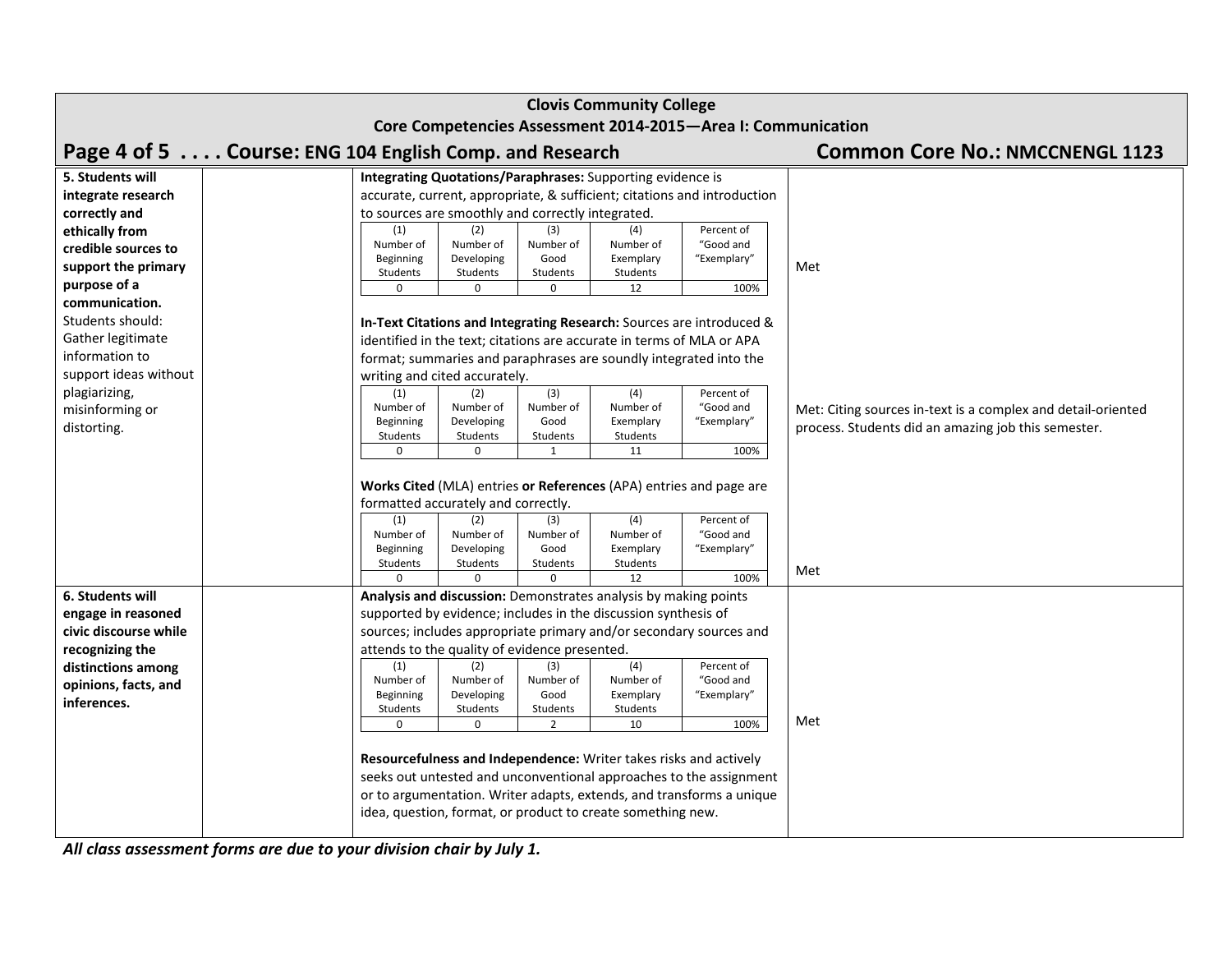|                                                              | <b>Clovis Community College</b>           |                                            |                                      |                                                 |                                               |     |  |  |  |  |  |  |  |
|--------------------------------------------------------------|-------------------------------------------|--------------------------------------------|--------------------------------------|-------------------------------------------------|-----------------------------------------------|-----|--|--|--|--|--|--|--|
| Core Competencies Assessment 2014-2015-Area I: Communication |                                           |                                            |                                      |                                                 |                                               |     |  |  |  |  |  |  |  |
| Page 5 of 5 Course: ENG 104 English Comp. and Research       | <b>Common Core No.: NMCCNENGL 1123</b>    |                                            |                                      |                                                 |                                               |     |  |  |  |  |  |  |  |
|                                                              | (1)<br>Number of<br>Beginning<br>Students | (2)<br>Number of<br>Developing<br>Students | (3)<br>Number of<br>Good<br>Students | (4)<br>Number of<br>Exemplary<br>Students<br>10 | Percent of<br>"Good and<br>"Exemplary"<br>95% | Met |  |  |  |  |  |  |  |

## **Faculty Member Completing Assessment: Gina Hochhalter Date: 5/20/15**

**Reviewed by: Shelley Denton (Division chair) Date: 7/9/15**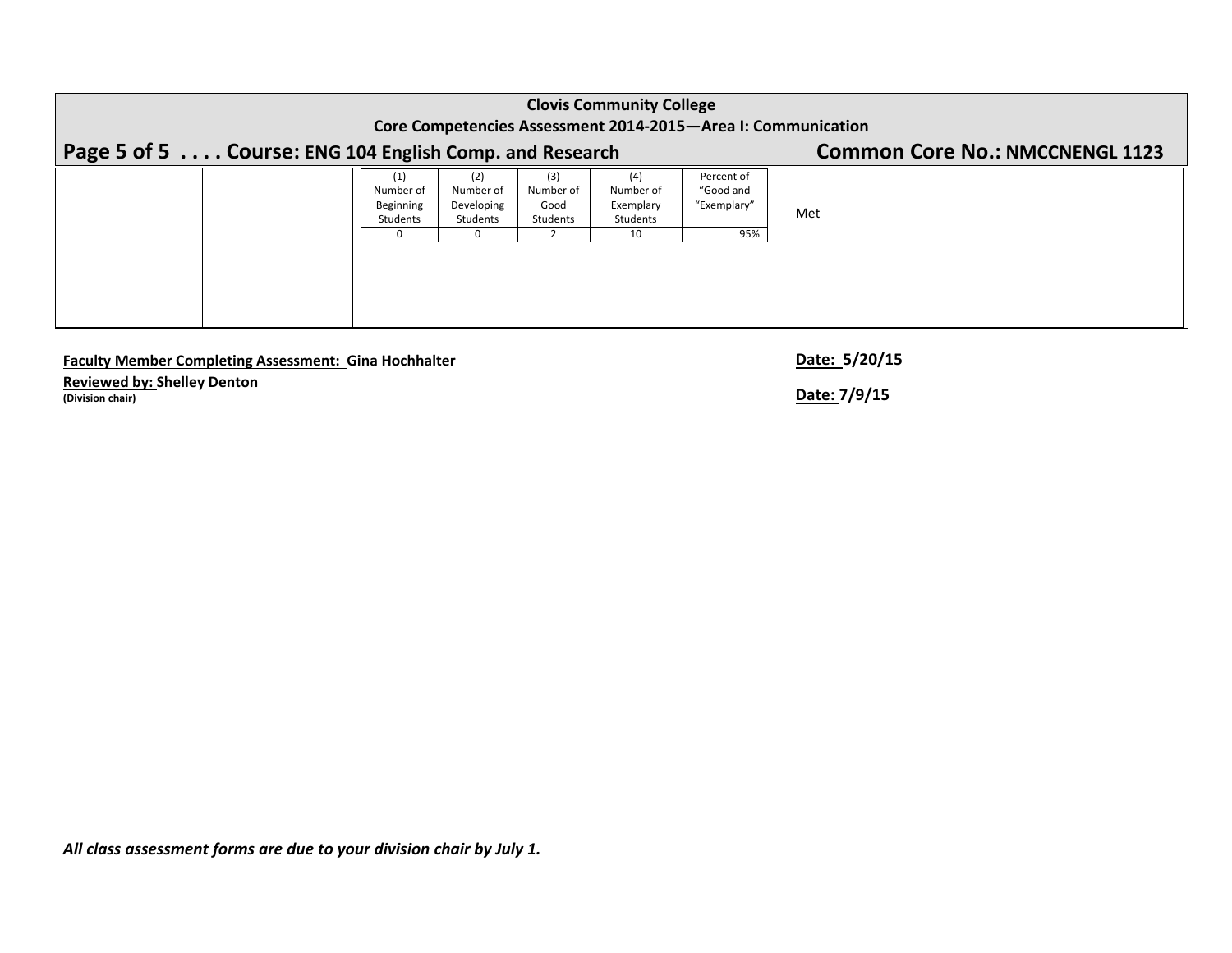| <b>Clovis Community College</b>                                                                                                                                                                                                  |                                                                                                                             |                                                          |                                                                                                                                                                                                                            |                                                      |                                                        |                                                                 |                                                                                                                                                                                                                                     |  |  |  |  |  |
|----------------------------------------------------------------------------------------------------------------------------------------------------------------------------------------------------------------------------------|-----------------------------------------------------------------------------------------------------------------------------|----------------------------------------------------------|----------------------------------------------------------------------------------------------------------------------------------------------------------------------------------------------------------------------------|------------------------------------------------------|--------------------------------------------------------|-----------------------------------------------------------------|-------------------------------------------------------------------------------------------------------------------------------------------------------------------------------------------------------------------------------------|--|--|--|--|--|
|                                                                                                                                                                                                                                  |                                                                                                                             |                                                          |                                                                                                                                                                                                                            |                                                      |                                                        |                                                                 | Core Competencies Assessment 2014/2015-Area I: Communications                                                                                                                                                                       |  |  |  |  |  |
| Class: English 104 Compiled Fall 2014-Spring 2015<br><b>Faculty: Janett Johnson</b><br><b>Common Core No.: NMCCNENGL 1123</b><br>Number of students assessed: 64                                                                 |                                                                                                                             |                                                          |                                                                                                                                                                                                                            |                                                      |                                                        |                                                                 |                                                                                                                                                                                                                                     |  |  |  |  |  |
|                                                                                                                                                                                                                                  |                                                                                                                             |                                                          |                                                                                                                                                                                                                            |                                                      |                                                        |                                                                 |                                                                                                                                                                                                                                     |  |  |  |  |  |
| <b>Competencies</b><br>(Learning Outcomes Being<br>Measured)                                                                                                                                                                     | <b>Assessment</b><br><b>Procedures</b><br>(Process/Instrument<br>named or described -<br>rubric attached)                   |                                                          | Grading rubrics included the following categories:<br>1=2.6 (65% DBeginning students)<br>2=3.0 (75% CDeveloping students)<br>3=3.4 (85% BGood Students)<br>4=4.0 (100% A+Exemplary students)<br>64 students were assessed. |                                                      | <b>Assessment Results</b>                              |                                                                 | How Results Will Be Used To Make<br><b>Improvements</b>                                                                                                                                                                             |  |  |  |  |  |
| 1. Students will analyze and<br>evaluate oral and written                                                                                                                                                                        | Students submitted a<br>research paper of 5-8                                                                               | correctly.                                               | 1.a. The paper addresses the situation and purpose                                                                                                                                                                         |                                                      |                                                        |                                                                 | Most of my students did not have any problems<br>addressing the situation and purpose of the                                                                                                                                        |  |  |  |  |  |
| communication in terms of<br>situation, audience, purpose,<br>aesthetics, and diverse points of<br>view.<br>sources.<br><b>Benchmark:</b><br>Students should:<br>Understand, appreciate, and<br>critically evaluate a variety of | pages that had to be<br>written in MLA style and<br>included at least 5<br>75% of the students are<br>required to receive a | (1)<br>Number<br>of<br>Beginning<br>Students<br>$\Omega$ | (2)<br>Number<br>of<br>Developin<br>g<br>Students<br>$\overline{4}$                                                                                                                                                        | (3)<br>Number<br>of<br>Good<br><b>Students</b><br>20 | (4)<br>Number<br>of<br>Exemplar<br>y<br>Students<br>40 | Percent<br>of "Good<br>and<br>Exemplar<br>y''<br>94 %           | assignment correctly. The students that did<br>have issues, however, were absent during the<br>class period where we went over the<br>assignment or they had problems to follow<br>instructions. At the beginning of the semester I |  |  |  |  |  |
| written and spoken messages in<br>order to make informed decisions.                                                                                                                                                              | score of 3 (good) or<br>better on the attached<br>rubrics.                                                                  | 1.b.Aesthetics                                           | "good" or "exemplary."                                                                                                                                                                                                     |                                                      |                                                        | The benchmark was met with 94% of the students receiving        | always encourage my students to exchange<br>phone numbers in case they are not able to<br>attend a class. I will put even more emphasis on<br>this option during the fall 2015/spring 2016<br>semesters.                            |  |  |  |  |  |
|                                                                                                                                                                                                                                  |                                                                                                                             | (1)<br>Number<br>of<br>Beginning<br>Students             | (2)<br>Number<br>of<br>Developing<br>Students                                                                                                                                                                              | (3)<br>Number<br>of<br>Good<br>Students              | (4)<br>Number<br>of<br>Exemplary<br>Students           | Percent<br>of "Good<br>and<br>Exemplary"                        | The majority of the students were very involved<br>with their research topic and went way and<br>beyond to look for support for their<br>thoughts/arguments. I will continue to offer                                               |  |  |  |  |  |
|                                                                                                                                                                                                                                  |                                                                                                                             | $\mathbf 0$                                              | 8<br>"good" or "exemplary."                                                                                                                                                                                                | 22                                                   | 34                                                     | 88%<br>The benchmark was met with 88% of the students receiving | students a few topics for their research, but<br>make them diverse/interesting enough so<br>everyone is able to find something he/she<br>wants to gain more knowledge about. Some<br>students though had to deal with distractions  |  |  |  |  |  |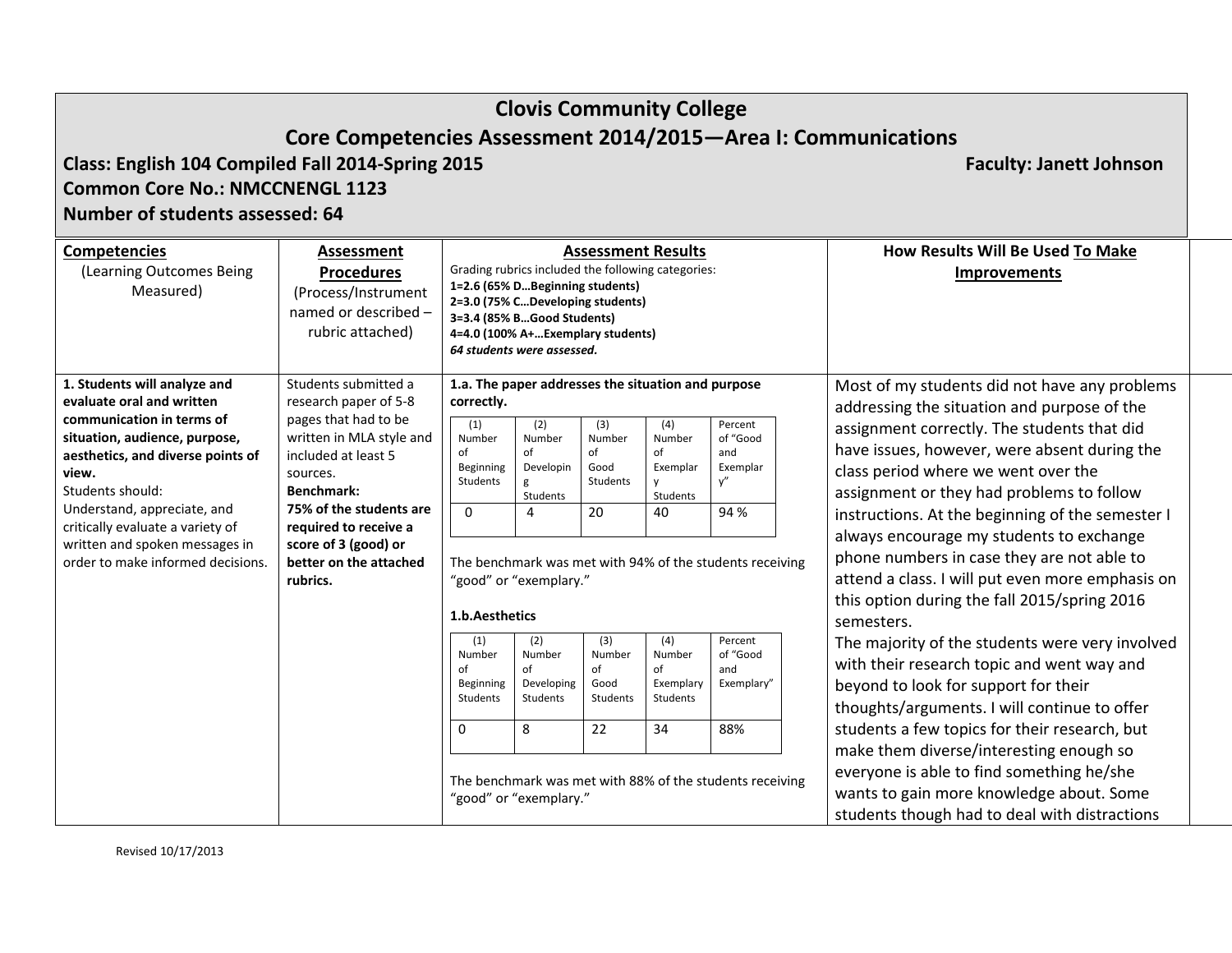# **Clovis Community College Core Competencies Assessment 2014‐2015—Area I: Communication** Page 2 of 6 . . . . Course: ENG 104 English Comp. and Research Common Core No.: NMCCNENGL 1123

|                                                          |                                                                                                                                  |                                               |                                                    |                                                                                                             | on a personal level that limited their time and<br>energy they were able to spend on their<br>assignment. I will continue to invite the<br>counselors/advisors at the beginning of the<br>semester so that students know where to turn if<br>they encounter challenges during their college<br>career.                                                                                                                                                               |
|----------------------------------------------------------|----------------------------------------------------------------------------------------------------------------------------------|-----------------------------------------------|----------------------------------------------------|-------------------------------------------------------------------------------------------------------------|----------------------------------------------------------------------------------------------------------------------------------------------------------------------------------------------------------------------------------------------------------------------------------------------------------------------------------------------------------------------------------------------------------------------------------------------------------------------|
| (1)<br>Number<br>Ωf<br>Beginning<br>Students<br>$\Omega$ | 1.c. The paper displays diverse points of view.<br>(2)<br>Number<br>of<br>Developing<br>Students<br>10<br>"good" or "exemplary." | (3)<br>Number<br>of<br>Good<br>Students<br>15 | (4)<br>Number<br>of<br>Exemplary<br>Students<br>39 | Percent<br>of "Good<br>and<br>Exemplary"<br>84%<br>The benchmark was met with 84% of the students receiving | Since the students became familiarized with<br>Clovis Community College's online databases<br>and learned how to use them as tools to<br>support their claims due to a hands-on lecture<br>by our librarians, their papers exhibited a<br>dialogue with a variety of points of views. I will<br>continue to use CCC's library/databases and the<br>wonderful staff of the library as a great resource<br>for my students regarding research an online<br>data bases. |
|                                                          |                                                                                                                                  |                                               |                                                    |                                                                                                             |                                                                                                                                                                                                                                                                                                                                                                                                                                                                      |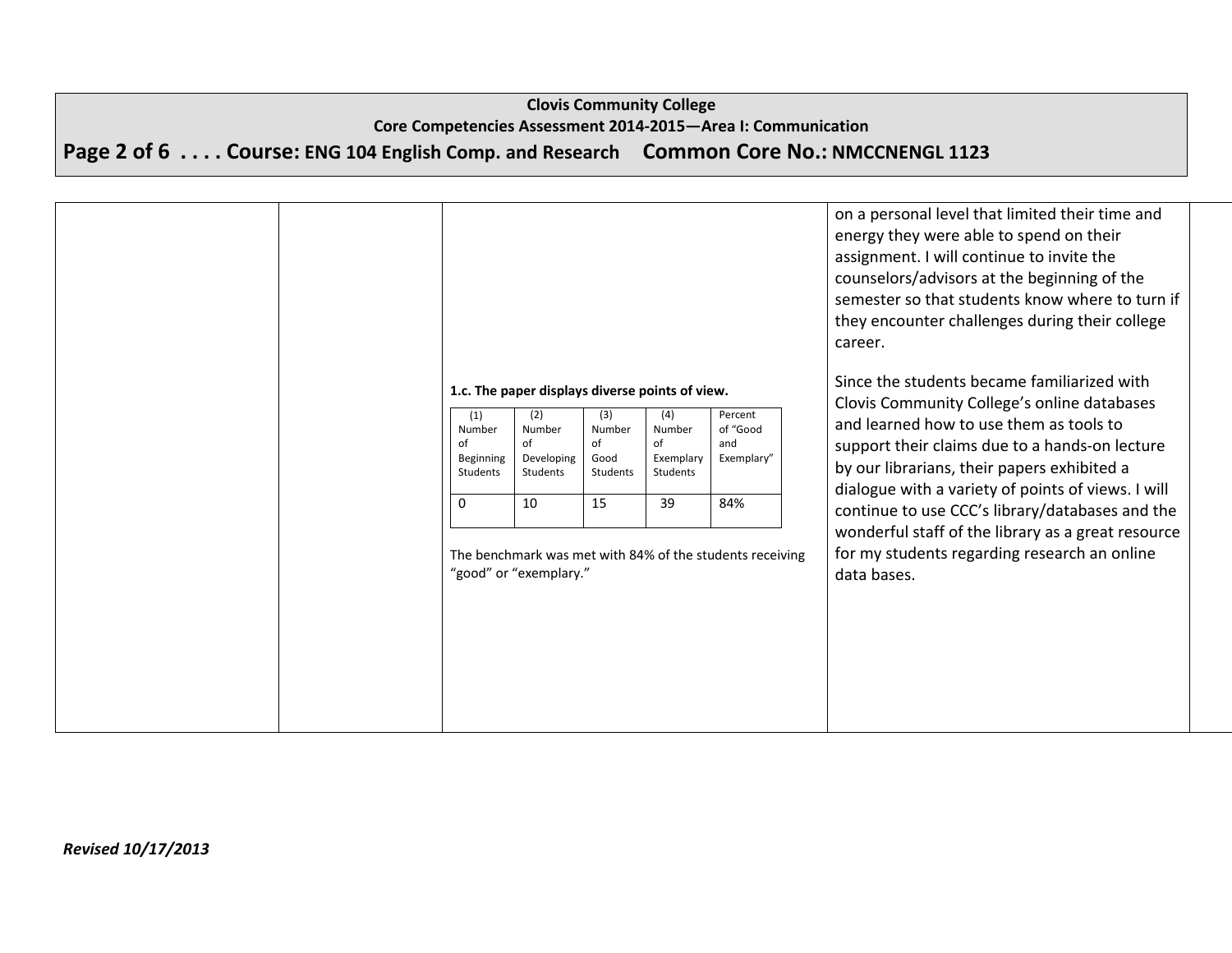#### **Core Competencies Assessment 2014‐2015—Area I: Communication**

# Page 3 of 6 . . . . Course: ENG 104 English Comp. and Research Common Core No.: NMCCNENGL 1123

| 2. Students will express a primary   |                                            |                        |                 |           | 2.a. Provides a clear, precise, argumentative thesis.    |                     |                                                  |  |
|--------------------------------------|--------------------------------------------|------------------------|-----------------|-----------|----------------------------------------------------------|---------------------|--------------------------------------------------|--|
| purpose in a compelling              | (1)                                        | (2)                    | (3)             |           | (4)                                                      | Percent of          | Since students that were exposed to research in  |  |
| statement and order supporting       | Number of                                  | Number                 | Number of       |           | Number                                                   | "Good               | ENG 102 tend to have a better understanding of   |  |
| points logically and convincingly.   | Beginning                                  | of                     | Good            |           | of                                                       | and                 |                                                  |  |
| Students should:                     | Students                                   | Developing<br>Students | Students        |           | Exemplary<br>Students                                    | "Exemplary          | the concept and composition of a thesis, I will  |  |
| Organize their thinking to express   | $\overline{0}$                             |                        | $\overline{32}$ |           | 25                                                       | 89%                 | continue to teach research as a unit in ENG 102. |  |
| their viewpoints clearly, concisely, |                                            |                        |                 |           | The benchmark was met. 89% of the students received      |                     |                                                  |  |
|                                      | "good" or "exemplary."                     |                        |                 |           |                                                          |                     |                                                  |  |
| and effectively.                     |                                            |                        |                 |           |                                                          |                     |                                                  |  |
|                                      |                                            |                        |                 |           |                                                          |                     |                                                  |  |
|                                      |                                            |                        |                 |           |                                                          |                     |                                                  |  |
|                                      |                                            |                        |                 |           |                                                          |                     |                                                  |  |
|                                      | 2.b. Organization of paper:                |                        |                 |           |                                                          |                     |                                                  |  |
|                                      | (1)<br>Number                              | (2)<br>Number          | (3)<br>Number   |           | (4)<br>Number                                            | Percent of<br>"Good |                                                  |  |
|                                      | of                                         | of                     | of              |           | of                                                       | and                 |                                                  |  |
|                                      | Beginning                                  | Developing             | Good            |           | Exemplary                                                | <b>Exemplary</b>    |                                                  |  |
|                                      | Students                                   | Students               | Students        |           | Students                                                 |                     |                                                  |  |
|                                      | $\overline{0}$                             |                        | 10              |           | 50                                                       | 94%                 |                                                  |  |
|                                      | The benchmark was met. 94% of the students |                        |                 |           |                                                          |                     |                                                  |  |
|                                      | received "good" or "exemplary."            |                        |                 |           |                                                          |                     |                                                  |  |
|                                      |                                            |                        |                 |           |                                                          |                     |                                                  |  |
|                                      | 2.c. Development of paper:                 |                        |                 |           |                                                          |                     |                                                  |  |
|                                      | (1)                                        | (2)                    | (3)             | (4)       | Percent of                                               |                     |                                                  |  |
|                                      | Number                                     | Number                 | Number          | Number    | "Good                                                    |                     |                                                  |  |
|                                      | of                                         | of                     | of              | of        | and                                                      |                     |                                                  |  |
|                                      | Beginning                                  | Developin              | Good            | Exemplary | Exemplary                                                |                     |                                                  |  |
|                                      | Students                                   | g<br>Students          | Students        | Students  |                                                          |                     |                                                  |  |
|                                      |                                            |                        |                 |           |                                                          |                     |                                                  |  |
|                                      |                                            |                        |                 |           |                                                          |                     |                                                  |  |
|                                      | $\Omega$                                   | 4                      | 12              | 48        | 94%                                                      |                     |                                                  |  |
|                                      |                                            |                        |                 |           | The benchmark was met with 94% of the students receiving |                     |                                                  |  |
|                                      | "good" or "exemplary."                     |                        |                 |           |                                                          |                     |                                                  |  |
|                                      |                                            |                        |                 |           |                                                          |                     |                                                  |  |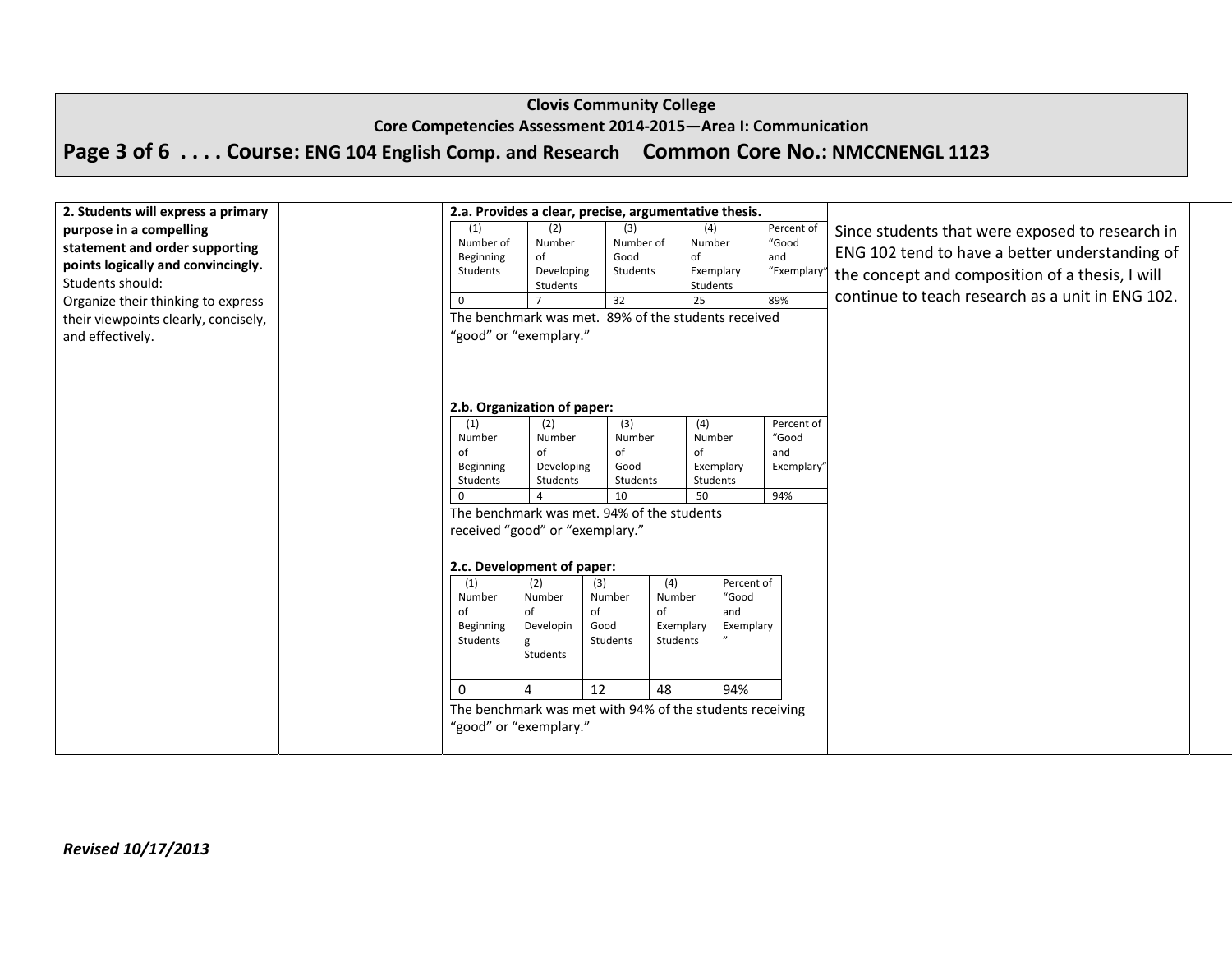#### **Core Competencies Assessment 2014‐2015—Area I: Communication**

Page 4 of 6 . . . . Course: ENG 104 English Comp. and Research Common Core No.: NMCCNENGL 1123

| 3. Students will use effective              |                        | 3.a. Unity, development, and purpose:              |                  |                       |                                                           |  |                                                   |  |
|---------------------------------------------|------------------------|----------------------------------------------------|------------------|-----------------------|-----------------------------------------------------------|--|---------------------------------------------------|--|
| rhetorical strategies to persuade,          | (1)                    | (2)                                                | (3)              | (4)                   | Percent                                                   |  |                                                   |  |
| inform, and engage.                         | Number                 | Number                                             | Number           | Number                | of                                                        |  |                                                   |  |
| Students should:                            | of<br>Beginning        | of<br>Developin                                    | of<br>Good       | of<br>Exemplary       | "Good<br>and                                              |  |                                                   |  |
| Select and use the best means to            | Students               | g                                                  | Students         | Students              | Exemplary                                                 |  |                                                   |  |
| deliver a particular message to a           |                        | Students                                           |                  |                       |                                                           |  |                                                   |  |
| particular audience. Rhetorical             | $\mathbf 0$            |                                                    | 12               | 48                    | 94%                                                       |  |                                                   |  |
| strategies include but are not              |                        | The benchmark was met with 94% of the students     |                  |                       |                                                           |  |                                                   |  |
| limited to modes (such as                   |                        | receiving "good" or "exemplary."                   |                  |                       |                                                           |  |                                                   |  |
| narration, description, and                 |                        | 3.b. Value and creativity:                         |                  |                       |                                                           |  |                                                   |  |
| persuasion), genres (essays, web            | (1)                    | (2)                                                | (3)              | (4)                   | Percent                                                   |  |                                                   |  |
| pages, reports, proposals), media           | Number                 | Number                                             | Number           | Number                | of                                                        |  |                                                   |  |
| and technology (PowerPointTM,               | of<br><b>Beginning</b> | of<br>Developin                                    | of<br>Good       | of<br>Exemplary       | "Good<br>and                                              |  |                                                   |  |
| electronic writing), and graphics           | Students               | g                                                  | Students         | Students              | Exemplary                                                 |  |                                                   |  |
| (charts, diagrams, formats).                |                        | Students                                           |                  |                       |                                                           |  |                                                   |  |
|                                             | $\Omega$               |                                                    | 6                | 56                    | 97%                                                       |  |                                                   |  |
|                                             |                        |                                                    |                  |                       | The benchmark was met with 97% of the students receiving  |  |                                                   |  |
|                                             |                        | "good" or "exemplary."                             |                  |                       |                                                           |  |                                                   |  |
|                                             |                        |                                                    |                  |                       |                                                           |  |                                                   |  |
| 4. Students will employ writing             |                        | 4.a. The language is precise, the                  |                  |                       |                                                           |  | Since I noticed a big disparity in students       |  |
| and/or speaking processes such              |                        | wording exact and accurate (Voice and Expression): |                  |                       |                                                           |  | between the students who grew up reading a        |  |
|                                             |                        |                                                    |                  |                       |                                                           |  |                                                   |  |
| as planning, collaborating,                 | (1)                    | (2)                                                | (3)              | (4)                   | Percent                                                   |  |                                                   |  |
| organizing, composing, revising,            | Number                 | Number                                             | Number           | Number                | of "Good                                                  |  | lot versus those who did not, and since I want to |  |
| and editing to create                       | of                     | of                                                 | of               | of                    | and                                                       |  | challenge every student in English as well as     |  |
| presentations using correct                 | Beginning<br>Students  | Developin                                          | Good<br>Students | Exemplary<br>Students | Exemplary                                                 |  | promote an increased vocabulary, I will           |  |
|                                             |                        | g<br>Students                                      |                  |                       |                                                           |  |                                                   |  |
| diction, syntax, grammar, and<br>mechanics. | $\Omega$               | $\overline{4}$                                     | 38               | 22                    | 94%                                                       |  | introduce more vocabulary during class (for       |  |
| Students should:                            |                        |                                                    |                  |                       | The benchmark was met with 94 % of the students receiving |  | example, with games) so that students will        |  |
|                                             |                        | "good" or "exemplary."                             |                  |                       |                                                           |  | recognize that learning new words can be joyful   |  |
| Use standard processes for                  |                        |                                                    |                  |                       |                                                           |  | and that an increased vocabulary can be           |  |
| generating documents or oral                |                        |                                                    |                  |                       |                                                           |  |                                                   |  |
| presentations independently and             |                        |                                                    |                  |                       |                                                           |  | empowering.                                       |  |
| in groups.                                  |                        |                                                    |                  |                       |                                                           |  |                                                   |  |
|                                             |                        |                                                    |                  |                       |                                                           |  |                                                   |  |
|                                             |                        |                                                    |                  |                       |                                                           |  |                                                   |  |

*Revised 10/17/2013*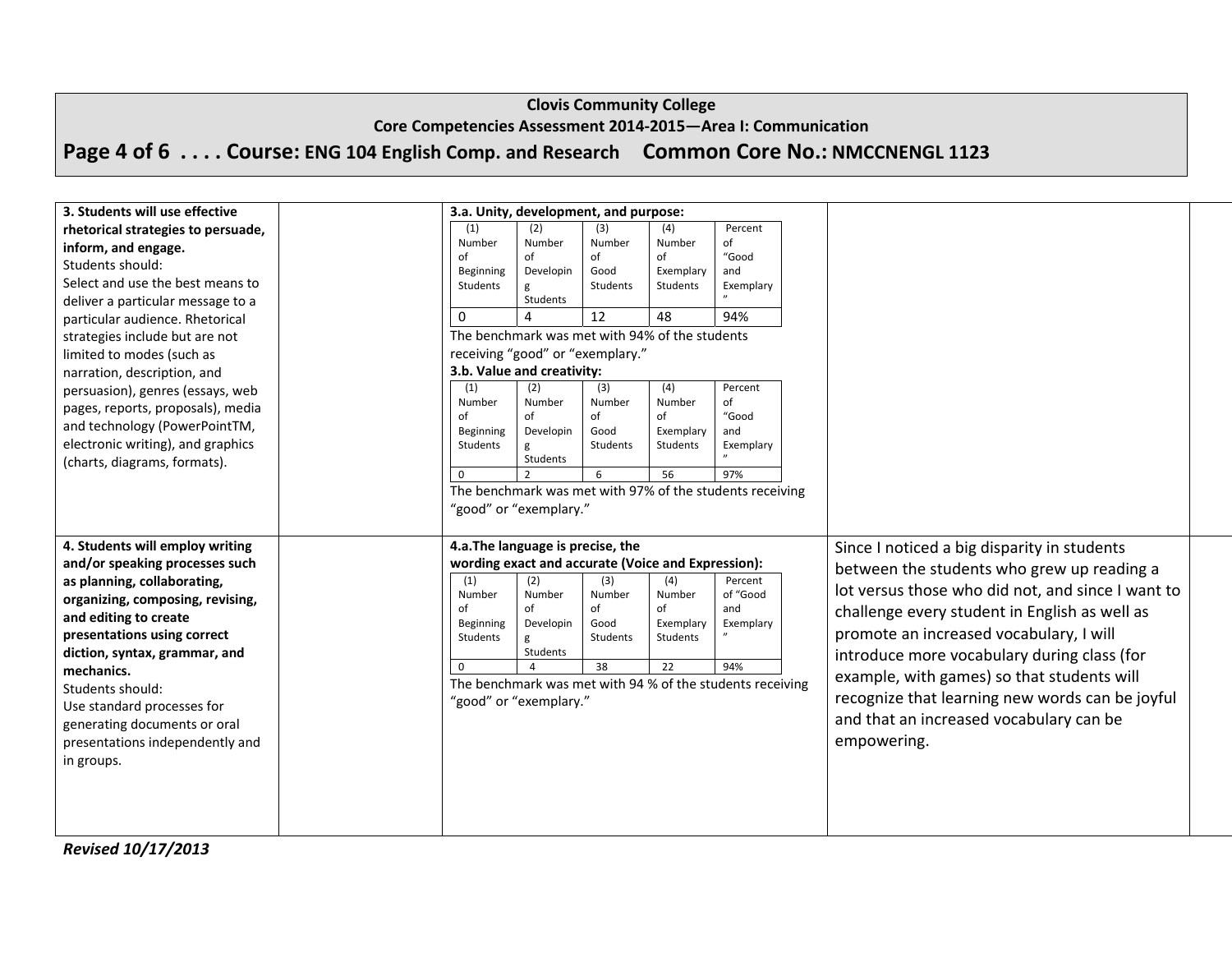**Core Competencies Assessment 2014‐2015—Area I: Communication**

Page 5 of 6 . . . . Course: ENG 104 English Comp. and Research Common Core No.: NMCCNENGL 1123

|                                     |                 |                                           |                 | 4.b. Grammar, punctuation, mechanics, and spelling: |                                                          |                                                    |
|-------------------------------------|-----------------|-------------------------------------------|-----------------|-----------------------------------------------------|----------------------------------------------------------|----------------------------------------------------|
|                                     | (1)             | (2)                                       | (3)             | (4)                                                 | Percent                                                  |                                                    |
|                                     | Number          | Number                                    | Number          | Number                                              | of "Good                                                 |                                                    |
|                                     | Ωf              | of                                        | of              | of                                                  | and                                                      |                                                    |
|                                     | Beginning       | Developin                                 | Good            | Exemplary                                           | Exemplary                                                |                                                    |
|                                     | <b>Students</b> | g                                         | <b>Students</b> | Students                                            |                                                          |                                                    |
|                                     |                 | Students                                  |                 |                                                     |                                                          |                                                    |
|                                     | $\Omega$        |                                           | 8               | 24                                                  | 94%                                                      |                                                    |
|                                     |                 |                                           |                 | The benchmark was met with 94% of the students      |                                                          |                                                    |
|                                     |                 | receiving "good" or "exemplary."          |                 |                                                     |                                                          |                                                    |
|                                     |                 |                                           |                 |                                                     |                                                          |                                                    |
|                                     |                 |                                           |                 |                                                     |                                                          |                                                    |
| 5. Students will integrate          |                 |                                           |                 |                                                     |                                                          |                                                    |
| research correctly and ethically    |                 | 5.a. Quotation and paraphrase:            |                 |                                                     |                                                          |                                                    |
|                                     | (1)             | (2)                                       | (3)             | (4)                                                 | Percent                                                  | Students, especially during spring semester, had   |
| from credible sources to support    | Number          | Number                                    | Number          | Number                                              | of                                                       | a harder time to grasp the application and         |
| the primary purpose of a            | Ωf              | of                                        | of              | of                                                  | "Good                                                    | differences between quotations and                 |
| communication.                      | Beginning       | Developin                                 | Good            | Exemplary                                           | and                                                      |                                                    |
| Students should:                    | Students        | g                                         | Students        | Students                                            | Exemplary                                                | paraphrases. During the next year, I will extend   |
| Gather legitimate information to    |                 | <b>Students</b>                           |                 |                                                     |                                                          | my units in ENG 102 and 104 that address those     |
| support ideas without plagiarizing, | $\mathbf 0$     | 10                                        | 34              | 20                                                  | 84%                                                      | issues and introduce more group work where         |
| misinforming or distorting.         |                 |                                           |                 |                                                     | The benchmark was met with 84% of the students receiving | students are able to learn hands-on.               |
|                                     |                 | "good" or "exemplary."                    |                 |                                                     |                                                          |                                                    |
|                                     |                 |                                           |                 |                                                     |                                                          |                                                    |
|                                     |                 |                                           |                 |                                                     |                                                          |                                                    |
|                                     |                 | 5.b .In-text citation and signal phrases: |                 |                                                     |                                                          |                                                    |
|                                     | (1)             | (2)                                       | (3)             | (4)                                                 | Percent of                                               |                                                    |
|                                     | Number          | Number                                    | Number          | Number                                              | "Good                                                    | As in 5.a, students encountered some               |
|                                     | оf              | of                                        | of              | of                                                  | and                                                      | difficulties with the concept of in-text citations |
|                                     | Beginning       | Developin                                 | Good            | Exemplary                                           | "Exemplar                                                | and signal phrases. In the future, I will extend   |
|                                     | Students        | g                                         | Students        | Students                                            | y"                                                       |                                                    |
|                                     |                 | Students                                  |                 |                                                     |                                                          | my unit of quotations and paraphrases and in-      |
|                                     | $\Omega$        | 10                                        | 34              | 20                                                  | 84%                                                      | text citations and signal phrases that offers the  |
|                                     |                 |                                           |                 |                                                     | The benchmark was met with 84% of students receiving     | students the opportunities to explore the          |
|                                     |                 | "good" or "exemplary."                    |                 |                                                     |                                                          |                                                    |
|                                     |                 |                                           |                 |                                                     |                                                          | subject matter more intensively and hands-on.      |
|                                     |                 |                                           |                 |                                                     |                                                          |                                                    |
|                                     |                 |                                           |                 |                                                     |                                                          |                                                    |
|                                     |                 |                                           |                 |                                                     |                                                          |                                                    |
|                                     |                 |                                           |                 |                                                     |                                                          |                                                    |

*Revised 10/17/2013*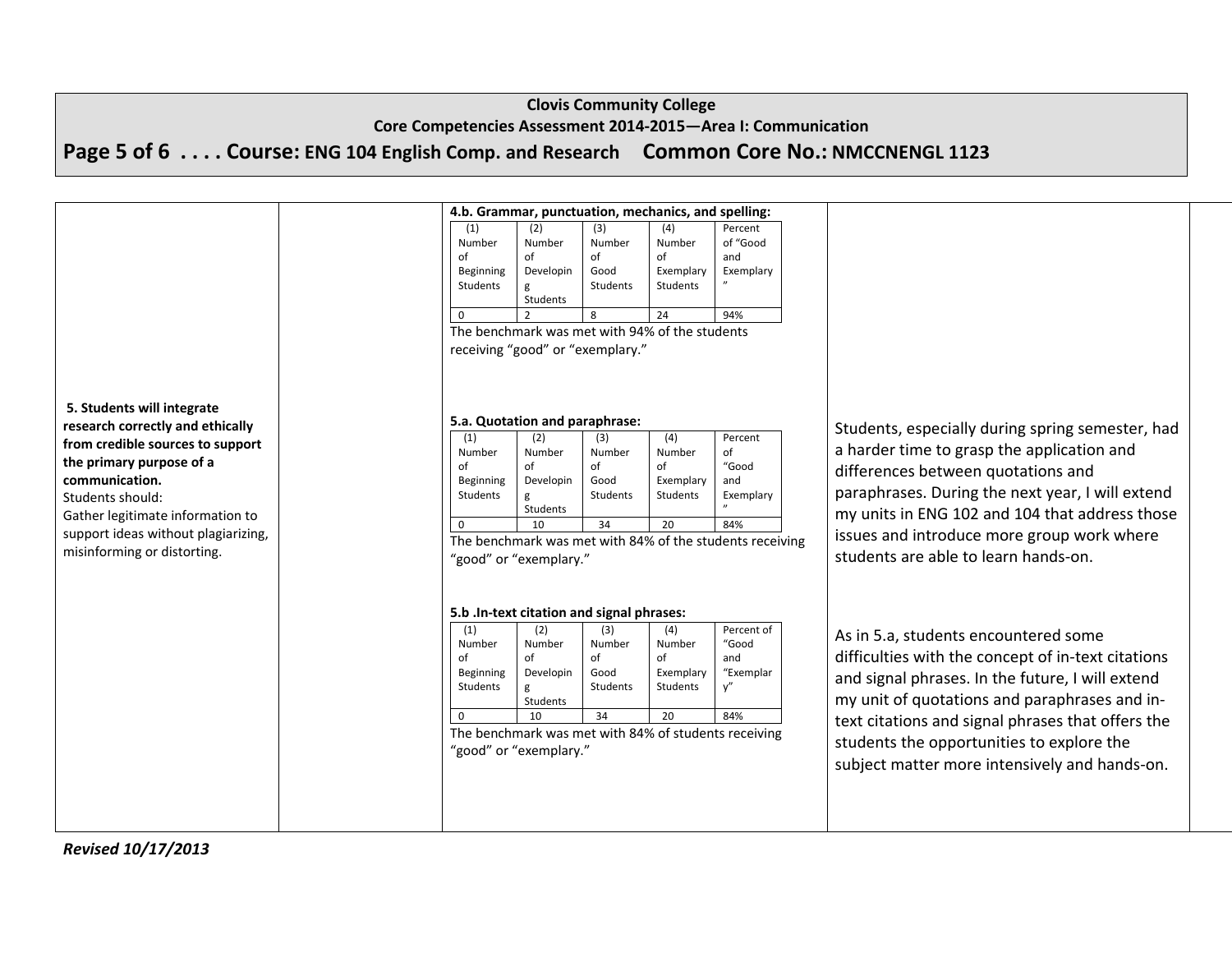## **Core Competencies Assessment 2014‐2015—Area I: Communication**

# Page 6 of 6 . . . . Course: ENG 104 English Comp. and Research Common Core No.: NMCCNENGL 1123

|                                  | 5.c. Works Cited MLA format:                         |           |          |           |                                                      |  |  |
|----------------------------------|------------------------------------------------------|-----------|----------|-----------|------------------------------------------------------|--|--|
|                                  | (1)                                                  | (2)       | (3)      | (4)       | Percent                                              |  |  |
|                                  | Number                                               | Number    | Number   | Number    | of                                                   |  |  |
|                                  | of                                                   | of        | of       | of        | "Good                                                |  |  |
|                                  | Beginning                                            | Developin | Good     | Exemplary | and                                                  |  |  |
|                                  | Students                                             | g         | Students | Students  | Exemplary                                            |  |  |
|                                  |                                                      | Students  |          |           |                                                      |  |  |
|                                  | 0                                                    |           | 31       | 30        | 95%                                                  |  |  |
|                                  | The benchmark was met with 95% of the students       |           |          |           |                                                      |  |  |
|                                  | receiving "good" and "exemplary."                    |           |          |           |                                                      |  |  |
| 6. Students will engage in       | 6.a. Analysis and Discussion:                        |           |          |           |                                                      |  |  |
| reasoned civic discourse while   | (1)                                                  | (2)       | (3)      | (4)       | Percent                                              |  |  |
| recognizing the distinctions     | Number                                               | Number    | Number   | Number    | of                                                   |  |  |
| among opinions, facts, and       | of                                                   | of        | of       | of        | "Good                                                |  |  |
| inferences.                      | Beginning                                            | Developin | Good     | Exemplary | and                                                  |  |  |
|                                  | Students                                             | g         | Students | Students  | Exemplary                                            |  |  |
| Students should:                 | 0                                                    | Students  | 30       | 30        | 94%                                                  |  |  |
| Negotiate civilly with others to |                                                      |           |          |           |                                                      |  |  |
| accomplish goals and to function | The benchmark was met with 94% of students receiving |           |          |           |                                                      |  |  |
| as responsible citizens.         | "good" or "exemplary."                               |           |          |           |                                                      |  |  |
|                                  | 6.b. Resourcefulness and independence:               |           |          |           |                                                      |  |  |
|                                  | (1)                                                  | (2)       | (3)      | (4)       | Percent of                                           |  |  |
|                                  | Number                                               | Number    | Number   | Number    | "Good                                                |  |  |
|                                  | of                                                   | of        | of       | of        | and                                                  |  |  |
|                                  | Beginning                                            | Developin | Good     | Exemplary | Exemplary                                            |  |  |
|                                  | Students                                             | g         | Students | Students  |                                                      |  |  |
|                                  |                                                      | Students  |          |           |                                                      |  |  |
|                                  | 0                                                    |           | 15       | 45        | 94%                                                  |  |  |
|                                  |                                                      |           |          |           | The benchmark was met with 94% of students receiving |  |  |
|                                  | "good" or "exemplary."                               |           |          |           |                                                      |  |  |
|                                  |                                                      |           |          |           |                                                      |  |  |

## **Faculty Member Completing Assessment: Janett Johnson Date: 6/24/15**

**Reviewed by: Shelley Denton (Division chair) Date: 7/9/15**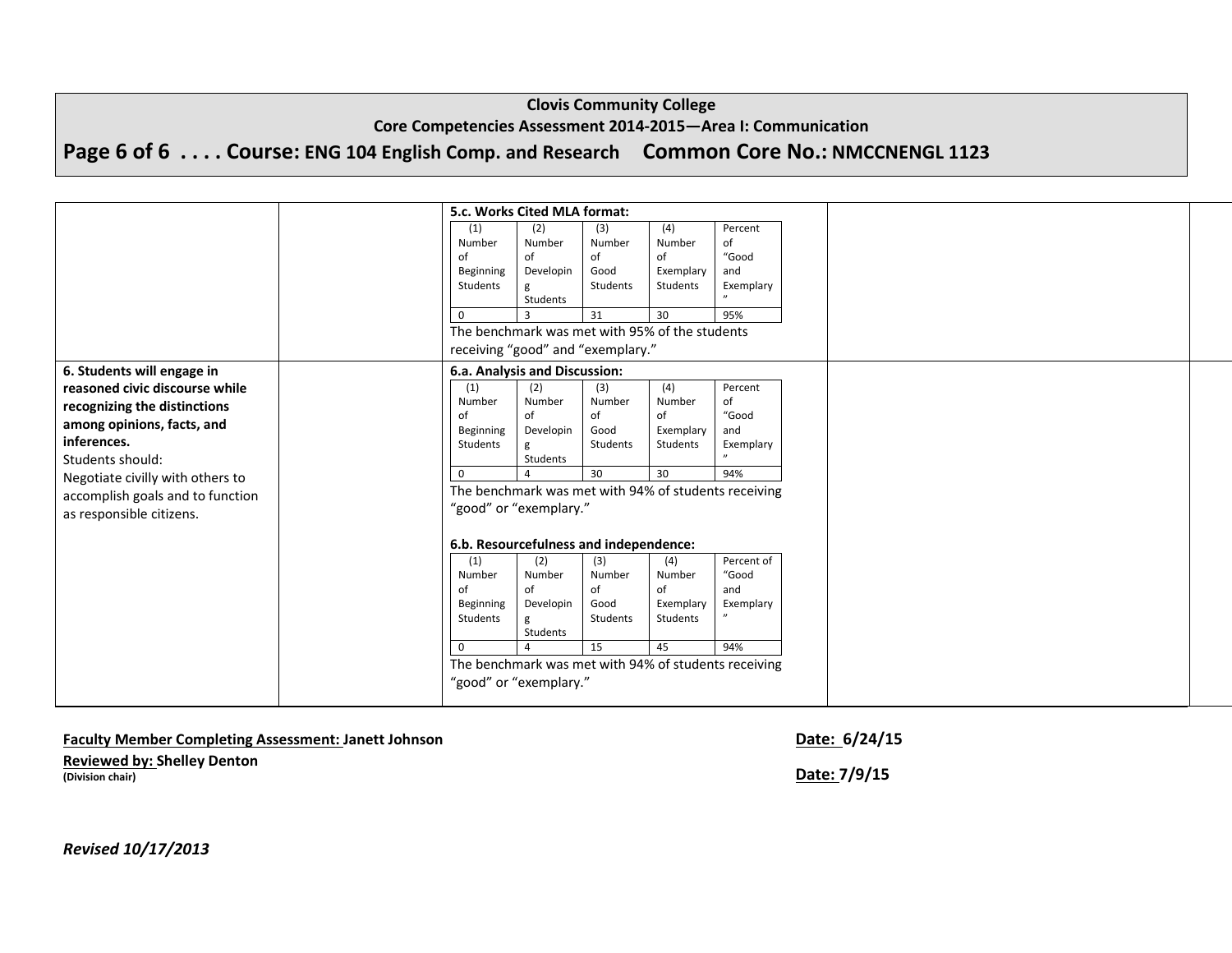# **Clovis Community College Core Competencies Assessment 2014‐2015—Area I: Communications**

## **Class: ENG**

**104 Faculty: Michelle Malinovsky**

## **Common Core No.: NMCCNENGL 1123**

| <b>Competencies</b>                                                                                                                                                                                                                                                                                                                    | <b>Assessment Procedures</b>                                                                                                                                                                                                                                                                                                                                                                                                |                                                                                                                                              |                                                                                                                                                                                                                                                                                                                                                                                                                                                                                                                                                                                | <b>Assessment Results</b>                                                                                |                                                                                                                           |                                                                                                                                                                                                                                                  | How Results Will Be Used To Make                                                                                                                                                                                                                                                                                   |
|----------------------------------------------------------------------------------------------------------------------------------------------------------------------------------------------------------------------------------------------------------------------------------------------------------------------------------------|-----------------------------------------------------------------------------------------------------------------------------------------------------------------------------------------------------------------------------------------------------------------------------------------------------------------------------------------------------------------------------------------------------------------------------|----------------------------------------------------------------------------------------------------------------------------------------------|--------------------------------------------------------------------------------------------------------------------------------------------------------------------------------------------------------------------------------------------------------------------------------------------------------------------------------------------------------------------------------------------------------------------------------------------------------------------------------------------------------------------------------------------------------------------------------|----------------------------------------------------------------------------------------------------------|---------------------------------------------------------------------------------------------------------------------------|--------------------------------------------------------------------------------------------------------------------------------------------------------------------------------------------------------------------------------------------------|--------------------------------------------------------------------------------------------------------------------------------------------------------------------------------------------------------------------------------------------------------------------------------------------------------------------|
| (Learning Outcomes Being)                                                                                                                                                                                                                                                                                                              | (Process/Instrument named                                                                                                                                                                                                                                                                                                                                                                                                   |                                                                                                                                              |                                                                                                                                                                                                                                                                                                                                                                                                                                                                                                                                                                                |                                                                                                          |                                                                                                                           |                                                                                                                                                                                                                                                  | <b>Improvements</b>                                                                                                                                                                                                                                                                                                |
| Measured)                                                                                                                                                                                                                                                                                                                              | or described - rubric                                                                                                                                                                                                                                                                                                                                                                                                       |                                                                                                                                              |                                                                                                                                                                                                                                                                                                                                                                                                                                                                                                                                                                                |                                                                                                          |                                                                                                                           |                                                                                                                                                                                                                                                  |                                                                                                                                                                                                                                                                                                                    |
|                                                                                                                                                                                                                                                                                                                                        | attached)                                                                                                                                                                                                                                                                                                                                                                                                                   |                                                                                                                                              |                                                                                                                                                                                                                                                                                                                                                                                                                                                                                                                                                                                |                                                                                                          |                                                                                                                           |                                                                                                                                                                                                                                                  |                                                                                                                                                                                                                                                                                                                    |
| 1. Students will analyze and<br>evaluate oral and written<br>communication in terms of<br>situation, audience, purpose,<br>aesthetics, and diverse points<br>of view.<br>Students should:<br>Understand, appreciate, and<br>critically evaluate a variety of<br>written and spoken messages in<br>order to make informed<br>decisions. | A total of sixty-eight (68) students<br>were assessed.<br>This is a compilation of results from<br>Spring 2015, a total of three classes;<br>two are dual-credit high school.<br>I did not assess every student in my<br>ITV class, as I had 39-I took a<br>random sampling of 25.<br><b>BENCHMARK: 75% of students</b><br>should receive a score of 3 or better<br>in each category of the standardized<br>writing rubric. | (1)<br>Number<br>of<br>Beginning<br>Students<br>$\mathbf 0$<br>(1)<br>Number<br>of<br>Beginning<br>Students<br>$\mathbf{0}$<br>(1)<br>Number | Situation and Purpose: Follows instructions and<br>assignment criteria; follows the conventions of the<br>genre as assigned by instructor, such as narrative,<br>argument, definition, etc.<br>(2)<br>Number of<br>Developing<br>Students<br>$\overline{3}$<br>Aesthetics: Uses metaphor and other literary devices<br>to convey or support an idea; demonstrates<br>angle to the writing situation.<br>(2)<br>Number of<br>Developing<br>Students<br>$\overline{3}$<br>considers other points of view, such as by using<br>counterargument or concession.<br>(2)<br>Number of | (3)<br>Number<br>of Good<br>Students<br>6<br>(3)<br>Number<br>of Good<br>Students<br>18<br>(3)<br>Number | (4)<br>Number<br>of<br>Exemplary<br>Students<br>58<br>(4)<br>Number<br>of<br>Exemplary<br>Students<br>47<br>(4)<br>Number | Percent of<br>"Good and<br>"Exemplary"<br>96%<br>engagement with ideas and sources; brings a distinctive<br>Percent of<br>"Good and<br>"Exemplary"<br>96%<br>Diverse points of view: Explores alternative insights or<br>Percent of<br>"Good and | Met: I had a few high school dual-credit students who<br>did not meet the requirements; I will stress the<br>necessity of this in the future.<br>Met<br>Met: Some student's paper were not obvious in their<br>need to a counterargument, but I will stress the need to<br>include a variety of POV in the future. |
|                                                                                                                                                                                                                                                                                                                                        |                                                                                                                                                                                                                                                                                                                                                                                                                             | of                                                                                                                                           | Developing                                                                                                                                                                                                                                                                                                                                                                                                                                                                                                                                                                     | of Good                                                                                                  | of                                                                                                                        | "Exemplary"                                                                                                                                                                                                                                      |                                                                                                                                                                                                                                                                                                                    |
|                                                                                                                                                                                                                                                                                                                                        |                                                                                                                                                                                                                                                                                                                                                                                                                             | Beginning                                                                                                                                    | Students                                                                                                                                                                                                                                                                                                                                                                                                                                                                                                                                                                       | Students                                                                                                 | Exemplary                                                                                                                 |                                                                                                                                                                                                                                                  |                                                                                                                                                                                                                                                                                                                    |
|                                                                                                                                                                                                                                                                                                                                        |                                                                                                                                                                                                                                                                                                                                                                                                                             | Students                                                                                                                                     |                                                                                                                                                                                                                                                                                                                                                                                                                                                                                                                                                                                |                                                                                                          | Students                                                                                                                  |                                                                                                                                                                                                                                                  |                                                                                                                                                                                                                                                                                                                    |
|                                                                                                                                                                                                                                                                                                                                        |                                                                                                                                                                                                                                                                                                                                                                                                                             | $\Omega$                                                                                                                                     | 13 <sup>1</sup>                                                                                                                                                                                                                                                                                                                                                                                                                                                                                                                                                                | 16                                                                                                       | 49                                                                                                                        | 83%                                                                                                                                                                                                                                              |                                                                                                                                                                                                                                                                                                                    |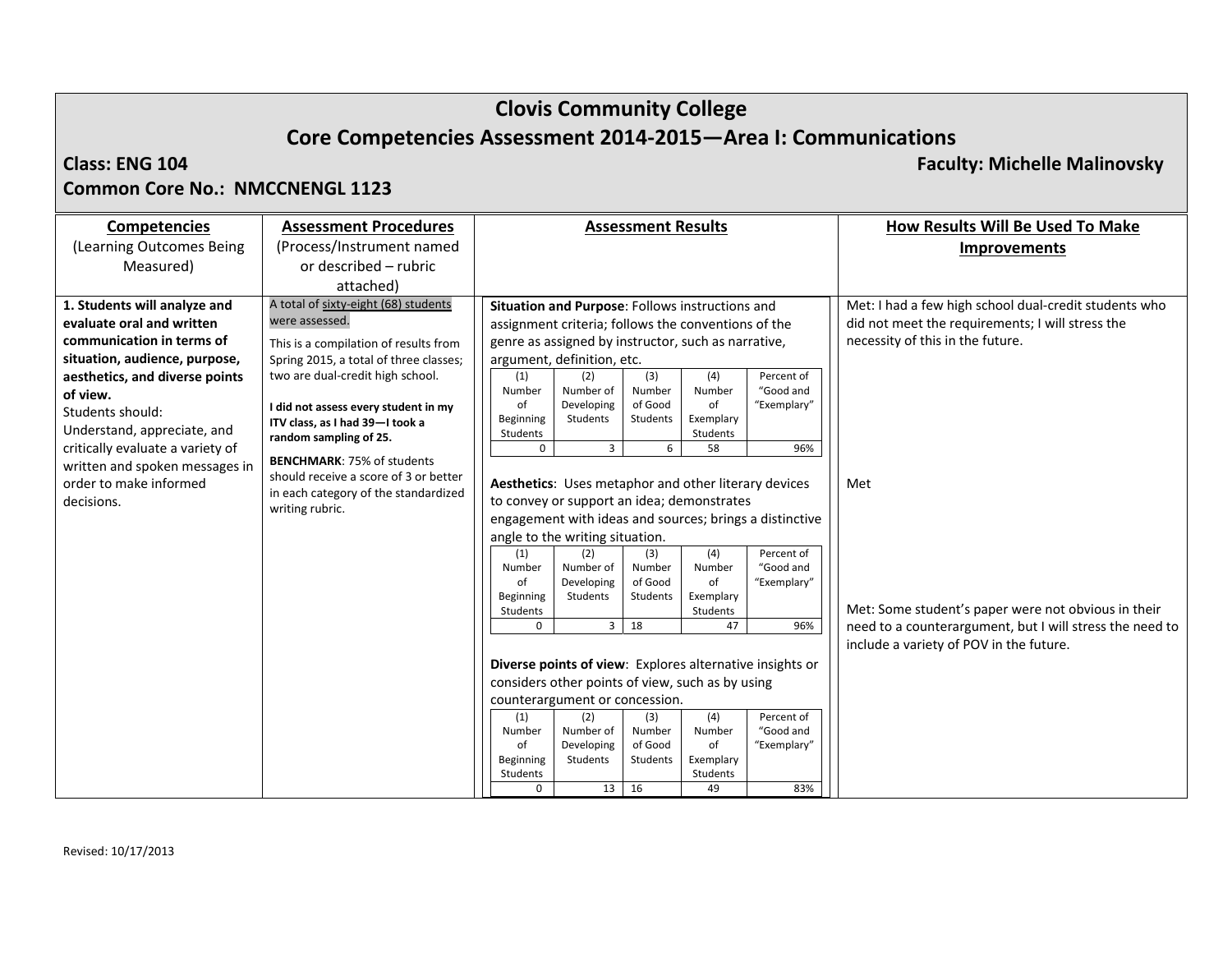|                                                                                                                                                   | <b>Clovis Community College</b><br>Core Competencies Assessment 2014-2015-Area I: Communication |                                                       |  |                                                  |                                                                                                                                                                                                                             |                                                                                                                                                                      |                                                                                                                                                                     |  |  |  |  |
|---------------------------------------------------------------------------------------------------------------------------------------------------|-------------------------------------------------------------------------------------------------|-------------------------------------------------------|--|--------------------------------------------------|-----------------------------------------------------------------------------------------------------------------------------------------------------------------------------------------------------------------------------|----------------------------------------------------------------------------------------------------------------------------------------------------------------------|---------------------------------------------------------------------------------------------------------------------------------------------------------------------|--|--|--|--|
|                                                                                                                                                   | Page 2 of 5 Course: ENG 104 English Comp. and Research Common Core No.: NMCCNENGL 1123          |                                                       |  |                                                  |                                                                                                                                                                                                                             |                                                                                                                                                                      |                                                                                                                                                                     |  |  |  |  |
| 2. Students will express a<br>primary purpose in a<br>compelling statement and                                                                    |                                                                                                 | point is stated clearly and is easy to identify.      |  |                                                  |                                                                                                                                                                                                                             | Thesis: Provides a clear, precise, argumentative thesis that<br>is sophisticated in both statement and insight. The central                                          | Met                                                                                                                                                                 |  |  |  |  |
| order supporting points<br>logically and convincingly.<br>Students should:<br>Organize their thinking to                                          | (1)<br>Number<br>of<br>Beginning<br>Students                                                    | (2)<br>Number of<br>Developing<br>Students            |  | (3)<br>Number<br>of Good<br>Students             | (4)<br>Number of<br>Exemplary<br>Students                                                                                                                                                                                   | Percent of<br>"Good and<br>"Exemplary"                                                                                                                               |                                                                                                                                                                     |  |  |  |  |
| express their viewpoints                                                                                                                          | 1                                                                                               | 4                                                     |  | 8                                                | 55                                                                                                                                                                                                                          | 93%                                                                                                                                                                  |                                                                                                                                                                     |  |  |  |  |
| clearly, concisely, and<br>effectively.                                                                                                           | (1)                                                                                             | the evidence to the thesis.                           |  | (3)                                              | Organization: Paragraphs of support are structured to<br>support the thesis; paragraphs flow (the writer has not<br>(4)                                                                                                     | switched back and forth between topics); transitions work<br>well to create a steady furthering of ideas and to connect<br>Percent of                                | Met: I'm not happy with some of the student's<br>organization. While I spend a significant amount of<br>class time, discussing this, I will work on organization at |  |  |  |  |
|                                                                                                                                                   | Number<br>of<br>Beginning<br>Students                                                           | (2)<br>Number of<br>Developing<br>Students            |  | Number<br>of Good<br>Students                    | Number of<br>Exemplary<br>Students                                                                                                                                                                                          | "Good and<br>"Exemplary"                                                                                                                                             | the online stage more to improve this.                                                                                                                              |  |  |  |  |
|                                                                                                                                                   | $\Omega$                                                                                        | 8                                                     |  | 19                                               | 41                                                                                                                                                                                                                          | 88%                                                                                                                                                                  |                                                                                                                                                                     |  |  |  |  |
|                                                                                                                                                   | (1)                                                                                             | giving depth to the writing.<br>(2)                   |  | (3)                                              | Development: the points are elaborated with details,<br>examples, comparisons, and other types of evidence<br>(4)                                                                                                           | Met                                                                                                                                                                  |                                                                                                                                                                     |  |  |  |  |
|                                                                                                                                                   | Number<br>of<br>Beginning<br>Students<br>$\Omega$                                               | Number of<br>Developing<br>Students<br>$\overline{3}$ |  | Number<br>of Good<br>Students<br>$\overline{15}$ | Number of<br>Exemplary<br>Students<br>50                                                                                                                                                                                    | "Good and<br>"Exemplary"<br>96%                                                                                                                                      |                                                                                                                                                                     |  |  |  |  |
| 3. Students will use effective                                                                                                                    |                                                                                                 |                                                       |  |                                                  | Unity/Development/Coherence: Sentences are unified                                                                                                                                                                          |                                                                                                                                                                      | This is a hard to assess category-some students do                                                                                                                  |  |  |  |  |
| rhetorical strategies to<br>persuade, inform, and engage.<br>Students should:<br>Select and use the best means<br>to deliver a particular message | evidence.                                                                                       |                                                       |  |                                                  | within paragraphs; paragraphs are fully developed;<br>sentence-level ideas cohere within a paragraph.<br>Transitional words & phrases help reader move from idea<br>to idea. The solution is argued convincingly w/ logic & | research on topics that have a plethora of information<br>or have loads of discourse already in existence, to it's<br>hard to add something new to the conversation. |                                                                                                                                                                     |  |  |  |  |
| to a particular audience.                                                                                                                         |                                                                                                 |                                                       |  |                                                  |                                                                                                                                                                                                                             |                                                                                                                                                                      |                                                                                                                                                                     |  |  |  |  |

All class assessment forms are due to your division chair by June 30 or as designated by the Division Chair.

*All assessments are due from the Division Chairs to the Assessment Committee Chair by July 30.*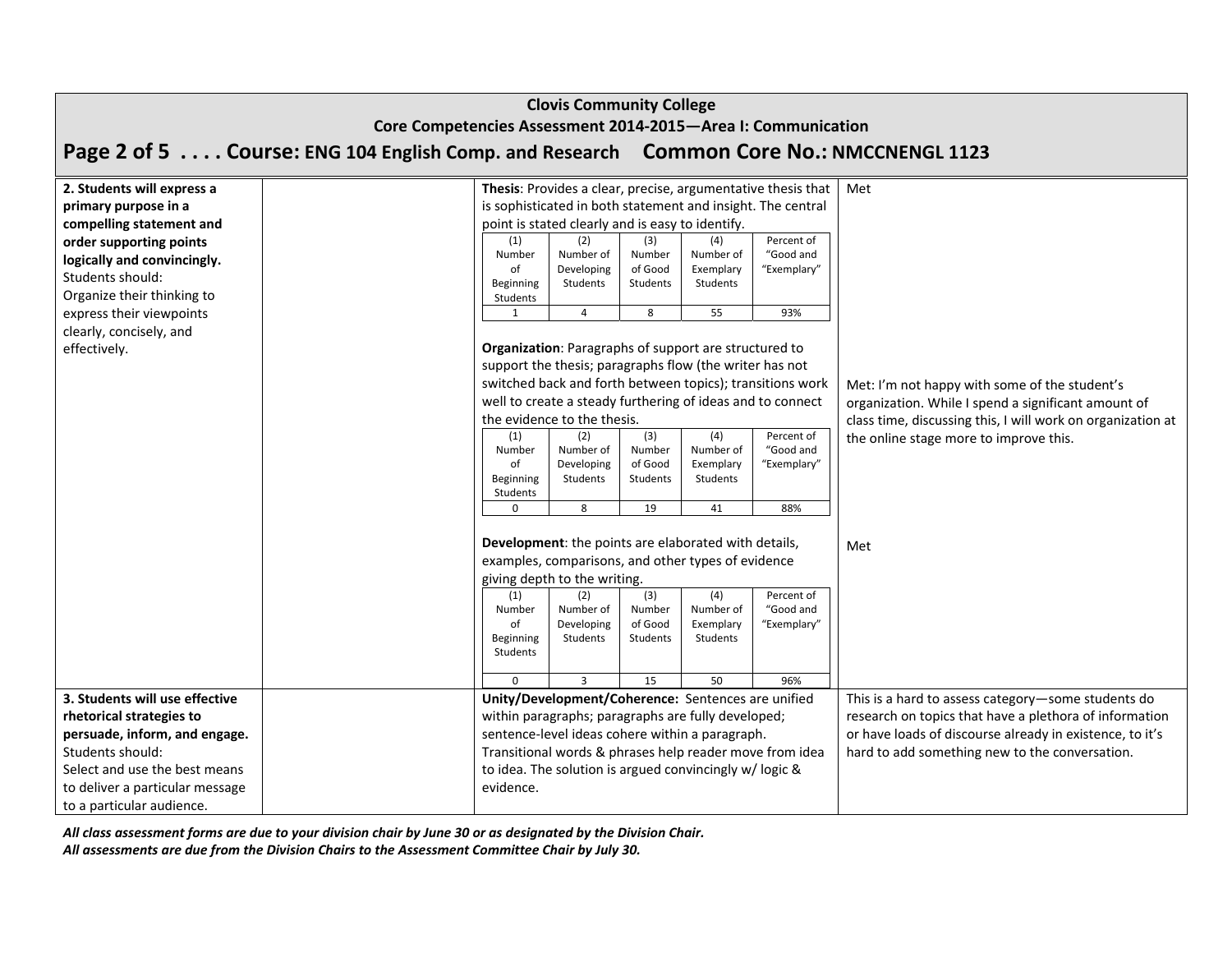| <b>Clovis Community College</b><br>Core Competencies Assessment 2014-2015-Area I: Communication                                                                                                                                                                                                                                                                                |                                                                                                                                                                                                                                                                                                                                                                                                                                                                                                                                                                                                                                                                                                                                                                                                                                                              |  |  |  |  |  |  |  |  |  |  |
|--------------------------------------------------------------------------------------------------------------------------------------------------------------------------------------------------------------------------------------------------------------------------------------------------------------------------------------------------------------------------------|--------------------------------------------------------------------------------------------------------------------------------------------------------------------------------------------------------------------------------------------------------------------------------------------------------------------------------------------------------------------------------------------------------------------------------------------------------------------------------------------------------------------------------------------------------------------------------------------------------------------------------------------------------------------------------------------------------------------------------------------------------------------------------------------------------------------------------------------------------------|--|--|--|--|--|--|--|--|--|--|
|                                                                                                                                                                                                                                                                                                                                                                                | Page 3 of 5 Course: ENG 104 English Comp. and Research Common Core No.: NMCCNENGL 1123                                                                                                                                                                                                                                                                                                                                                                                                                                                                                                                                                                                                                                                                                                                                                                       |  |  |  |  |  |  |  |  |  |  |
| Rhetorical strategies include<br>but are not limited to modes<br>(such as narration, description,<br>and persuasion), genres<br>(essays, web pages, reports,                                                                                                                                                                                                                   | (3)<br>(1)<br>(4)<br>Percent of<br>Met<br>(2)<br>Number<br>Number<br>Number of<br>Number of<br>"Good and<br>of Good<br>"Exemplary"<br>of<br>Developing<br>Exemplary<br>Students<br>Beginning<br>Students<br>Students<br>Students<br>5<br>8<br>55<br>93%<br>0                                                                                                                                                                                                                                                                                                                                                                                                                                                                                                                                                                                                 |  |  |  |  |  |  |  |  |  |  |
| proposals), media and<br>technology (PowerPointTM,<br>electronic writing), and<br>graphics (charts, diagrams,<br>formats).                                                                                                                                                                                                                                                     | Value and Creativity: Explores angles and everyday<br>objects or ideas in an unusual, surprising, and interesting<br>way. Adds a unique quality to the perspective or to<br>written elocution.                                                                                                                                                                                                                                                                                                                                                                                                                                                                                                                                                                                                                                                               |  |  |  |  |  |  |  |  |  |  |
|                                                                                                                                                                                                                                                                                                                                                                                | (2)<br>(3)<br>(4)<br>Percent of<br>(1)<br>Met<br>Number<br>Number of<br>Number<br>Number of<br>"Good and<br>of<br>of Good<br>"Exemplary"<br>Developing<br>Exemplary<br>Beginning<br>Students<br>Students<br>Students<br>Students<br>96%<br>$\overline{3}$<br>23<br>42<br>$\Omega$                                                                                                                                                                                                                                                                                                                                                                                                                                                                                                                                                                            |  |  |  |  |  |  |  |  |  |  |
| 4. Students will employ writing<br>and/or speaking processes<br>such as planning,<br>collaborating, organizing,<br>composing, revising, and<br>editing to create presentations<br>using correct diction, syntax,<br>grammar, and mechanics.<br>Students should:<br>Use standard processes for<br>generating documents or oral<br>presentations independently<br>and in groups. | <b>Expression</b> (Wording and Phrasing): Maintains a<br>Met<br>distinctive and convincing voice appropriate to the<br>rhetorical situation. Includes coherence, diction, word<br>usage, syntax. The language is precise, the wording exact<br>and accurate.<br>(2)<br>(3)<br>(4)<br>(1)<br>Percent of<br>Number<br>Number of<br>Number<br>Number of<br>"Good and<br>"Exemplary"<br>of<br>Developing<br>of Good<br>Exemplary<br>Beginning<br>Students<br>Students<br>Students<br>Students<br>$\mathbf 0$<br>$\overline{4}$<br>22<br>42<br>94%<br>Grammar/Punctuation/Mechanics/Spelling: Complete<br>sentences; avoids FRAG, RO, and CS (i.e., sentence<br>boundaries); unity, development, variety, absence of<br>redundancy, etc. S/V agreement, pronoun consistency,<br>tense; commas; apostrophes; placement of quotation<br>marks, question marks, etc. |  |  |  |  |  |  |  |  |  |  |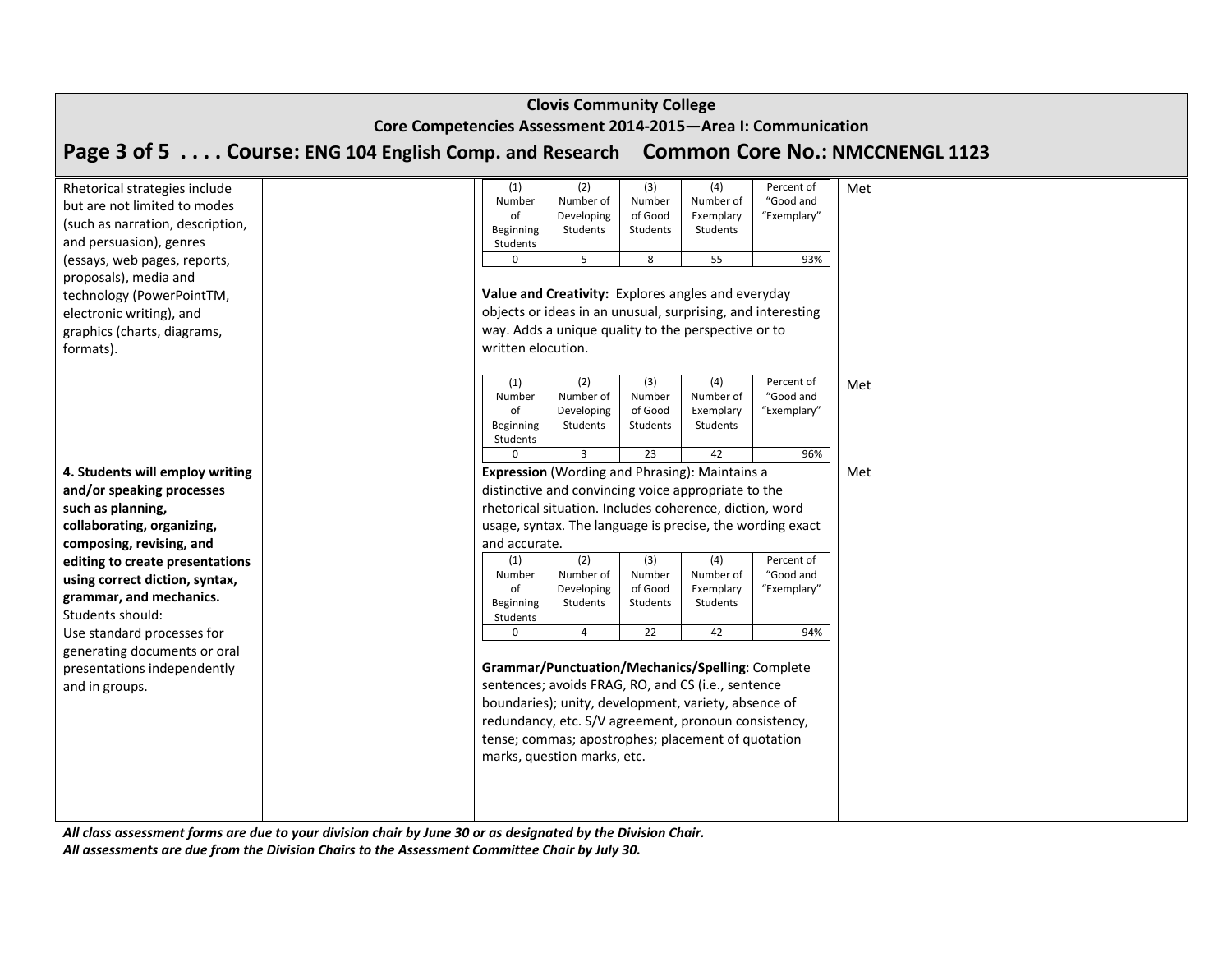| <b>Clovis Community College</b><br>Core Competencies Assessment 2014-2015-Area I: Communication      |                                                                                        |                                                                |                                                                                                                    |                                            |                                                 |                                               |                                                                                                                                                                                                                                |  |  |  |  |
|------------------------------------------------------------------------------------------------------|----------------------------------------------------------------------------------------|----------------------------------------------------------------|--------------------------------------------------------------------------------------------------------------------|--------------------------------------------|-------------------------------------------------|-----------------------------------------------|--------------------------------------------------------------------------------------------------------------------------------------------------------------------------------------------------------------------------------|--|--|--|--|
|                                                                                                      | Page 4 of 5 Course: ENG 104 English Comp. and Research Common Core No.: NMCCNENGL 1123 |                                                                |                                                                                                                    |                                            |                                                 |                                               |                                                                                                                                                                                                                                |  |  |  |  |
|                                                                                                      |                                                                                        |                                                                |                                                                                                                    |                                            |                                                 |                                               |                                                                                                                                                                                                                                |  |  |  |  |
|                                                                                                      |                                                                                        | (1)<br>Number<br>of<br>Beginning<br>Students                   | (2)<br>Number of<br>Developing<br>Students                                                                         | (3)<br>Number<br>of Good<br>Students       | (4)<br>Number of<br>Exemplary<br>Students       | Percent of<br>"Good and<br>"Exemplary"        | Met: This semester, I tried to focus more on students<br>working for coherence with ideas and grammar, with a<br>focus on sentence variety.                                                                                    |  |  |  |  |
|                                                                                                      |                                                                                        | $\mathbf 0$                                                    | 5                                                                                                                  | 25                                         | 38                                              | 93%                                           |                                                                                                                                                                                                                                |  |  |  |  |
| 5. Students will integrate<br>research correctly and ethically                                       |                                                                                        |                                                                | <b>Integrating Quotations/Paraphrases: Supporting</b><br>evidence is accurate, current, appropriate, & sufficient; |                                            |                                                 |                                               | Met                                                                                                                                                                                                                            |  |  |  |  |
| from credible sources to<br>support the primary purpose                                              |                                                                                        | correctly integrated.                                          | citations and introduction to sources are smoothly and                                                             |                                            |                                                 |                                               |                                                                                                                                                                                                                                |  |  |  |  |
| of a communication.<br>Students should:<br>Gather legitimate information<br>to support ideas without |                                                                                        | (1)<br>Number<br>of<br>Beginning<br>Students                   | (2)<br>Number of<br>Developing<br>Students                                                                         | (3)<br>Number<br>of Good<br>Students       | (4)<br>Number of<br>Exemplary<br>Students       | Percent of<br>"Good and<br>"Exemplary"        |                                                                                                                                                                                                                                |  |  |  |  |
| plagiarizing, misinforming or                                                                        |                                                                                        | 1                                                              | 6                                                                                                                  | 16                                         | 45                                              | 90%                                           |                                                                                                                                                                                                                                |  |  |  |  |
| distorting. In-Text Citations and                                                                    |                                                                                        |                                                                | <b>In-Text Citations and Integrating Research: Sources are</b>                                                     |                                            |                                                 |                                               |                                                                                                                                                                                                                                |  |  |  |  |
| <b>Integrating Research: Sources</b>                                                                 |                                                                                        |                                                                | introduced & identified in the text; citations are accurate                                                        |                                            |                                                 |                                               |                                                                                                                                                                                                                                |  |  |  |  |
| are introduced & identified in                                                                       |                                                                                        |                                                                | in terms of MLA or APA format; summaries and                                                                       |                                            |                                                 |                                               |                                                                                                                                                                                                                                |  |  |  |  |
| the text; citations are accurate<br>in terms of MLA or APA format;                                   |                                                                                        | cited accurately.                                              | paraphrases are soundly integrated into the writing and                                                            |                                            |                                                 |                                               |                                                                                                                                                                                                                                |  |  |  |  |
| summaries and paraphrases are<br>soundly integrated into the<br>writing and cited accurately.        |                                                                                        | (1)<br>Number<br>of<br>Beginning<br>Students<br>$\overline{2}$ | (2)<br>Number of<br>Developing<br>Students<br>16                                                                   | (3)<br>Number<br>of Good<br>Students<br>28 | (4)<br>Number of<br>Exemplary<br>Students<br>22 | Percent of<br>"Good and<br>"Exemplary"<br>75% | Met: I'm not happy with this, I need to spend more<br>class time offering examples of citations. I will do more<br>in class exercises, with a focus on identifying outside<br>sources using proper signal phrases, etc.        |  |  |  |  |
|                                                                                                      |                                                                                        |                                                                |                                                                                                                    |                                            |                                                 |                                               |                                                                                                                                                                                                                                |  |  |  |  |
|                                                                                                      |                                                                                        |                                                                | Works Cited (MLA) entries or References (APA) entries                                                              |                                            |                                                 |                                               |                                                                                                                                                                                                                                |  |  |  |  |
|                                                                                                      |                                                                                        |                                                                | and page are formatted accurately and correctly.                                                                   |                                            |                                                 |                                               |                                                                                                                                                                                                                                |  |  |  |  |
|                                                                                                      |                                                                                        | (1)<br>Number<br>of<br>Beginning<br>Students                   | (2)<br>Number of<br>Developing<br>Students                                                                         | (3)<br>Number<br>of Good<br>Students       | (4)<br>Number of<br>Exemplary<br>Students       | Percent of<br>"Good and<br>"Exemplary"        | Met: For this, I had a few students provide a reference<br>page that did not match some in-text citations. I'm still<br>pondering if this was a citation-machine error or<br>students did not take the time to do it properly. |  |  |  |  |
|                                                                                                      |                                                                                        | $\overline{2}$                                                 | 10                                                                                                                 | 26                                         | 30                                              | 82%                                           |                                                                                                                                                                                                                                |  |  |  |  |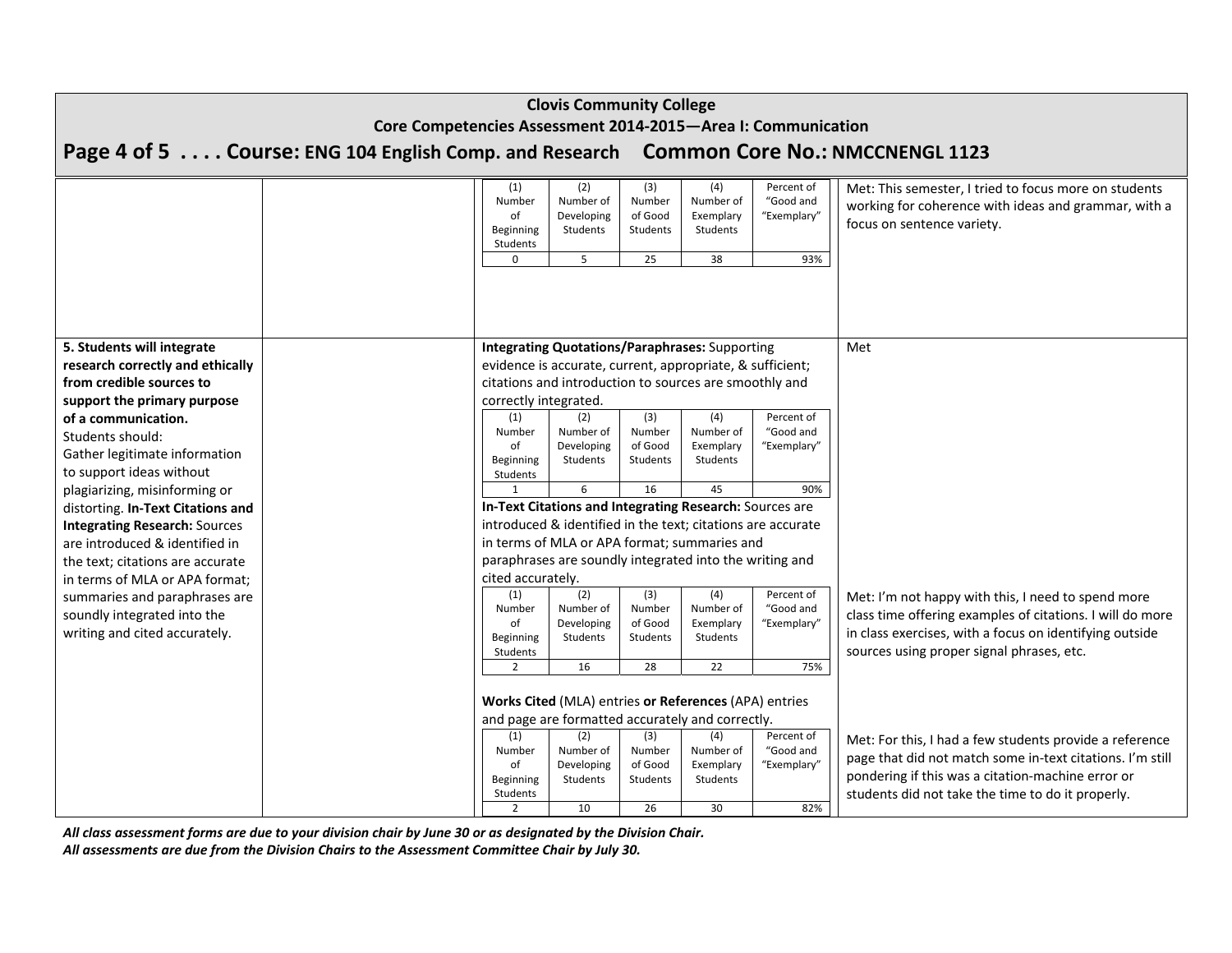|                                                                                                                                           | <b>Clovis Community College</b><br>Core Competencies Assessment 2014-2015-Area I: Communication |                                                             |                                                              |                                            |                                                                                                                                                                                                                                                                                                                                      |                                                                                                                                                                                                                                               |     |  |  |  |  |  |
|-------------------------------------------------------------------------------------------------------------------------------------------|-------------------------------------------------------------------------------------------------|-------------------------------------------------------------|--------------------------------------------------------------|--------------------------------------------|--------------------------------------------------------------------------------------------------------------------------------------------------------------------------------------------------------------------------------------------------------------------------------------------------------------------------------------|-----------------------------------------------------------------------------------------------------------------------------------------------------------------------------------------------------------------------------------------------|-----|--|--|--|--|--|
|                                                                                                                                           | Page 5 of 5 Course: ENG 104 English Comp. and Research Common Core No.: NMCCNENGL 1123          |                                                             |                                                              |                                            |                                                                                                                                                                                                                                                                                                                                      |                                                                                                                                                                                                                                               |     |  |  |  |  |  |
| 6. Students will engage in<br>reasoned civic discourse while<br>recognizing the distinctions<br>among opinions, facts, and<br>inferences. |                                                                                                 | presented.                                                  |                                                              |                                            |                                                                                                                                                                                                                                                                                                                                      | Analysis and discussion: Demonstrates analysis by making<br>points supported by evidence; includes in the discussion<br>synthesis of sources; includes appropriate primary and/or<br>secondary sources and attends to the quality of evidence |     |  |  |  |  |  |
| Students should:<br>Negotiate civilly with others to<br>accomplish goals and to<br>function as responsible citizens.<br>End -- Area I     |                                                                                                 | (1)<br>Number<br>of<br>Beginning<br>Students<br>$\mathbf 0$ | (2)<br>Number of<br>Developing<br>Students<br>$\overline{2}$ | (3)<br>Number<br>of Good<br>Students<br>10 | (4)<br>Number of<br>Exemplary<br><b>Students</b><br>56                                                                                                                                                                                                                                                                               | Percent of<br>"Good and<br>"Exemplary"<br>97%                                                                                                                                                                                                 | Met |  |  |  |  |  |
|                                                                                                                                           |                                                                                                 | (1)<br>Number<br>of<br>Beginning<br>Students<br>$\Omega$    | (2)<br>Number of<br>Developing<br>Students<br>6              | (3)<br>Number<br>of Good<br>Students<br>13 | Resourcefulness and Independence: Writer takes risks<br>and actively seeks out untested and unconventional<br>approaches to the assignment or to argumentation.<br>Writer adapts, extends, and transforms a unique idea,<br>question, format, or product to create something new.<br>(4)<br>Number of<br>Exemplary<br>Students<br>49 | Percent of<br>"Good and<br>"Exemplary"<br>94%                                                                                                                                                                                                 | Met |  |  |  |  |  |

# **Faculty Member Completing Assessment: Michelle Malinovsky Date: 5/20/15**

**Reviewed by: Shelley Denton (Division chair) Date: 7/9/15**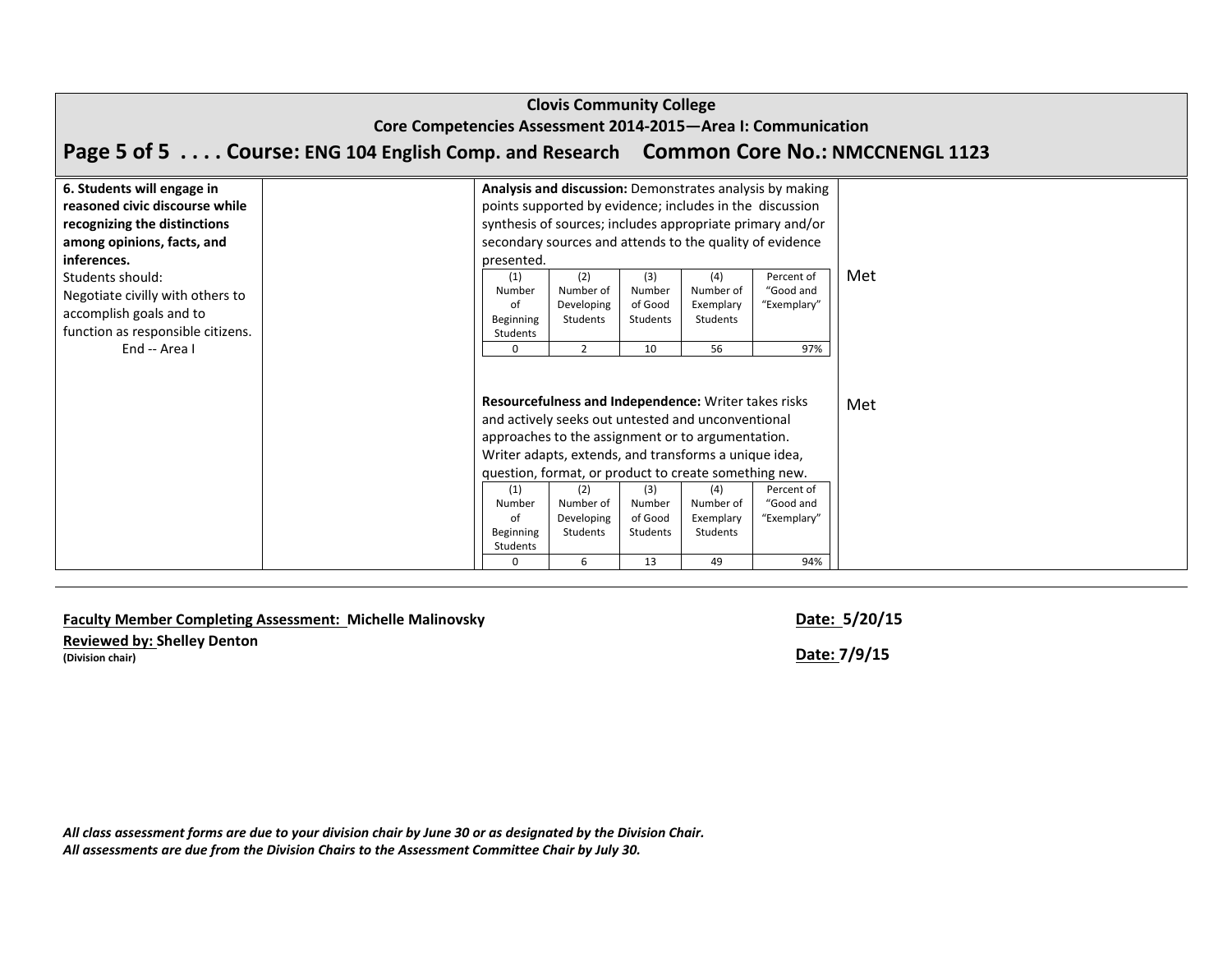# **Clovis Community College Core Competencies Assessment 2014‐2015—Area I: Communications**

#### **Class: ENG**

**104 Faculty: Terry Murphy**

## **Common Core No.: NMCCNENGL 1123**

| <b>Competencies</b>              | <b>Assessment Procedures</b>      |                                                         |                                                      | <b>Assessment Results</b> |              |                                                          | <b>How Results Will Be Used To Make</b>                  |
|----------------------------------|-----------------------------------|---------------------------------------------------------|------------------------------------------------------|---------------------------|--------------|----------------------------------------------------------|----------------------------------------------------------|
| (Learning Outcomes Being         | (Process/Instrument named         |                                                         |                                                      | $N = 51$                  |              |                                                          | Improvements                                             |
| Measured)                        | or described – rubric             |                                                         |                                                      |                           |              |                                                          |                                                          |
|                                  | attached)                         |                                                         |                                                      |                           |              |                                                          |                                                          |
| 1. Students will analyze and     | Students completed a persuasive   |                                                         | Situation and Purpose: Follows instructions and      |                           |              |                                                          | Not met: For this benchmark I will encourage             |
| evaluate oral and written        | research paper                    |                                                         | assignment criteria; follows the conventions of the  |                           |              |                                                          | the students to reflect more carefully on their          |
| communication in terms of        |                                   |                                                         | genre as assigned by instructor, such as narrative,  |                           |              |                                                          | thesis statements                                        |
| situation, audience, purpose,    |                                   |                                                         | argument, definition, etc.                           |                           |              |                                                          |                                                          |
| aesthetics, and diverse points   |                                   | (1)                                                     | (2)                                                  | (3)                       | (4)          | Percent of<br>"Good and                                  |                                                          |
| of view.                         |                                   | Number<br>of                                            | Number of<br>Developing                              | Number<br>of Good         | Number<br>of | "Exemplary"                                              |                                                          |
| Students should:                 | <b>BENCHMARK: 75% of students</b> | Beginning                                               | Students                                             | Students                  | Exemplary    |                                                          |                                                          |
| Understand, appreciate, and      | should receive a score of 3 or    | Students                                                |                                                      |                           | Students     |                                                          | 67 is 34/51 I will have the students work more           |
| critically evaluate a variety of | better in each category of the    | 10                                                      | $\overline{7}$                                       | 16                        | 18           | 67%                                                      | diligently on schemes and tropes.                        |
| written and spoken messages in   | standardized writing rubric.      |                                                         |                                                      |                           |              |                                                          |                                                          |
| order to make informed           |                                   |                                                         | Aesthetics: Uses metaphor and other literary devices |                           |              |                                                          |                                                          |
| decisions.                       |                                   |                                                         | to convey or support an idea; demonstrates           |                           |              |                                                          |                                                          |
|                                  |                                   | engagement with ideas and sources; brings a distinctive |                                                      |                           |              |                                                          |                                                          |
|                                  |                                   |                                                         | angle to the writing situation.                      |                           |              |                                                          |                                                          |
|                                  |                                   | (1)                                                     | (2)                                                  | (3)                       | (4)          | Percent of                                               |                                                          |
|                                  |                                   | Number<br>of                                            | Number of<br>Developing                              | Number<br>of Good         | Number<br>of | "Good and<br>"Exemplary"                                 |                                                          |
|                                  |                                   | Beginning                                               | Students                                             | Students                  | Exemplary    |                                                          | 73 is 37/51 I will have the students work more           |
|                                  |                                   | Students                                                |                                                      |                           | Students     |                                                          | diligently on schemes and tropes.                        |
|                                  |                                   | 10                                                      | 4                                                    | 21                        | 16           | 73%                                                      |                                                          |
|                                  |                                   |                                                         |                                                      |                           |              |                                                          |                                                          |
|                                  |                                   |                                                         |                                                      |                           |              | Diverse points of view: Explores alternative insights or |                                                          |
|                                  |                                   |                                                         | considers other points of view, such as by using     |                           |              |                                                          |                                                          |
|                                  |                                   | counterargument or concession.                          |                                                      |                           |              |                                                          |                                                          |
|                                  |                                   | (1)                                                     | (2)                                                  | (3)                       | (4)          | Percent of                                               |                                                          |
|                                  |                                   | Number                                                  | Number of                                            | Number<br>of Good         | Number<br>of | "Good and<br>"Exemplary"                                 | 71 is 36/51 I will stress having students offer opposing |
|                                  |                                   | of<br>Beginning                                         | Developing<br>Students                               | Students                  | Exemplary    |                                                          | viewpoints.                                              |
|                                  |                                   | Students                                                |                                                      |                           | Students     |                                                          |                                                          |
|                                  |                                   | 10                                                      | 51                                                   | 21                        | 15           | 71%                                                      |                                                          |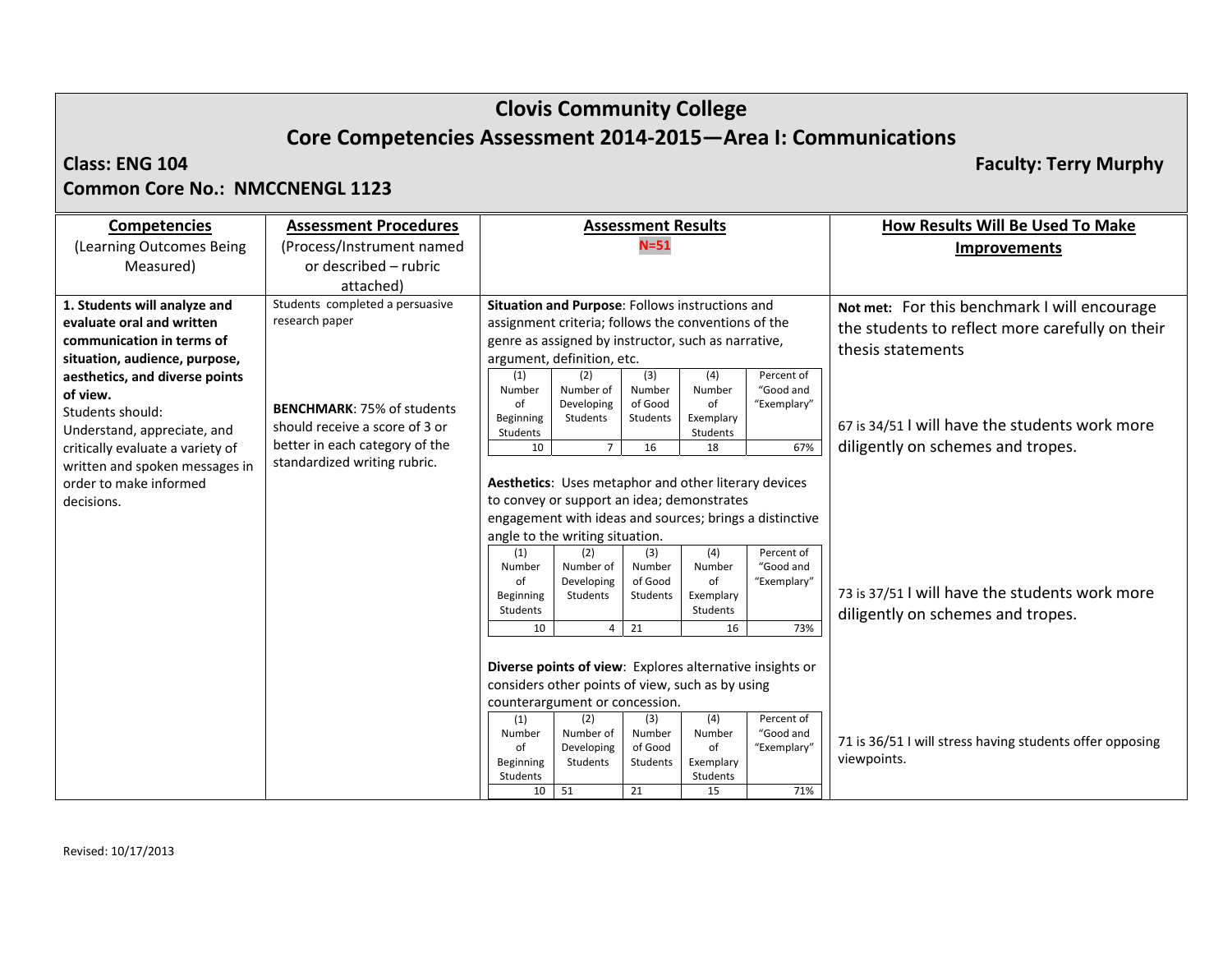|                                                     | <b>Clovis Community College</b>                              |                                                    |                                                                 |                           |                       |                                                          |                                  |  |
|-----------------------------------------------------|--------------------------------------------------------------|----------------------------------------------------|-----------------------------------------------------------------|---------------------------|-----------------------|----------------------------------------------------------|----------------------------------|--|
|                                                     | Core Competencies Assessment 2014-2015-Area I: Communication |                                                    |                                                                 |                           |                       |                                                          |                                  |  |
|                                                     | Page 2 of 6 Course: ENG 104 English Comp. and Research       | <b>Common Core No.: NMCCNENGL 1123</b>             |                                                                 |                           |                       |                                                          |                                  |  |
| <b>Competencies</b>                                 | <b>Assessment Procedures</b>                                 |                                                    |                                                                 | <b>Assessment Results</b> |                       |                                                          | How Results Will Be Used To Make |  |
| (Learning Outcomes Being                            | (Process/Instrument named                                    |                                                    |                                                                 | $N = 51$                  |                       |                                                          | <b>Improvements</b>              |  |
| Measured)                                           | or described - rubric                                        |                                                    |                                                                 |                           |                       |                                                          |                                  |  |
|                                                     | attached)                                                    |                                                    |                                                                 |                           |                       |                                                          |                                  |  |
| 2. Students will express a                          |                                                              |                                                    | Thesis: Provides a clear, precise, argumentative thesis         |                           |                       |                                                          |                                  |  |
| primary purpose in a                                |                                                              |                                                    |                                                                 |                           |                       | that is sophisticated in both statement and insight. The |                                  |  |
| compelling statement and<br>order supporting points |                                                              | (1)                                                | central point is stated clearly and is easy to identify.<br>(2) | (3)                       | (4)                   | Percent of                                               |                                  |  |
| logically and convincingly.                         |                                                              | Number                                             | Number of                                                       | Number                    | Number                | "Good and                                                | 80 is 41/51                      |  |
| Students should:                                    |                                                              | of                                                 | Developing                                                      | of Good                   | of                    | "Exemplary"                                              |                                  |  |
| Organize their thinking to                          |                                                              | Beginning<br>Students                              | Students                                                        | Students                  | Exemplary<br>Students |                                                          |                                  |  |
| express their viewpoints clearly,                   |                                                              | 9                                                  | 1                                                               | 6                         | 35                    | 80%                                                      |                                  |  |
| concisely, and effectively.                         |                                                              |                                                    |                                                                 |                           |                       |                                                          |                                  |  |
|                                                     |                                                              |                                                    | Organization: Paragraphs of support are structured to           |                           |                       |                                                          |                                  |  |
|                                                     |                                                              |                                                    |                                                                 |                           |                       | support the thesis; paragraphs flow (the writer has not  |                                  |  |
|                                                     |                                                              |                                                    | switched back and forth between topics); transitions            |                           |                       |                                                          |                                  |  |
|                                                     |                                                              |                                                    | work well to create a steady furthering of ideas and to         |                           |                       |                                                          |                                  |  |
|                                                     |                                                              |                                                    | connect the evidence to the thesis.                             |                           |                       |                                                          |                                  |  |
|                                                     |                                                              | (1)<br>Number                                      | (2)<br>Number of                                                | (3)<br>Number             | (4)<br>Number         | Percent of<br>"Good and                                  |                                  |  |
|                                                     |                                                              | of                                                 | Developing                                                      | of Good                   | of                    | "Exemplary"                                              | 82 is 42/51                      |  |
|                                                     |                                                              | Beginning                                          | Students                                                        | Students                  | Exemplary             |                                                          |                                  |  |
|                                                     |                                                              | Students<br>9                                      | 0                                                               | 10                        | Students<br>32        | 82%                                                      |                                  |  |
|                                                     |                                                              |                                                    |                                                                 |                           |                       |                                                          |                                  |  |
|                                                     |                                                              |                                                    | Development: the points are elaborated with details,            |                           |                       |                                                          |                                  |  |
|                                                     |                                                              | examples, comparisons, and other types of evidence |                                                                 |                           |                       |                                                          |                                  |  |
|                                                     |                                                              |                                                    | giving depth to the writing.                                    |                           |                       |                                                          |                                  |  |
|                                                     |                                                              | (1)<br>Number                                      | (2)<br>Number of                                                | (3)<br>Number             | (4)<br>Number         | Percent of<br>"Good and                                  |                                  |  |
|                                                     |                                                              | of                                                 | Developing                                                      | of Good                   | of                    | "Exemplary"                                              | 80 is 41/51                      |  |
|                                                     |                                                              | Beginning                                          | Students                                                        | Students                  | Exemplary             |                                                          |                                  |  |
|                                                     |                                                              | Students                                           |                                                                 | 12                        | Students              |                                                          |                                  |  |
|                                                     |                                                              | 9                                                  | 1                                                               |                           | 29                    | 80%                                                      |                                  |  |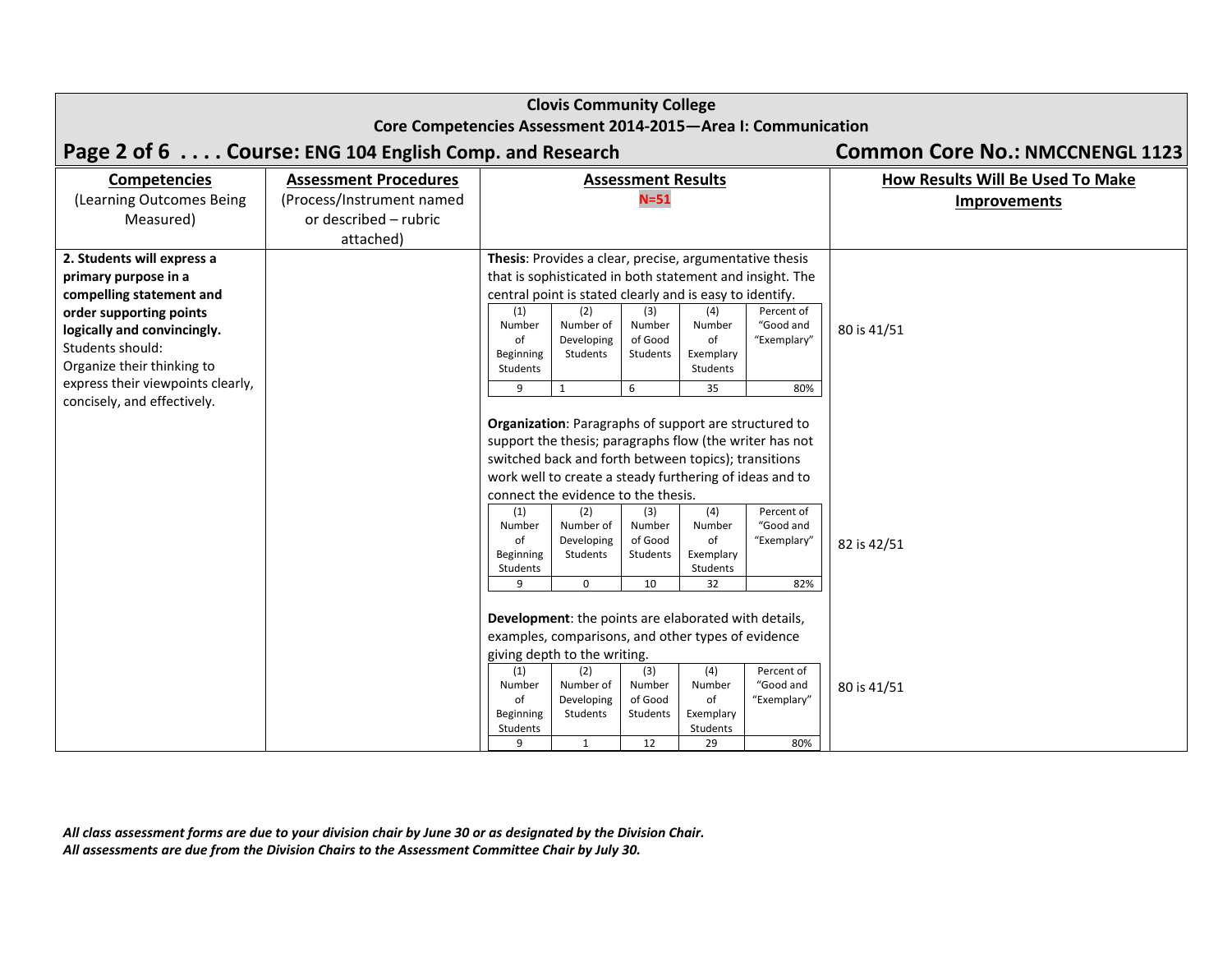| <b>Clovis Community College</b>                                |                                        |                                                     |                                                         |                           |                       |                                                    |                                                          |  |
|----------------------------------------------------------------|----------------------------------------|-----------------------------------------------------|---------------------------------------------------------|---------------------------|-----------------------|----------------------------------------------------|----------------------------------------------------------|--|
| Core Competencies Assessment 2014-2015-Area I: Communication   |                                        |                                                     |                                                         |                           |                       |                                                    |                                                          |  |
| Page 3 of 6 Course: ENG 104 English Comp. and Research         | <b>Common Core No.: NMCCNENGL 1123</b> |                                                     |                                                         |                           |                       |                                                    |                                                          |  |
| <b>Competencies</b>                                            | <b>Assessment Procedures</b>           |                                                     |                                                         | <b>Assessment Results</b> |                       |                                                    | How Results Will Be Used To Make                         |  |
| (Learning Outcomes Being                                       | (Process/Instrument named              |                                                     |                                                         | $N = 51$                  |                       |                                                    | <b>Improvements</b>                                      |  |
| Measured)                                                      | or described - rubric                  |                                                     |                                                         |                           |                       |                                                    |                                                          |  |
|                                                                | attached)                              |                                                     |                                                         |                           |                       |                                                    |                                                          |  |
| 3. Students will use effective                                 |                                        |                                                     |                                                         |                           |                       | Unity/Development/Coherence: Sentences are unified |                                                          |  |
| rhetorical strategies to                                       |                                        |                                                     | within paragraphs; paragraphs are fully developed;      |                           |                       |                                                    |                                                          |  |
| persuade, inform, and engage.                                  |                                        |                                                     | sentence-level ideas cohere within a paragraph.         |                           |                       |                                                    |                                                          |  |
| Students should:                                               |                                        |                                                     | Transitional words & phrases help reader move from      |                           |                       |                                                    |                                                          |  |
| Select and use the best means                                  |                                        |                                                     | idea to idea. The solution is argued convincingly w/    |                           |                       |                                                    |                                                          |  |
| to deliver a particular message                                |                                        | logic & evidence.                                   |                                                         |                           |                       |                                                    |                                                          |  |
| to a particular audience.<br>Rhetorical strategies include but |                                        | (1)                                                 | (2)                                                     | (3)                       | (4)                   | Percent of                                         |                                                          |  |
| are not limited to modes (such                                 |                                        | Number                                              | Number of                                               | Number                    | Number                | "Good and                                          |                                                          |  |
| as narration, description, and                                 |                                        | of                                                  | Developing                                              | of Good                   | of                    | "Exemplary"                                        |                                                          |  |
| persuasion), genres (essays,                                   |                                        | Beginning<br>Students                               | Students                                                | Students                  | Exemplary<br>Students |                                                    |                                                          |  |
| web pages, reports, proposals),                                |                                        | 10                                                  | $\overline{4}$                                          | 22                        | 16                    | 75%                                                | 75 is 38/51                                              |  |
| media and technology                                           |                                        |                                                     |                                                         |                           |                       |                                                    |                                                          |  |
| (PowerPointTM, electronic                                      |                                        |                                                     | Value and Creativity: Explores angles and everyday      |                           |                       |                                                    |                                                          |  |
| writing), and graphics (charts,                                |                                        |                                                     | objects or ideas in an unusual, surprising, and         |                           |                       |                                                    |                                                          |  |
| diagrams, formats).                                            |                                        | interesting way. Adds a unique quality to the       |                                                         |                           |                       |                                                    |                                                          |  |
|                                                                |                                        |                                                     | perspective or to written elocution.                    |                           |                       |                                                    |                                                          |  |
|                                                                |                                        | (1)                                                 | (2)                                                     | (3)                       | (4)                   | Percent of                                         | 69 is 35/51                                              |  |
|                                                                |                                        | Number                                              | Number of                                               | Number                    | Number                | "Good and                                          | I will encourage students to expand their horizons and   |  |
|                                                                |                                        | of                                                  | Developing                                              | of Good                   | of                    | "Exemplary"                                        | reflect on their research                                |  |
|                                                                |                                        | Beginning<br>Students                               | Students                                                | Students                  | Exemplary<br>Students |                                                    |                                                          |  |
|                                                                |                                        | q                                                   | $\overline{7}$                                          | 23                        | 12                    | 69%                                                |                                                          |  |
| 4. Students will employ writing                                |                                        |                                                     | <b>Expression</b> (Wording and Phrasing): Maintains a   |                           |                       |                                                    | 69 is 35/51 I will incorporate more grammar instruction. |  |
| and/or speaking processes such                                 |                                        | distinctive and convincing voice appropriate to the |                                                         |                           |                       |                                                    |                                                          |  |
| as planning, collaborating,                                    |                                        |                                                     | rhetorical situation. Includes coherence, diction, word |                           |                       |                                                    |                                                          |  |
| organizing, composing, revising,                               |                                        | usage, syntax.                                      |                                                         |                           |                       |                                                    |                                                          |  |
| and editing to create                                          |                                        | (1)                                                 | (2)                                                     | (3)                       | (4)                   | Percent of                                         |                                                          |  |
| presentations using correct                                    |                                        | Number<br>of                                        | Number of<br>Developing                                 | Number<br>of Good         | Number<br>of          | "Good and<br>"Exemplary"                           |                                                          |  |
| diction, syntax, grammar, and                                  |                                        | Beginning                                           | Students                                                | Students                  | Exemplary             |                                                    |                                                          |  |
| mechanics.                                                     |                                        | Students                                            |                                                         |                           | Students              |                                                    |                                                          |  |
| Students should:                                               |                                        | 9                                                   | $\overline{7}$                                          | 23                        | 12                    | 69%                                                |                                                          |  |

All class assessment forms are due to your division chair by June 30 or as designated by the Division Chair.

*All assessments are due from the Division Chairs to the Assessment Committee Chair by July 30.*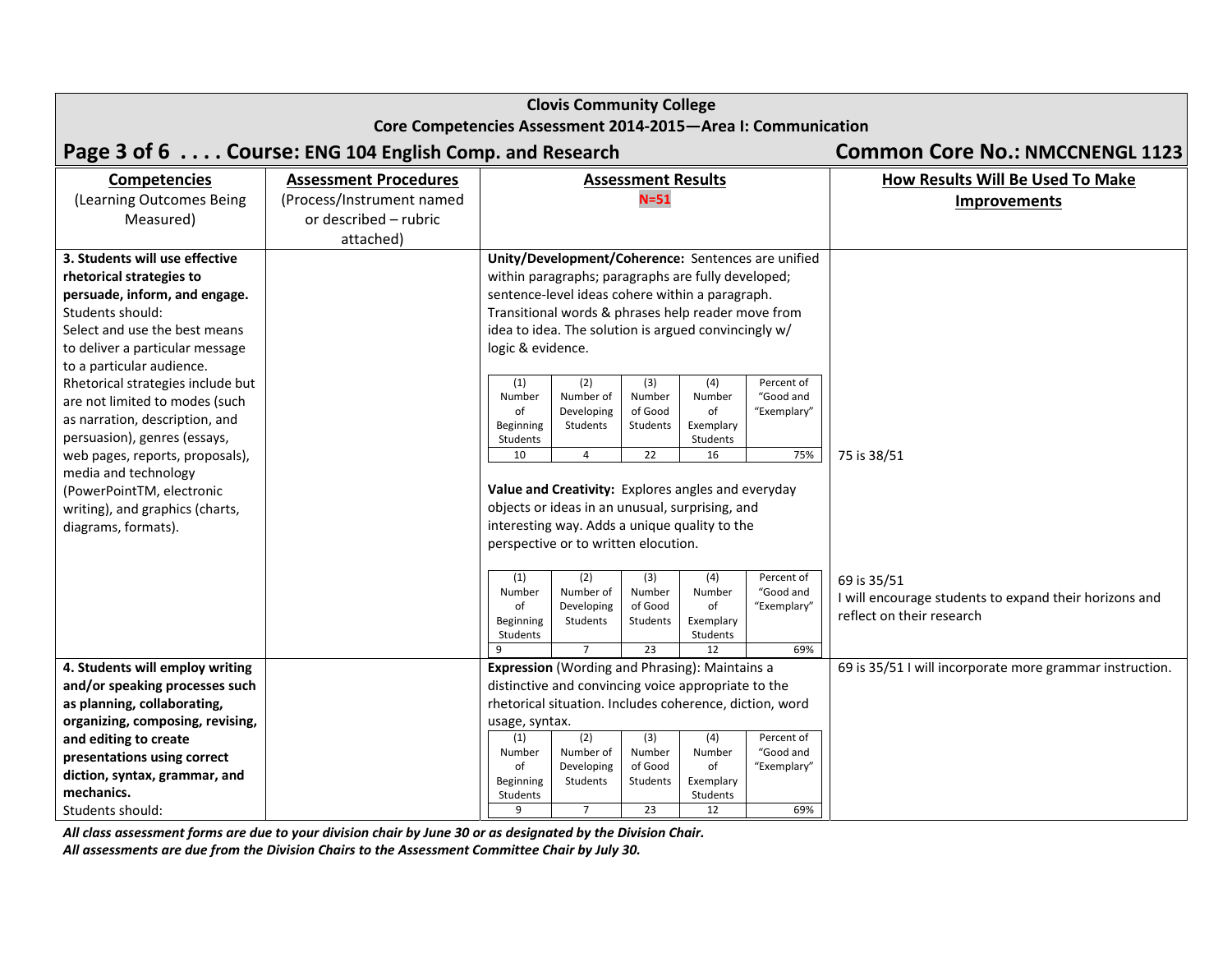|                                                                                                             | <b>Clovis Community College</b>                                 |                                                                                  |                                                                                                                                                                                                                                                         |                                            |                                                    |                                                           |                                                                       |  |  |
|-------------------------------------------------------------------------------------------------------------|-----------------------------------------------------------------|----------------------------------------------------------------------------------|---------------------------------------------------------------------------------------------------------------------------------------------------------------------------------------------------------------------------------------------------------|--------------------------------------------|----------------------------------------------------|-----------------------------------------------------------|-----------------------------------------------------------------------|--|--|
|                                                                                                             | Core Competencies Assessment 2014-2015-Area I: Communication    |                                                                                  |                                                                                                                                                                                                                                                         |                                            |                                                    |                                                           |                                                                       |  |  |
| Page 4 of 6 Course: ENG 104 English Comp. and Research                                                      |                                                                 |                                                                                  |                                                                                                                                                                                                                                                         |                                            |                                                    |                                                           | <b>Common Core No.: NMCCNENGL 1123</b>                                |  |  |
| <b>Competencies</b>                                                                                         | <b>Assessment Procedures</b>                                    |                                                                                  |                                                                                                                                                                                                                                                         | <b>Assessment Results</b>                  |                                                    |                                                           | <b>How Results Will Be Used To Make</b>                               |  |  |
| (Learning Outcomes Being<br>Measured)                                                                       | (Process/Instrument named<br>or described - rubric<br>attached) |                                                                                  |                                                                                                                                                                                                                                                         | $N = 51$                                   |                                                    |                                                           | <b>Improvements</b>                                                   |  |  |
| Use standard processes for<br>generating documents or oral<br>presentations independently<br>and in groups. |                                                                 |                                                                                  | sentences; avoids FRAG, RO, and CS (i.e., sentence<br>boundaries); unity, development, variety, absence of<br>redundancy, etc. S/V agreement, pronoun consistency,<br>tense; commas; apostrophes; placement of quotation<br>marks, question marks, etc. |                                            |                                                    | Grammar/Punctuation/Mechanics/Spelling: Complete          | 61 is 31/51<br>Students will be asked to do more grammar<br>exercises |  |  |
|                                                                                                             |                                                                 | (1)<br>Number<br>of<br>Beginning<br>Students<br>11                               | (2)<br>Number of<br>Developing<br>Students<br>9                                                                                                                                                                                                         | (3)<br>Number<br>of Good<br>Students<br>19 | (4)<br>Number<br>of<br>Exemplary<br>Students<br>12 | Percent of<br>"Good and<br>"Exemplary"<br>61%             |                                                                       |  |  |
| 5. Students will integrate                                                                                  |                                                                 |                                                                                  | <b>Integrating Quotations/Paraphrases: Supporting</b>                                                                                                                                                                                                   |                                            |                                                    |                                                           |                                                                       |  |  |
| research correctly and ethically                                                                            |                                                                 |                                                                                  |                                                                                                                                                                                                                                                         |                                            |                                                    | evidence is accurate, current, appropriate, & sufficient; |                                                                       |  |  |
| from credible sources to                                                                                    |                                                                 |                                                                                  | citations and introduction to sources are smoothly and                                                                                                                                                                                                  |                                            |                                                    |                                                           |                                                                       |  |  |
| support the primary purpose of                                                                              |                                                                 | correctly integrated.<br>(1)                                                     | (2)                                                                                                                                                                                                                                                     | (3)                                        | (4)                                                | Percent of                                                |                                                                       |  |  |
| a communication.<br>Students should:                                                                        |                                                                 | Number                                                                           | Number of                                                                                                                                                                                                                                               | Number                                     | Number                                             | "Good and                                                 |                                                                       |  |  |
| Gather legitimate information                                                                               |                                                                 | of<br>Beginning                                                                  | Developing<br>Students                                                                                                                                                                                                                                  | of Good<br>Students                        | of<br>Exemplary                                    | "Exemplary"                                               |                                                                       |  |  |
| to support ideas without                                                                                    |                                                                 | Students                                                                         |                                                                                                                                                                                                                                                         |                                            | Students                                           |                                                           |                                                                       |  |  |
| plagiarizing, misinforming or<br>distorting.                                                                |                                                                 | q                                                                                | 0                                                                                                                                                                                                                                                       | 8                                          | 35                                                 | 84%                                                       |                                                                       |  |  |
|                                                                                                             |                                                                 |                                                                                  |                                                                                                                                                                                                                                                         |                                            |                                                    | In-Text Citations and Integrating Research: Sources are   |                                                                       |  |  |
|                                                                                                             |                                                                 |                                                                                  | introduced & identified in the text; citations are                                                                                                                                                                                                      |                                            |                                                    |                                                           |                                                                       |  |  |
|                                                                                                             |                                                                 | accurate in terms of MLA or APA format; summaries                                |                                                                                                                                                                                                                                                         |                                            |                                                    |                                                           |                                                                       |  |  |
|                                                                                                             |                                                                 | and paraphrases are soundly integrated into the writing<br>and cited accurately. |                                                                                                                                                                                                                                                         |                                            |                                                    |                                                           |                                                                       |  |  |
|                                                                                                             |                                                                 | (1)<br>Number<br>of<br>Beginning<br>Students                                     | (2)<br>Number of<br>Developing<br>Students                                                                                                                                                                                                              | (3)<br>Number<br>of Good<br>Students       | (4)<br>Number<br>of<br>Exemplary<br>Students       | Percent of<br>"Good and<br>"Exemplary"                    |                                                                       |  |  |

All class assessment forms are due to your division chair by June 30 or as designated by the Division Chair.

*All assessments are due from the Division Chairs to the Assessment Committee Chair by July 30.*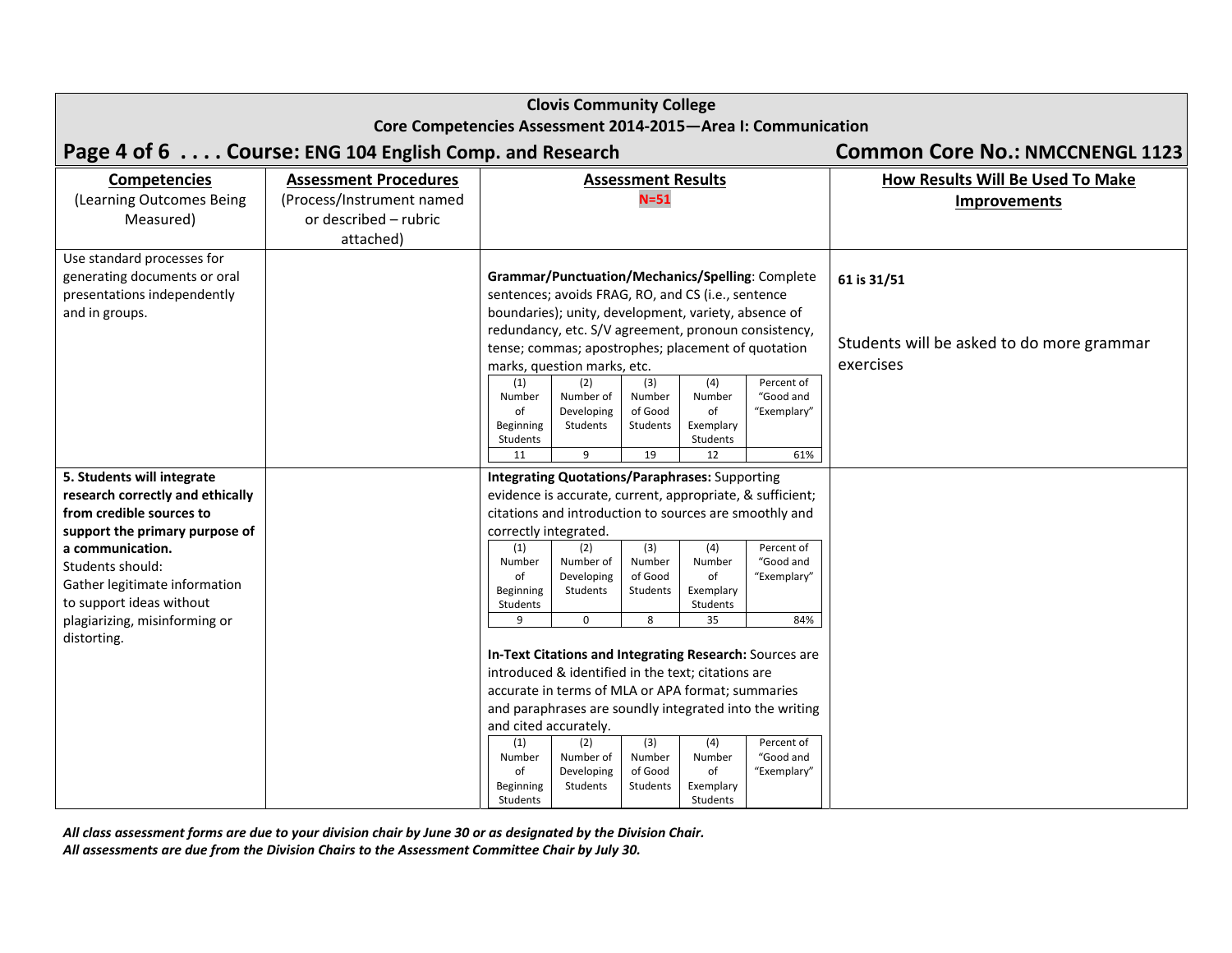|                                                              | <b>Clovis Community College</b>                        |                                                                                                               |                                                     |                           |                       |                                                       |                                  |  |
|--------------------------------------------------------------|--------------------------------------------------------|---------------------------------------------------------------------------------------------------------------|-----------------------------------------------------|---------------------------|-----------------------|-------------------------------------------------------|----------------------------------|--|
| Core Competencies Assessment 2014-2015-Area I: Communication |                                                        |                                                                                                               |                                                     |                           |                       |                                                       |                                  |  |
|                                                              | Page 5 of 6 Course: ENG 104 English Comp. and Research | <b>Common Core No.: NMCCNENGL 1123</b>                                                                        |                                                     |                           |                       |                                                       |                                  |  |
| <b>Competencies</b>                                          | <b>Assessment Procedures</b>                           |                                                                                                               |                                                     | <b>Assessment Results</b> |                       |                                                       | How Results Will Be Used To Make |  |
| (Learning Outcomes Being                                     | (Process/Instrument named                              |                                                                                                               |                                                     | $N = 51$                  |                       |                                                       | <b>Improvements</b>              |  |
| Measured)                                                    | or described - rubric                                  |                                                                                                               |                                                     |                           |                       |                                                       |                                  |  |
|                                                              | attached)                                              |                                                                                                               |                                                     |                           |                       |                                                       |                                  |  |
|                                                              |                                                        | 10                                                                                                            | $\overline{2}$                                      | $\overline{4}$            | 35                    | 76%                                                   |                                  |  |
|                                                              |                                                        |                                                                                                               |                                                     |                           |                       |                                                       |                                  |  |
|                                                              |                                                        |                                                                                                               |                                                     |                           |                       | Works Cited (MLA) entries or References (APA) entries |                                  |  |
|                                                              |                                                        |                                                                                                               | and page are formatted accurately and correctly.    |                           |                       |                                                       |                                  |  |
|                                                              |                                                        | (1)                                                                                                           | (2)                                                 | (3)                       | (4)                   | Percent of                                            |                                  |  |
|                                                              |                                                        | Number<br>of                                                                                                  | Number of<br>Developing                             | Number<br>of Good         | Number<br>of          | "Good and<br>"Exemplary"                              |                                  |  |
|                                                              |                                                        | Beginning                                                                                                     | Students                                            | Students                  | Exemplary             |                                                       |                                  |  |
|                                                              |                                                        | Students<br>q                                                                                                 |                                                     | $\overline{7}$            | Students<br>35        | 82%                                                   |                                  |  |
| 6. Students will engage in                                   |                                                        |                                                                                                               | Analysis and discussion: Demonstrates analysis by   |                           |                       |                                                       |                                  |  |
| reasoned civic discourse while                               |                                                        |                                                                                                               |                                                     |                           |                       |                                                       |                                  |  |
| recognizing the distinctions                                 |                                                        | making points supported by evidence; includes in the<br>discussion synthesis of sources; includes appropriate |                                                     |                           |                       |                                                       |                                  |  |
| among opinions, facts, and                                   |                                                        |                                                                                                               | primary and/or secondary sources and attends to the |                           |                       |                                                       |                                  |  |
| inferences.                                                  |                                                        |                                                                                                               | quality of evidence presented.                      |                           |                       |                                                       |                                  |  |
| Students should:                                             |                                                        | (1)                                                                                                           | (2)<br>Number of                                    | (3)<br>Number             | (4)<br>Number         | Percent of<br>"Good and                               |                                  |  |
| Negotiate civilly with others to                             |                                                        | Number<br>of                                                                                                  | Developing                                          | of Good                   | of                    | "Exemplary"                                           |                                  |  |
| accomplish goals and to                                      |                                                        | Beginning                                                                                                     | Students                                            | Students                  | Exemplary             |                                                       |                                  |  |
| function as responsible citizens.<br>End -- Area I           |                                                        | Students<br>8                                                                                                 | $\mathbf{1}$                                        | 10                        | Students<br>30        | 78%                                                   |                                  |  |
|                                                              |                                                        |                                                                                                               |                                                     |                           |                       |                                                       |                                  |  |
|                                                              |                                                        |                                                                                                               |                                                     |                           |                       | Resourcefulness and Independence: Writer takes risks  |                                  |  |
|                                                              |                                                        | and actively seeks out untested and unconventional                                                            |                                                     |                           |                       |                                                       |                                  |  |
|                                                              |                                                        | approaches to the assignment or to argumentation.                                                             |                                                     |                           |                       |                                                       |                                  |  |
|                                                              |                                                        | Writer adapts, extends, and transforms a unique idea,                                                         |                                                     |                           |                       |                                                       |                                  |  |
|                                                              |                                                        | question, format, or product to create something new.                                                         |                                                     |                           |                       |                                                       |                                  |  |
|                                                              |                                                        | (1)<br>Number                                                                                                 | (2)<br>Number of                                    | (3)<br>Number             | (4)<br>Number         | Percent of<br>"Good and                               |                                  |  |
|                                                              |                                                        | of                                                                                                            | Developing                                          | of Good                   | of                    | "Exemplary"                                           |                                  |  |
|                                                              |                                                        | Beginning<br>Students                                                                                         | Students                                            | Students                  | Exemplary<br>Students |                                                       |                                  |  |
|                                                              |                                                        | 10                                                                                                            | 0                                                   | 11                        | 30                    | 81%                                                   |                                  |  |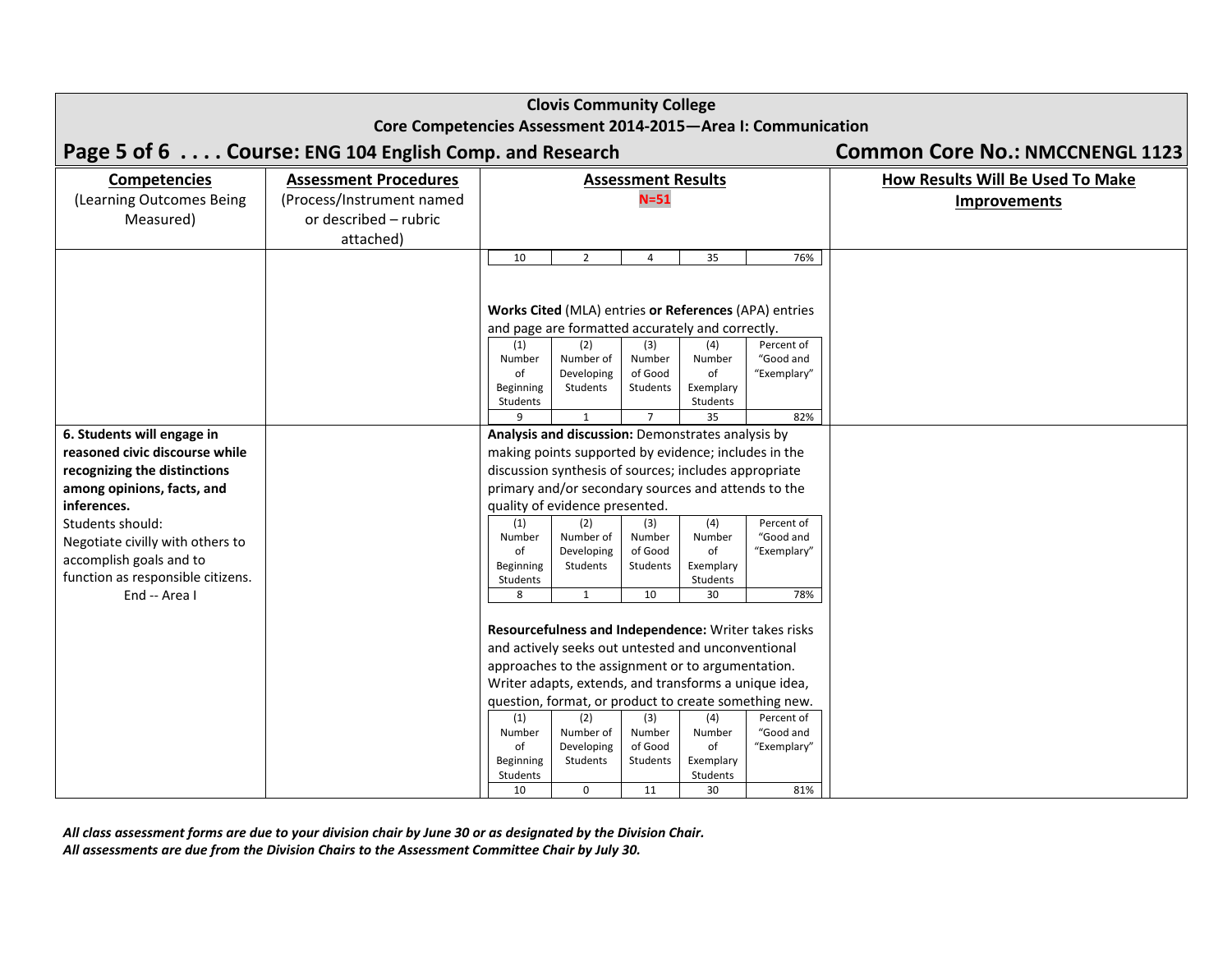|                                                              | <b>Clovis Community College</b>                        |                                        |                                  |  |  |  |  |
|--------------------------------------------------------------|--------------------------------------------------------|----------------------------------------|----------------------------------|--|--|--|--|
| Core Competencies Assessment 2014-2015-Area I: Communication |                                                        |                                        |                                  |  |  |  |  |
|                                                              | Page 6 of 6 Course: ENG 104 English Comp. and Research | <b>Common Core No.: NMCCNENGL 1123</b> |                                  |  |  |  |  |
| <b>Competencies</b>                                          | <b>Assessment Procedures</b>                           | <b>Assessment Results</b>              | How Results Will Be Used To Make |  |  |  |  |
| (Learning Outcomes Being                                     | (Process/Instrument named                              | $N = 51$                               | <b>Improvements</b>              |  |  |  |  |
| Measured)                                                    | or described – rubric                                  |                                        |                                  |  |  |  |  |
|                                                              | attached)                                              |                                        |                                  |  |  |  |  |

**Faculty Member Completing Assessment: Terry Murphy Date: 5/10/2015**

**Reviewed by: Shelley Denton (Division chair) Date: 7/14/2015**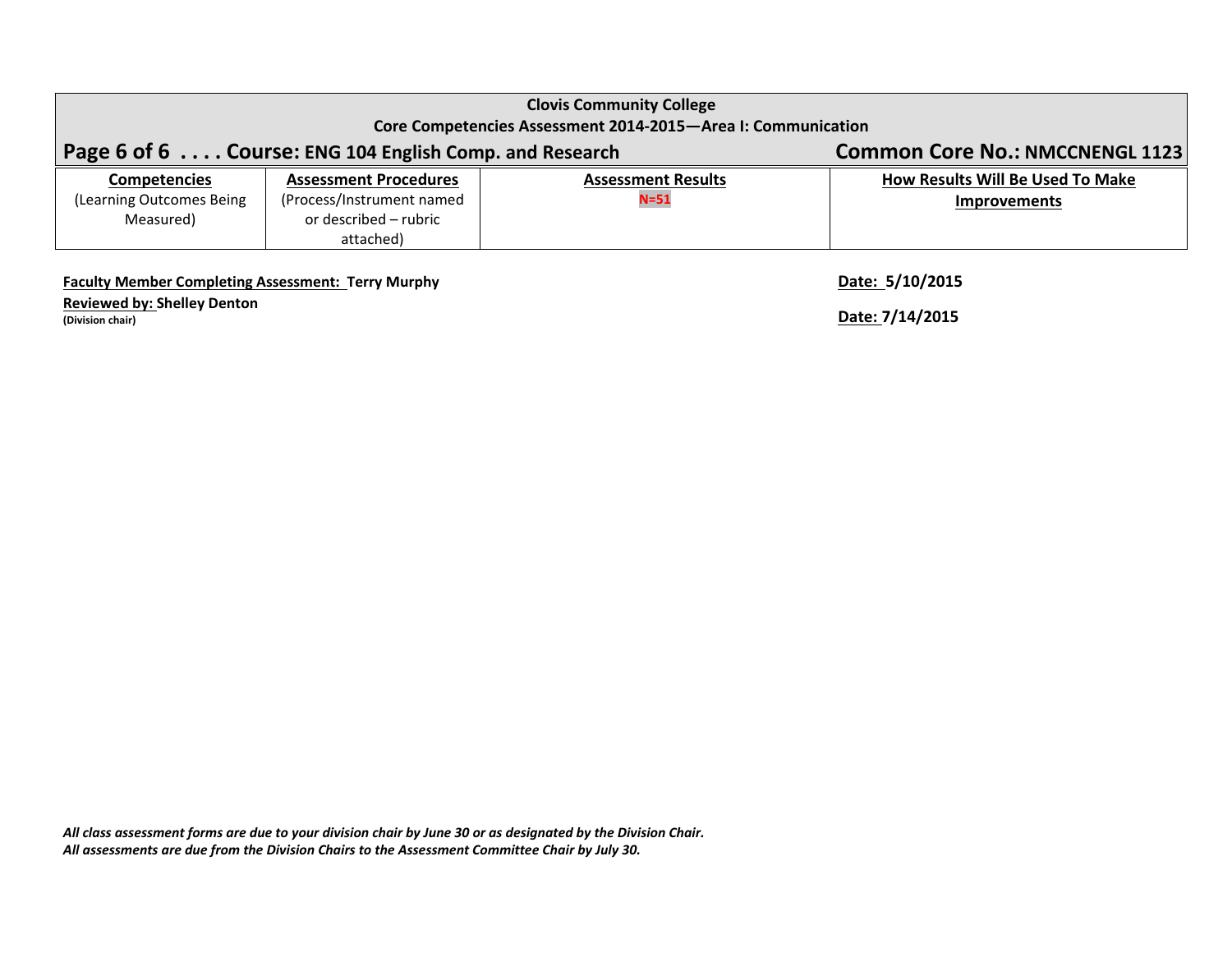# **Clovis Community College Core Competencies Assessment 2014‐2015—Area I: Communications**

П

## **Class: ENGCommon Core No.: NMCCN ENGL 1123**

**104 Spring 2015 Faculty: Paul Nagy**

| <b>Competencies</b><br>(Learning Outcomes Being Measured)                                                                                                                                                        | <b>Assessment Procedures</b><br>(Process/Instrument named<br>or described – rubric<br>attached) | <b>Assessment Results</b>                                       | How Results Will Be Used To Make<br><b>Improvements</b>                                                                                                                                                                                                                       |
|------------------------------------------------------------------------------------------------------------------------------------------------------------------------------------------------------------------|-------------------------------------------------------------------------------------------------|-----------------------------------------------------------------|-------------------------------------------------------------------------------------------------------------------------------------------------------------------------------------------------------------------------------------------------------------------------------|
| Analyze and evaluate oral and written<br>communication in terms of situations,<br>audience, purpose, aesthetics, and diverse<br>points of view.<br>Situation and purpose<br>Aesthetics<br>Diverse Points of View | Rubric-driven data<br>collection using student<br>research writing project                      | Benchmark: .75 @3.0 (=2.25)<br>1A. 3.18<br>1B. 2.36<br>1C. 2.73 | 1A. Benchmark met<br>1B. Benchmark not met<br>The CCC English Department is adopting a new textbook for Fall '15, one<br>with an emphasis on literature and interpretation. This should help<br>improve student understanding of aesthetics in writing.<br>1C. Benchmark met. |
| Express a primary purpose in a compelling<br>2.<br>statement and order supporting points<br>logically and convincingly.<br>Focus/thesis<br>Organization<br>В.<br>Development                                     | (See above)                                                                                     | 2A. 3.09<br>2B. 2.73<br>2C.3.0                                  | 2A. Benchmark met<br>2B. Benchmark met<br>2C. Benchmark met                                                                                                                                                                                                                   |
| Use effective rhetorical strategies to<br>3.<br>persuade, inform, and engage.<br>Unity/Coherence<br>А.<br>Value and Creativity<br>В.                                                                             | (See above)                                                                                     | 3A. 2.73<br>3B. 3.09                                            | 3A. Benchmark met<br>3B. Benchmark met                                                                                                                                                                                                                                        |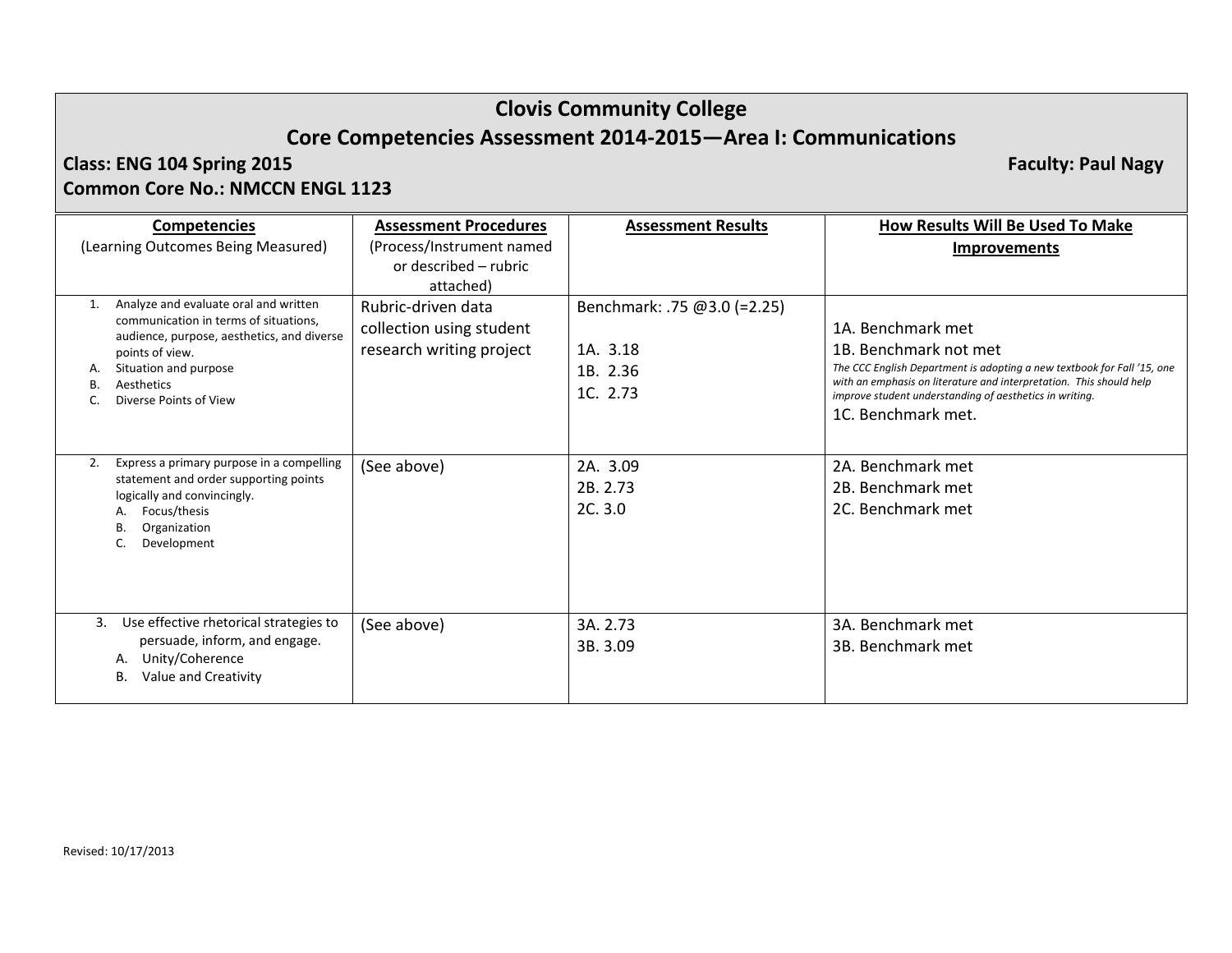## **Clovis Community College Core Competencies Assessment 2014‐2015—Area I: Communication**

# **Page 2 of 3 . . . . Course: ENG <sup>104</sup> Common Core No.: ENGL 1123**

|                | <b>Competencies</b>                                                                                                                                                                                                                                | <b>Assessment Procedures</b> | <b>Assessment Results</b>        | How Results Will Be Used To Make                                                                                                                                                                                                                             |
|----------------|----------------------------------------------------------------------------------------------------------------------------------------------------------------------------------------------------------------------------------------------------|------------------------------|----------------------------------|--------------------------------------------------------------------------------------------------------------------------------------------------------------------------------------------------------------------------------------------------------------|
|                | (Learning Outcomes Being Measured)                                                                                                                                                                                                                 | (Process/Instrument named    |                                  | <b>Improvements</b>                                                                                                                                                                                                                                          |
|                |                                                                                                                                                                                                                                                    | or described - rubric        |                                  |                                                                                                                                                                                                                                                              |
|                |                                                                                                                                                                                                                                                    | attached)                    |                                  |                                                                                                                                                                                                                                                              |
| 4.<br>В.       | Employ writing and/or speaking<br>processes such as planning,<br>collaborating, organizing, composing,<br>revising and editing to present with<br>correct diction, syntax, grammar, &<br>mechanics.<br>A. Expression<br>Grammar/mechanics/spelling | (See above.)                 | 4A. 2.63<br>4B. 2.27             | 4A. Benchmark met.<br>4B. Benchmark not met.<br>Students continuously struggle with these issues. The new textbook and<br>more reading, as well as additional exercises in class, are components of<br>my plan to increase student achievement in this area. |
| 5.<br>В.<br>c. | Integrate research correctly and<br>ethically from credible sources to<br>support the primary purpose of a<br>communication.<br>A. Integrating<br>quotations/paraphrases<br><b>In-text Citations</b><br><b>Bibliographic format</b>                | (See above.)                 | 5A. 2.81<br>5B. 2.73<br>5C. 2.73 | 5A. Benchmark met.<br>5B. Benchmark met.<br>5C. Benchmark met.                                                                                                                                                                                               |
| 6.<br>А.<br>В. | Engage in reasoned civic discourse<br>while recognizing the difference<br>among opinions, facts, and inferences.<br>Analysis and discussion<br>Resourcefulness and<br>independence                                                                 | (See above.)                 | 6A. 2.9<br>6B. 2.9               | 6A. Benchmark met.<br>6B. Benchmark met.                                                                                                                                                                                                                     |

**Faculty Member Completing Assessment: Paul Nagy Date: 7/2/2015**

**Reviewed by: Shelley Denton (Division chair) Date: 7/15/2015**